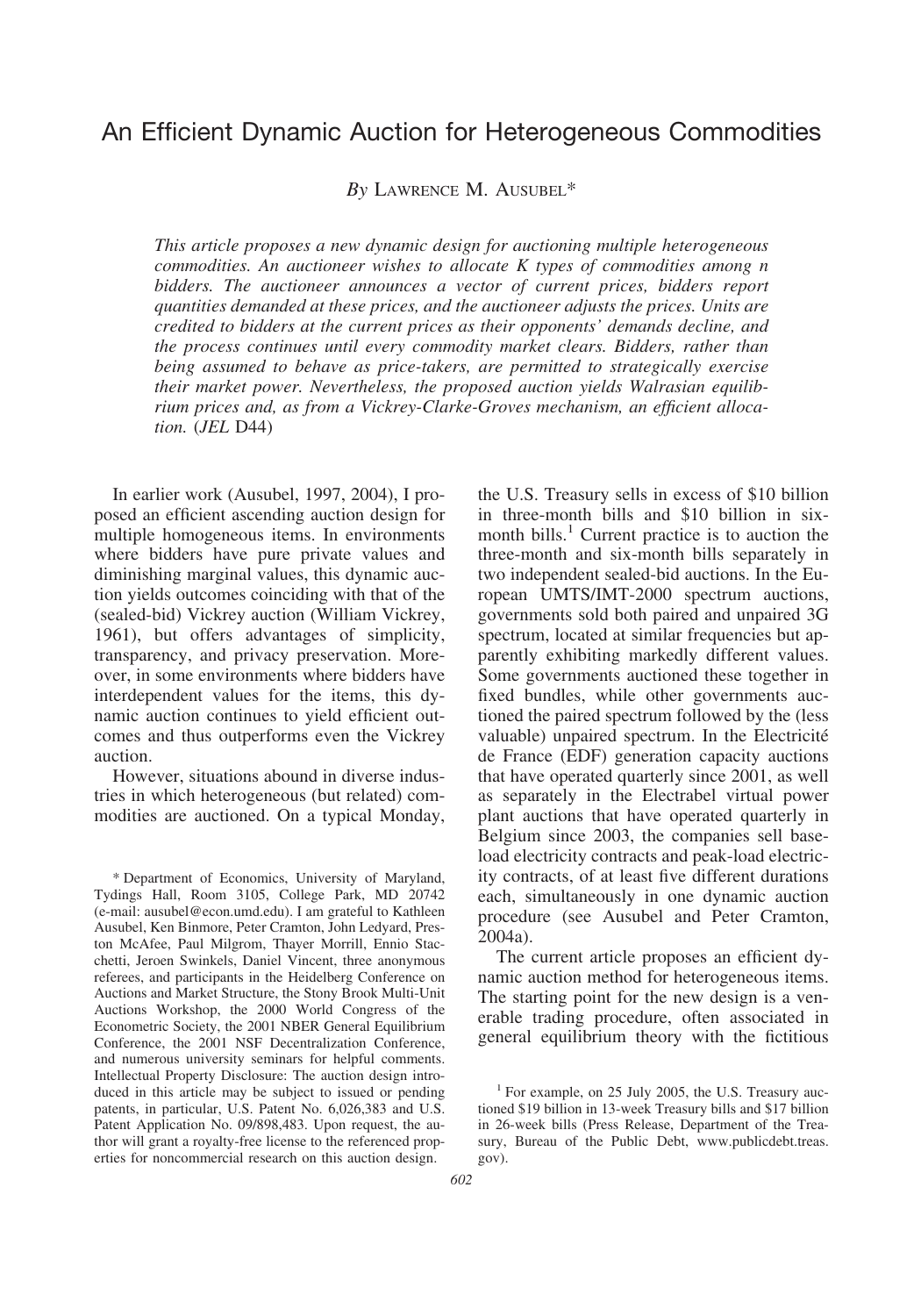*Walrasian auctioneer,* and sometimes implemented in modern times as a *dynamic clock auction.* An auctioneer wishes to allocate *K* types of heterogeneous commodities among *n* bidders. The auctioneer announces a price vector, **p**, and bidders respond by reporting the quantity vectors that they wish to transact at these prices. The auctioneer then calculates the excess demand and increases or decreases each coordinate of the price vector according to whether the excess demand is positive or negative (*Walrasian taˆtonnement*). This iterative process continues until a price vector is reached at which excess demand is zero, and trades occur only at the final price vector.

In both the fictitious Walrasian auctioneer construct and in most real-world dynamic clock auctions, bidders' payments are *linear* in the quantities awarded: if bidder *i* wins quantity vector  $q_i$  in an auction with final price vector  $p_i$ , bidder *i* pays  $\mathbf{p} \cdot \mathbf{q_i}$ . Unfortunately, a strategic agent who faces linear prices in the auction then possesses an incentive to underreport her true demand at the announced prices, and this incentive increases in her market share. This is most straightforwardly seen in the case of homogeneous goods (i.e.,  $K = 1$ ), where there is a growing body of both theoretical arguments and empirical evidence. (See detailed discussions for sealed-bid auctions in Ausubel and Cramton, 2002, and for ascending auctions in Ausubel, 2004.) Consequently, when agents have market power, the Walrasian auction procedure typically does not result in Walrasian outcomes. The current article circumvents this problem by extending and generalizing an approach introduced in Ausubel (1997, 2004): units are credited to bidders at the current prices whenever the opposing bidders' demands decline. Specified properly, this nonlinear pricing rule restores the incentive for strategic bidders to bid as price-takers, yielding efficient outcomes even when bidders have market power.<sup>2</sup>

One of the objectives of the current article is, thus, to provide both a solution to an outstanding theoretical auction question and a new practical auction design. In a recent article, Sushil Bikhchandani and John W. Mamer (1997, pp. 405– 06) ask:

"Do there exist simple market mechanisms (i.e., mechanisms that assign a price to each object) which efficiently allocate multiple indivisible objects when market clearing prices exist? ... Whether there are simple incentive compatible market mechanisms which converge to a competitive equilibrium (whenever one exists) under the more general condition that buyers may want to consume more than one object is an open question."

Meanwhile, Faruk Gul and Ennio Stacchetti (2000, p. 69) conclude the introduction of their recent article by stating:

"More importantly, we show that no dynamic auction can reveal sufficient information to implement the Vickrey mechanism if all Gross Substitutes preferences are allowed. Thus, the unit demand case of Demange et al. [1986] and the multiple homogeneous goods case of Ausubel [1997] are the most general environments for which generalizations of the English auction can be used to implement efficient, strategy-proof allocations."3

In this article, I will put forth an affirmative answer to Bikhchandani and Mamer's question, while disagreeing with the spirit (but not the letter) of Gul and Stacchetti's conclusion. A simple market mechanism is provided: the auc-

<sup>2</sup> The extension of the efficient ascending auction of Ausubel (1997, 2004) to  $K \ge 2$  commodities poses at least two significant obstacles. First, unlike in the homogeneous goods case, a bidder may now wish to increase her demand for a given commodity along the path toward equilibrium, as prices of substitute commodities increase. Thus, units that once appeared to be "clinched" by another bidder may later be "unclinched," and the auction rules need to reflect

this scenario. Second, *K* simultaneous auctions are effectively conducted, and it is unclear how the progress of one auction should affect the clinching of units in another. Surprisingly, this article establishes that it suffices to calculate independently the crediting of different commodities; the only formal interaction among the *K* auctions needs to occur through the simultaneous bidding and the price adjustment rule. With these obstacles resolved, an efficient dynamic auction design for heterogeneous commodities emerges.<br><sup>3</sup> They also conclude their article: "Finally, we showed

that in general, no efficient, dynamic auction can extract enough information to implement any strategy-proof mechanism" (Gul and Stacchetti, 2000, p. 83).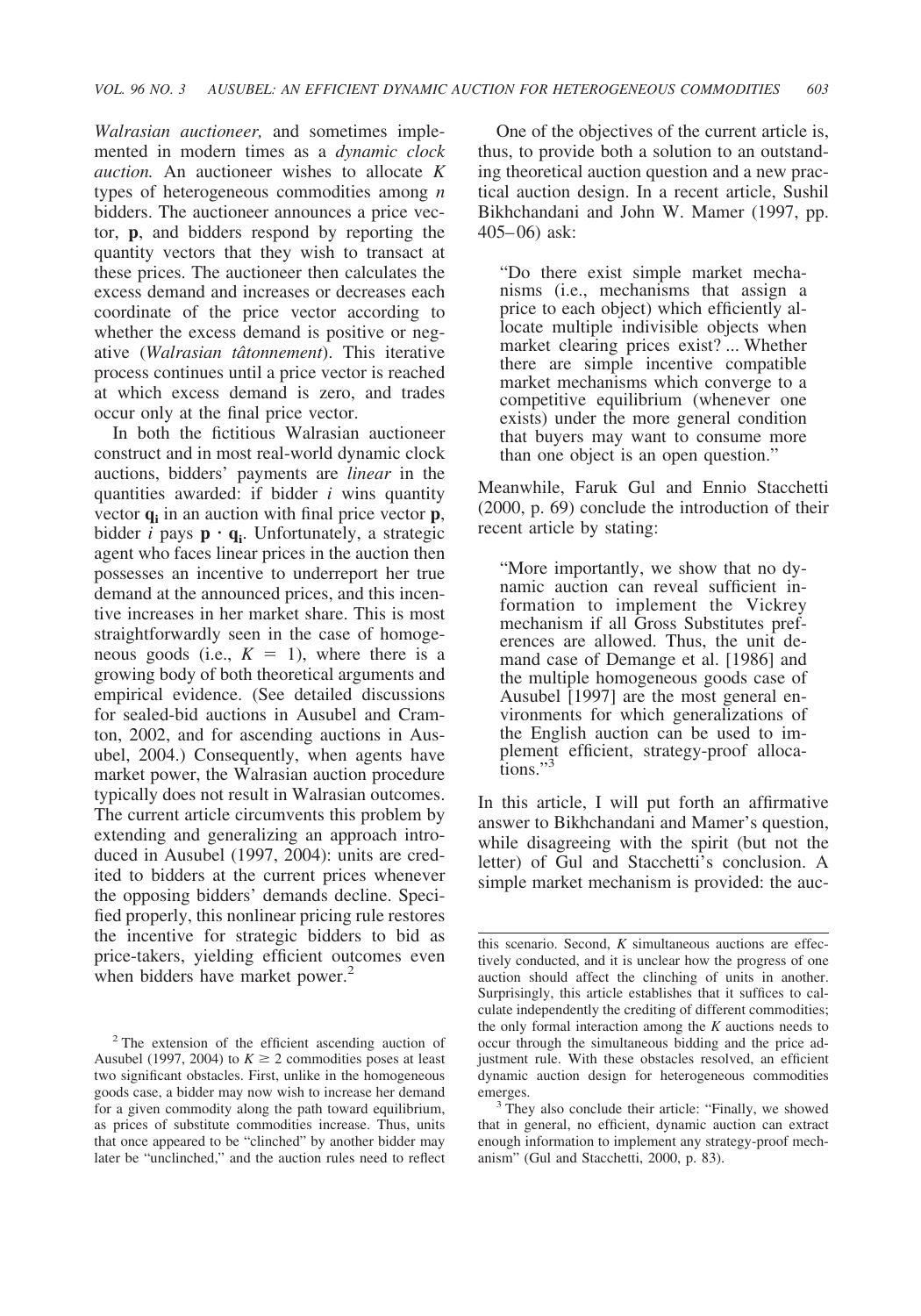tioneer announces price vectors, bidders are asked to respond with their naïve demands, and there is no benefit to bidders from strategizing further. Moreover, the dynamic mechanism economizes on information in the sense that bidders need only report their demands at a one-dimensional set of price vectors, and it maintains privacy in the sense that (starting from an initial price vector of zero) bidders avoid the need to report demands at prices above the market-clearing prices.

While the answer provided here may superficially appear to be in conflict with Gul and Stacchetti's conclusion, there is no formal conflict with their theorems.<sup>4</sup> Indeed, their elegant analysis is utilized as an important input into the current analysis. Gul and Stacchetti limit their attention, however, to a restrictive class of dynamic auctions and then conclude that "no dynamic auction can reveal sufficient information to implement the Vickrey mechanism" (Gul and Stacchetti, 2000, p. 66). The current article's viewpoint is that a limitation to clock auctions that trace a single ascending price trajectory is an unwarranted restriction on the market designer. Moreover, such a restriction runs counter to the long tradition in economics of Walrasian tâtonnement, which allows prices both to ascend and descend. Taking the more expansive view of dynamic auctions in the current article, an environment of multiple heterogeneous commodities becomes amenable to a generalization of the English auction that can be used to implement efficient, strategy-proof allocations. $5, 6$ 

The current article will also seek to offer a modern perspective on the Walrasian auctioneer. Indeed, economists have long been hostile toward this modeling device. Kenneth J. Arrow (1959, p. 43) notes at once the motivation for the fictitious auctioneer and the logical problem that the auctioneer creates: "It is not explained whose decision it is to change prices in accordance with [Walrasian tâtonnement]. Each individual participant in the economy is supposed to take prices as given and determine his choices as to purchases and sales accordingly; there is no one left over whose job it is to make a decision on price." Arrow and Frank H. Hahn (1971, p. 322) elaborate that the auctioneer and perfect competition together produce "the paradoxical problem that a perfect competitor changes prices that he is supposed to take as given."

The present research suggests one way out of the paradox. Instead of an implicit fictitious auctioneer, consider an explicit auction mechanism that uses Walrasian tâtonnement for price adjustment and uses the payment rule proposed in this article. Then, economic agents— even though conscious that they can and do change prices—find it in their interest to take prices as given at every moment and to report their true demands relative to the current prices. As a result, the auction reaches the same efficient

<sup>4</sup> The precise statement of Theorem 6 of Gul and Stacchetti (2000) excludes implementing *literally* the Vickrey-Clarke-Groves (VCG) outcome by a dynamic clock auction which traces a *single* ascending price trajectory. By contrast, for the case of substitutes and starting from an initial price vector of zero, Theorems 2 and 2' of the current article yield the outcome of a modified VCG mechanism using a single ascending trajectory, while Theorems 4 and 4' of the current article yield literally the VCG outcome using potentially *n* distinct ascending trajectories generated in parallel. Hence, the conflict herein is only with Gul and Stacchetti's interpretation, and not literally with their theorem. <sup>5</sup> The modified VCG mechanism is also a Clarke-Groves

mechanism, and so it is also strategy-proof. Payoffs differ, however, from the standard VCG payoffs by an additive term that depends on other bidders' reports. If the additive term is positive, the modified VCG mechanism may violate

a voluntary participation constraint. If the additive term is negative, the modified VCG mechanism will yield lower expected revenues than the VCG mechanism. Thus, there are advantages to obtaining the standard VCG payoffs, but doing so incurs the cost of using the parallel auction procedure with *n* distinct ascending trajectories.<br><sup>6</sup> In Ausubel and Paul R. Milgrom (2002), we take a

different approach to these issues and we again obtain an answer that disagrees with the spirit (but not the letter) of Gul and Stacchetti's conclusion. In our 2002 article, we consider an *ascending auction with package bidding.* A bid is a pair comprising a package (i.e., a set) of items and a proposed payment for the entire package. Bidders submit bids iteratively, and successive bids by a bidder for a given package are required to ascend. This is *not* a clock auction, as the bidders—not the auctioneer—name the prices. Thus, Gul and Stacchetti's Theorem 6 does not apply. Nonetheless, our auction procedure should be viewed as a generalization of the English auction. In Theorem 8 of Ausubel and Milgrom (2002), we prove that, for substitutes preferences, sincere bidding is an equilibrium of the ascending package auction and leads to the same outcome as the VCG mechanism. Thus, a restriction to clock auctions is also needed to reach Gul and Stacchetti's conclusion.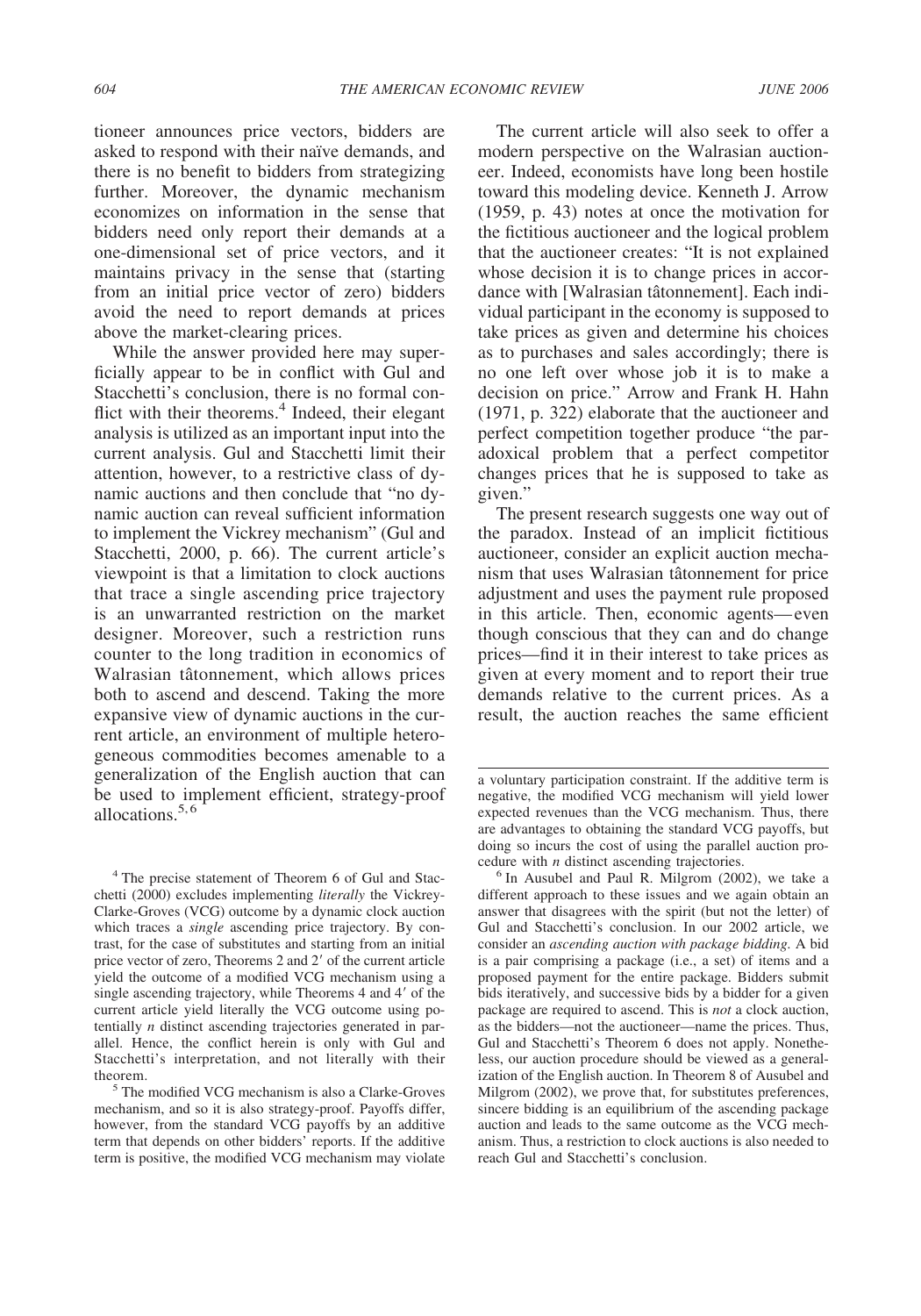allocation of goods and the same Walrasian equilibrium price vector *as if* agents were pricetakers and the fictitious auctioneer were present. However, the agents' payments are generally lower than in the Walrasian model.

One attractive feature of the current approach is that it enables very clean results in strategic models of Walrasian equilibrium. In traditional analyses, it has been necessary either to assume that agents are price-takers (i.e., their behavior is optimal only subject to the mistaken belief that their actions do not affect prices) or to set up the model so that economic agents literally have no market power (e.g., they are players in the continuum economy of Robert J. Aumann, 1964). So, for example, the models of Arrow et al. (1959), Alexander S. Kelso and Vincent P. Crawford (1982), Gul and Stacchetti (2000), and Milgrom (2000) are guaranteed to converge to Walrasian equilibria only if agents are posited to bid "straightforwardly" rather than truly optimally, or if the economy has been replicated sufficiently that no individual has any impact on the outcome. By contrast, the main convergence results (Theorems 2, 4, 2', and 4') of the current article show exact convergence to Walrasian equilibrium under the assumptions that bidders have market power and are fully optimizing, without any caveats whatsoever.

Thus, the current article relates to a variety of strands of the literature. First, it connects most directly with several recent papers seeking to extend or explain my analysis in Ausubel (1997, 2004). Motty Perry and Philip J. Reny (2005) adapt my previous ascending-bid design to environments of homogeneous goods with interdependent values. Bikhchandani and Joseph M. Ostroy (2002, forthcoming) and Bikhchandani et al. (2002) formulate the auction problem as a linear programming problem and reinterpret my homogeneous goods design as a primal-dual algorithm. Second, this article relates to the literature on efficient auction design. This includes the classic work of Vickrey (1961), Edward H. Clarke (1971), and Theodore Groves (1973), who provide static dominant-strategy mechanisms for private values settings, as well as recent papers examining the possibility or impossibility of efficient mechanisms with interdependent values, including Eric S. Maskin (1992), Ausubel (1999), Partha Dasgupta and Maskin (2000), Philippe Jehiel and Benny

Moldovanu (2001) and Perry and Reny (2002). Third, this article also relates to the literature exploring Walrasian equilibrium in auction environments with discrete goods. This includes the early work of Kelso and Crawford (1982), as well as recent work by Bikhchandani and Mamer (1997), Gul and Stacchetti (1999, 2000), and Milgrom (2000). Fourth, this article relates to the literature exploring dynamic package bidding—rather than the clock auction—as a procedure for auctioning heterogeneous items, articles such as Jeffrey S. Banks et al. (1989), David C. Parkes and Lyle H. Ungar (2000), and Ausubel and Milgrom (2002).

Finally, the current article connects with the venerable literature on tâtonnement stability and price adjustment processes, which seeks to understand the forces operating in an economy that may drive it toward an equilibrium. The most famous early attempt to treat convergence to equilibrium was made by Leon Walras (1874). Classical results include articles by Arrow et al. (1959), who demonstrate the global stability of Walrasian tâtonnement under the assumption of gross substitutes, and Herbert Scarf (1960), who provides (nonsubstitutes) counterexamples for which Walrasian tâtonnement fails to converge from any starting point other than the equilibria. Hahn (1982) provides a nice survey of the classical literature on tâtonnement stability. Indeed, one way to view the current article is that it introduces a methodology enabling the economist to convert competitive results on tâtonnement stability into gametheoretic results involving strategic agents. It is hoped that the methodology may ultimately enable us to import significant portions of the existing literature on stability of price adjustment processes into a strategic framework.

The article examines two economic environments, each containing bidders with quasilinear utilities and pure private values. In the first environment, the commodities are perfectly divisible. Price is adjusted as a differential equation using the classic specification of Walrasian tâtonnement, and bidders submit bids in continuous time. Surprisingly, it is unnecessary to assume that bidders display substitutes preferences; strictly concave utility functions are sufficient for obtaining the following results in a continuous environment. If a bidder's opponents bid sincerely, then the bidder's payoff is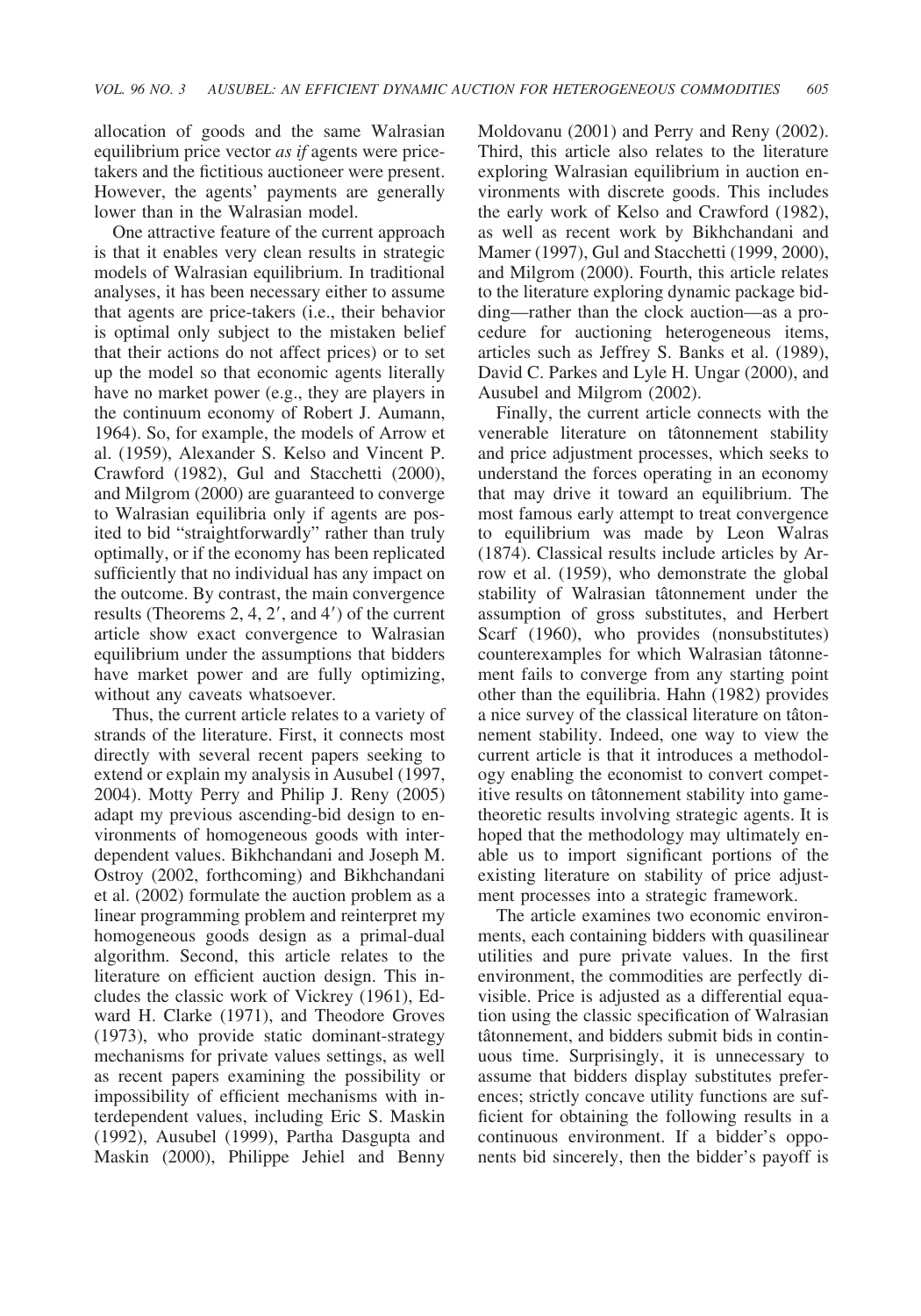path independent and equals a constant translation of social surplus at the final allocation (Lemma 2), implying that the bidder maximizes her payoff by bidding sincerely (Theorem 1). Hence, sincere bidding by every bidder is an equilibrium, yielding a Walrasian equilibrium price vector and an efficient allocation (Theorem 2). With appropriate choice of the initial price, it yields exactly the Vickrey-Clarke-Groves (VCG) payoff to a given bidder (Theorem 3). Finally, a procedure for *n* parallel auctions is provided which yields exactly the VCG payoff to all *n* bidders, starting from any initial price vector (Theorem 4).

In the second environment, the commodities are discrete. Then it becomes necessary to assume that agents have substitutes preferences; otherwise, Walrasian prices might fail to exist (see Kelso and Crawford, 1982; Bikhchandani and Mamer, 1997; Gul and Stacchetti, 1999; Milgrom, 2000). Adjusting prices using a simplification and improvement of Gul and Stacchetti's (2000) Walrasian tâtonnement algorithm for discrete commodities, Theorems 1'-4' (analogous to Theorems 1-4) obtain. Moreover, starting from an initial price vector of zero, prices ascend only along the adjustment path, so the auction design exhibits the same advantage of privacy preservation as in the homogeneous goods case; and starting from any initial price vector, prices always converge to an equilibrium (i.e., global stability holds) and convergence occurs in finitely many iterations.

The article is organized as follows. Section I illustrates the new dynamic auction. Section II specifies the model. Sections III and IV develop the auction in generality. Sections V and VI prove theorems for the continuous environment. Section VII specifies a tâtonnement process and proves theorems for the discrete environment. Section VIII concludes. Appendix A contains the proofs of the main lemmas and theorems. Appendix B, summarizing the results of a companion paper (Ausubel, 2005), describes in detail the tâtonnement algorithm for discrete goods used in Section VII.

#### **I. An Illustration of the Efficient Dynamic Auction**

We illustrate the new dynamic auction procedure for heterogeneous commodities using an

TABLE 1—PRICE AND QUANTITY VECTORS FOR ILLUSTRATIVE EXAMPLE WITH  $K = 2$ 

| Bidder 1<br>Bidder 2<br>Price vector<br>$p(0) = (3, 4)$<br>(5, 4)<br>(5, 4)<br>(5, 4)<br>$p(1) = (4, 5)$<br>(4, 3)<br>(5, 4)<br>(4, 4)<br>$p(2) = (5, 7)$<br>(4, 3)<br>(4, 4)<br>(4, 1)<br>$p(3) = (6, 7)$<br>(4, 3)<br>(3, 2)<br>(4, 4) |                 |        |        |          |
|------------------------------------------------------------------------------------------------------------------------------------------------------------------------------------------------------------------------------------------|-----------------|--------|--------|----------|
|                                                                                                                                                                                                                                          |                 |        |        | Bidder 3 |
|                                                                                                                                                                                                                                          | $p(4) = (7, 8)$ | (4, 2) | (3, 4) | (3, 2)   |

example in which  $K = 2$ . There are two types of commodities, denoted A and B. Real-world examples fitting this description may include the sale of three-month and six-month Treasury bills, the sale of paired and unpaired telecommunications spectrum, or the sale of base-load and peak-load electricity. Suppose that there are  $n = 3$  bidders and let the supply vector equal (10, 8). The auctioneer initially announces a price vector of  $p(0) = (3, 4)$ , and subsequently adjusts the price vector to  $p(1) = (4, 5)$ ,  $p(2) =$  $(5, 7)$ ,  $\mathbf{p}(3) = (6, 7)$ , and finally  $\mathbf{p}(4) = (7, 8)$ . The bidders' quantities demanded at these price vectors are shown in Table 1.

The *crediting* of units to bidders occurs as follows. First, consider Bidder 1. When the price vector advances from  $p(0) = (3, 4)$  to  $p(1) = (4, 5)$ , the sum of the quantity vectors demanded by Bidder 1's opponents decreases from  $(10, 8)$  to  $(9, 7)$ . Thus, one unit of commodity A and one unit of commodity B can be thought of as becoming available to Bidder 1 at the current price of  $p(1) = (4, 5)$ . The auction algorithm takes this literally, by *crediting* one unit of commodity A at a price of four, and one unit of commodity B at a price of five to Bidder 1. Next, consider Bidder 2. When the price vector advances from  $p(0)$  to  $p(1)$ , the sum of the quantity vectors demanded by Bidder 2's opponents decreases from (10, 8) to (8, 7). Thus, two units of commodity A and one unit of commodity B can be thought of as becoming available to Bidder 2 at the current price. The auction algorithm takes this literally, by *crediting* two units of commodity A at a price of four, and one unit of commodity B at a price of five, to Bidder 2. Finally, consider Bidder 3. When the price vector advances from  $p(0)$  to  $p(1)$ , the sum of the quantity vectors demanded by Bidder 3's opponents decreases from (10, 8) to (9,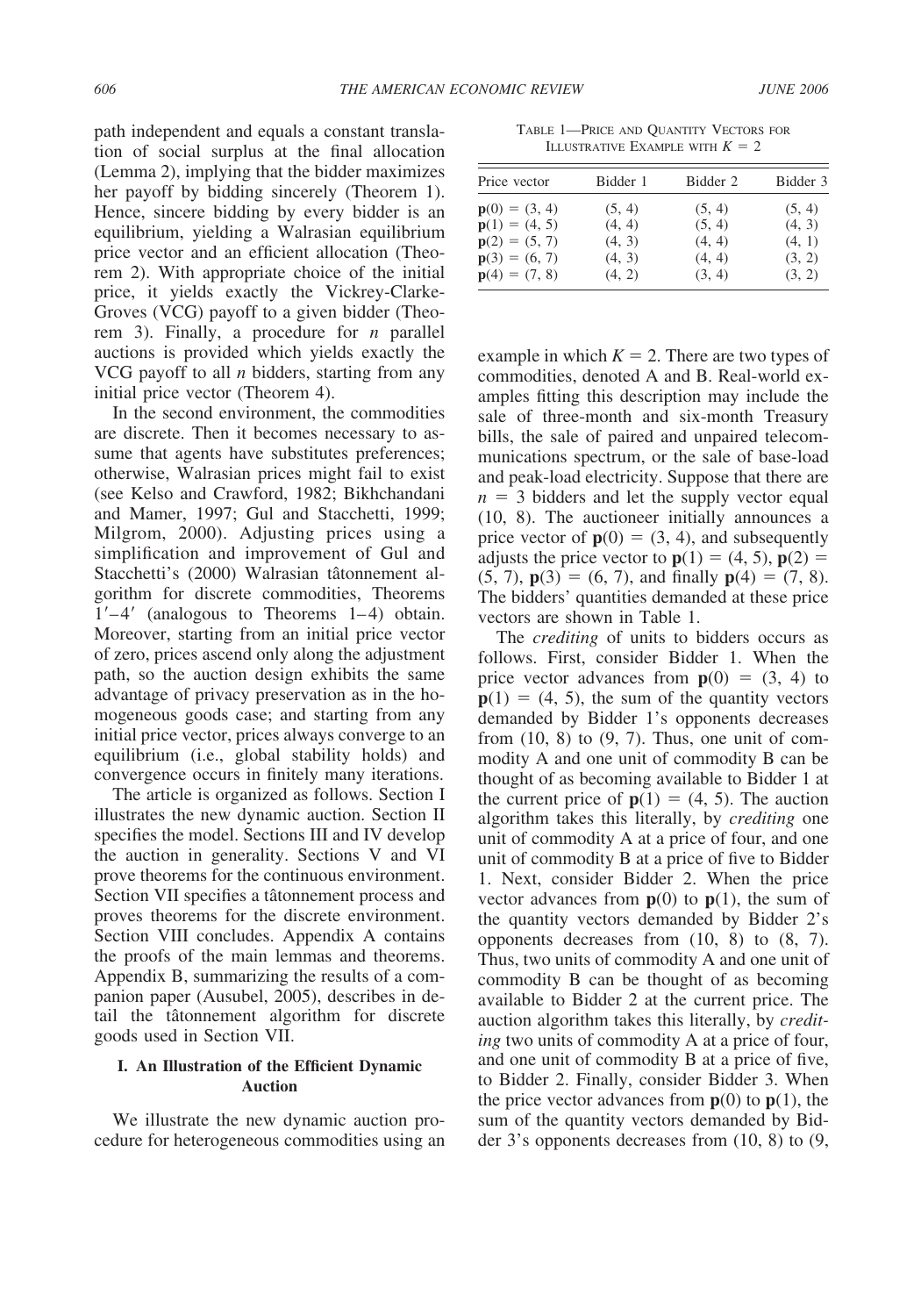| Price vector    | Bidder 1                        | Bidder 2                        | Bidder 3                   |
|-----------------|---------------------------------|---------------------------------|----------------------------|
| $p(0) = (3, 4)$ | Initialization                  | Initialization                  | Initialization             |
| $p(1) = (4, 5)$ | 1 unit of A credited at 4       | 2 units of A credited at 4      | 1 unit of A credited at 4  |
|                 | 1 unit of B credited at 5       | 1 unit of B credited at 5       | 0 units of B credited at 5 |
|                 | Cumulative payment $= 9$        | Cumulative payment $= 13$       | Cumulative payment $= 4$   |
| $p(2) = (5, 7)$ | 1 unit of A credited at 5       | 0 units of A credited at 5      | 1 unit of A credited at 5  |
|                 | 2 units of B credited at 7      | 3 units of B credited at 7      | 1 unit of B credited at 7  |
|                 | Cumulative payment $= 28$       | Cumulative payment $=$ 34       | Cumulative payment $= 16$  |
| $p(3) = (6, 7)$ | 1 unit of A credited at 6       | 1 unit of A credited at 6       | 0 units of A credited at 6 |
|                 | 1 unit of B <i>debited</i> at 7 | 1 unit of B <i>debited</i> at 7 | 0 units of B credited at 7 |
|                 | Cumulative payment $= 27$       | Cumulative payment $=$ 33       | Cumulative payment $= 16$  |
| $p(4) = (7, 8)$ | 1 unit of A credited at 7       | 0 units of A credited at 7      | 1 unit of A credited at 7  |
|                 | 0 units of B credited at 8      | 1 unit of B credited at 8       | 1 unit of B credited at 8  |
|                 | Cumulative payment $=$ 34       | Cumulative payment $= 41$       | Cumulative payment $= 31$  |

TABLE 2—CREDITS AND DEBITS FOR ILLUSTRATIVE EXAMPLE WITH  $K = 2$ 

8). Thus, one unit of commodity A and zero units of commodity B can be thought of as becoming available to Bidder 3 at the current price. Again, the auction algorithm takes this literally, by *crediting* one unit of commodity A at a price of four and zero units of commodity B at a price of five, to Bidder 3.

The process continues as the price vector advances. One interesting moment occurs when the price advances from  $p(2) = (5, 7)$  to  $p(3) =$ (6, 7). Observe that Bidder 3's demand vector changes from  $(4, 1)$  to  $(3, 2)$ , while the other bidders' demand vectors remain constant. In particular, Bidder 3's demand for commodity B *increases,* meaning that one *fewer* unit of commodity B remains available for Bidders 1 and 2. Consequently, the auction algorithm needs to take this literally, by *debiting* one unit of commodity B at the current price of seven from each of Bidders 1 and 2.

The entire progression of units credited and debited is summarized in Table 2.

At  $p(4) = (7, 8)$ , supply and demand are now in balance for both commodities. Thus, **p**(4) becomes the final price. Bidders 1, 2, and 3 receive their quantity vectors of  $(4, 2)$ ,  $(3, 4)$ and (3, 2), respectively, demanded at the final price. Observe that, for each bidder, the quantity vector demanded at the final price equals the sum of all units credited or debited along the way. Since many of the credits and debits occurred at earlier prices, however, bidders' payments do *not* generally equal their final demands evaluated at the final prices. Rather, the bidders' payments are related to those from the VCG mechanism, justifying the sincere bidding assumed in this section by making it incentive compatible.

# **II. The Model**

A seller wishes to allocate units of each of *K* heterogeneous commodities among a set of *n* bidders,  $N \equiv \{1, ..., n\}$ . The seller's available supply of commodities is denoted by  $S = (S^1,$  $...$ ,  $S^{K}$ )  $\in \mathbb{R}_{++}^{K}$ . Bidder *i*'s consumption set,  $X_i$ , is assumed to be a compact, convex<sup>7</sup> subset of  $\mathbb{R}^K_+$ , and bidder *i*'s consumption bundle is denoted by  $\mathbf{x}_i = (x_i^1, \dots, x_i^K) \in X_i$ . The following assumptions are made for the divisible commodities model:<sup>8</sup>

- (A1) *Pure private values:* Bidder *i*'s value,  $U_i(\mathbf{x_i})$ , for consumption vector  $\mathbf{x_i}$  does not change when bidder *i* learns other bidders' information.
- (A2) *Quasilinearity:* Bidder *i*'s utility from receiving the consumption vector  $\mathbf{x}_i$  in re-

 $7$  More precisely, convexity will be assumed when considering the divisible commodities model emphasized in Sections V and VI; obviously, convexity in  $\mathbb{R}^k$  will *not* be assumed for the discrete commodities model studied in Section VII, since then  $X_i \subset \mathbb{Z}_+^K$ 

<sup>8</sup> In addition, to avoid arcane difficulties, it is assumed that the consumption sets of the bidders and the available supply **S** of commodities are such that there exists a feasible allocation of **S** among all the bidders and, for each *i*, there exists a feasible allocation of *S* among the bidders  $j \neq i$ .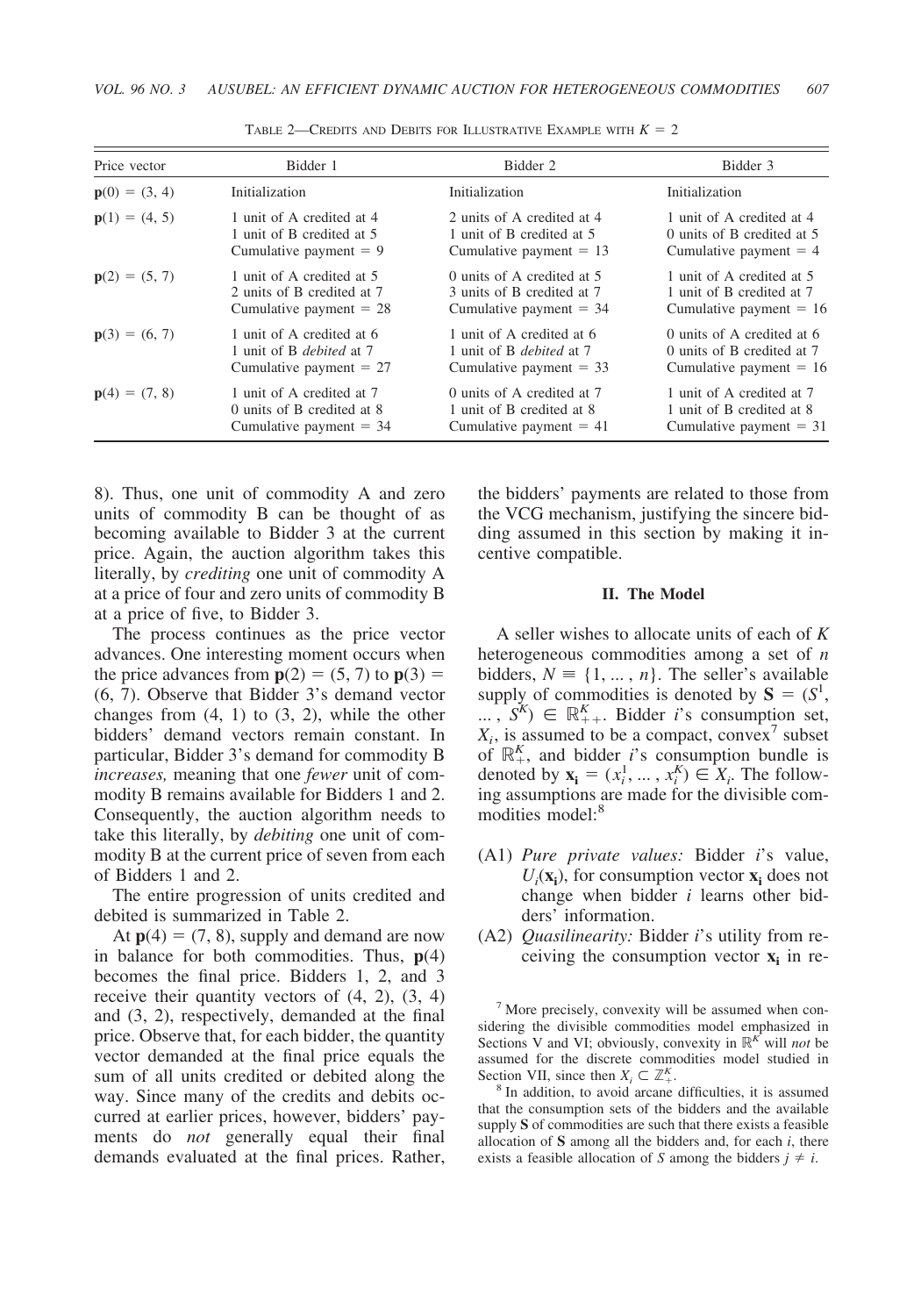turn for the payment  $y_i$  is given by  $U_i(\mathbf{x_i}) - y_i$ .

- (A3) *Monotonicity:* The function  $U_i: X_i \to \mathbb{R}$  is increasing, i.e., if  $\mathbf{x'_i} \geq \mathbf{x_i}$  and  $\mathbf{x'_i} \neq \mathbf{x_i}$ , then  $U(\mathbf{x_i'}) > U(\mathbf{x_i}).$
- (A4) *Concavity:* The function  $U_i: X_i \to \mathbb{R}$  is concave.

Note that, for the divisible commodities model, the concavity assumption (A4) immediately implies *continuity:* the function  $U_i: X_i \to \mathbb{R}$  is continuous.

The price vector will be denoted by  $p =$  $(p^1, \ldots, p^K) \in \mathbb{R}^K$ . Bidder *i*'s *indirect utility function, Vi* (**p**), and true *demand correspondence,*  $Q_i(\mathbf{p})$ , are defined respectively by:

(1) 
$$
V_i(\mathbf{p}) = \max_{\mathbf{x_i} \in X_i} \{ U_i(\mathbf{x_i}) - \mathbf{p} \cdot \mathbf{x_i} \}
$$
, and

(2) 
$$
Q_i(\mathbf{p}) = \underset{\mathbf{x_i} \in X_i}{\arg \max} \{ U_i(\mathbf{x_i}) - \mathbf{p} \cdot \mathbf{x_i} \}.
$$

Observe that  $V_i(\mathbf{p})$  is well defined and  $Q_i(\mathbf{p})$  is nonempty. If the correspondence  $Q_i(\mathbf{p})$  is single valued (as will be the case when we strengthen (A4) to assume strictly concave utility in Sections V and VI, below), then we may also refer to the solution of equation (2) as the *demand function* **qi** (**p**).

Since  $U_i(\cdot)$  is continuous and concave, its conjugate function,  $-V_i(\cdot): \mathbb{R}^K \to \mathbb{R}$ , is continuous, closed, and concave (R. Tyrrell Rockafellar, 1970, Thm. 12.2 and p. 308). We have:

(3) 
$$
\partial V_i(\mathbf{p}) = -Q_i(\mathbf{p})
$$
, for all  $\mathbf{p} \in \mathbb{R}^K$ ,

i.e., **x** is a subgradient of  $V_i$  at **p** if and only if  $-x$  is an element of bidder *i*'s true demand correspondence at **p** (Rockafellar, 1970, Thm. 23.5). Note that equation (3) is merely a general version of  $\nabla V_i(\mathbf{p}) = -\mathbf{q_i}(\mathbf{p})$ , Roy's identity as restricted to quasilinear utility. To see this, consider the case where  $U_i(\cdot)$  is twice continuously differentiable and strictly concave. Then demand is a continuously differentiable function,  $\mathbf{q_i}(\cdot)$ . Furthermore, since  $V_i(\mathbf{p}) = U_i(\mathbf{q_i}(\mathbf{p})) - \mathbf{p}$ .  $q_i(p)$ , the Envelope Theorem implies  $\nabla V_i(p)$  =  $-q_i(p)$ .

With every time  $t \in [0, \infty)$ , we associate a price vector  $p(t)$ , and each bidder *i* selects a bid **xi** (*t*). We say that bidder *i* bids *sincerely* if her

bid always belongs to her true demand correspondence:

*Sincere bidding.*<sup>9</sup> Bidder *i* is said to bid sincerely relative to utility function  $U_i(\cdot)$  if, at every time  $t \in [0, \infty)$ , her bid  $\mathbf{x}_i(t) \in$  $Q_i(\mathbf{p}(t)) = \arg \max_{\mathbf{x}_i \in X_i} \{ U_i(\mathbf{x_i}) - \mathbf{p}(t) \cdot \mathbf{x_i} \}.$ 

Next, we define two notions of efficient outcomes for this auction environment, the first taken from general equilibrium theory and the second taken from game theory:

DEFINITION 1: *A Walrasian equilibrium is a price vector* **p**\* *and a profile of consumption bundles*  $\{x_i^*\}_{i=1}^n$  *for bidders such that*  $x_i^* \in$  $Q_i(\mathbf{p}^*)$ , *for*  $i = 1, ..., n$ , *and*  $\sum_{i=1}^n \mathbf{x}_i^* = \mathbf{S}$ .

DEFINITION 2: *The Vickrey-Clarke-Groves* (*VCG*) *mechanism is the following procedure: each bidder i reports a valuation function,*  $U_i$ *:*  $X_i \rightarrow \mathbb{R}$ , to the auctioneer. The auctioneer *assigns a consumption bundle,* **x**\***<sup>i</sup>** , *to each bidder i and charges a payment of*  $y_i^* = U_i(\mathbf{x_i^*})$  –  $W^* + W^*_{-i}$ , *where:* 

$$
\{\mathbf x_i^*\}_{i=1}^n
$$

$$
\in \arg \max \Biggl\{ \sum_{i=1}^{n} U_{i}(\mathbf{x}_{i}) : \mathbf{x}_{i} \in X_{i} \text{ and } \sum_{i=1}^{n} \mathbf{x}_{i} = \mathbf{S} \Biggr\},\
$$
  

$$
W^{*} = \max \Biggl\{ \sum_{i=1}^{n} U_{i}(\mathbf{x}_{i}) : \mathbf{x}_{i} \in X_{i} \text{ and } \sum_{i=1}^{n} \mathbf{x}_{i} = \mathbf{S} \Biggr\},\
$$

and

$$
W_{-i}^* = \max \bigg\{ \sum_{j \neq i} U_j(\mathbf{x_j}) : \mathbf{x_j} \in X_j \text{ and } \sum_{j \neq i} \mathbf{x_j} = \mathbf{S} \bigg\}.
$$

*The VCG payoffs* (*if reports are truthful*) *are the payoffs*  $W^* - W^*_{-i}$ .

<sup>9</sup> If bidder *i*'s utility function is *strictly* concave (as will be assumed in Sections V and VI), then the demand correspondence  $Q_i(\mathbf{p})$  is single valued, and so sincere bidding simply means that  $\mathbf{x}_i(t) = \mathbf{q}_i(\mathbf{p}(t))$  for all  $t \in [0, T]$ .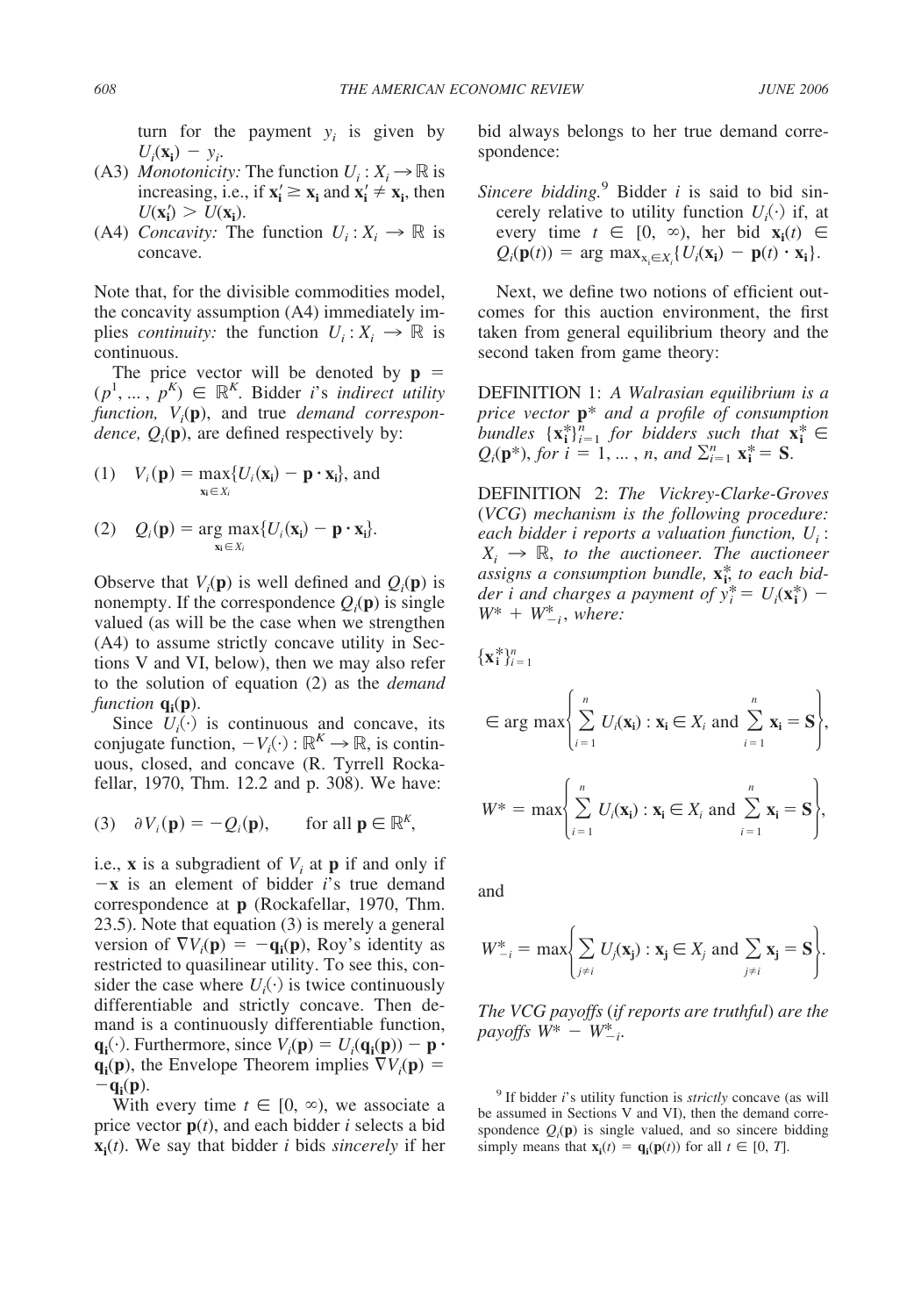Assumptions  $(A1)$ – $(A4)$  guarantee the existence of Walrasian equilibrium. Given Assumptions (A1)–(A4), if bidders report truthfully, then the VCG mechanism is also well defined. It is well known that truthful reporting is a dominant strategy equilibrium of the VCG mechanism. By the First Theorem of Welfare Economics, any Walrasian equilibrium allocation  $\{x_i^*\}_{i=1}^n$  is welfare maximizing, so (apart from nonuniqueness issues<sup>10</sup>) the Walrasian and VCG allocations coincide. The payments in the VCG mechanism, however, are generally less than the linear calculation  $\mathbf{p}^* \cdot \mathbf{x}_i^*$  of the Walrasian equilibrium.

Finally, we define a modification of the VCG mechanism that will be useful in characterizing the outcomes of the auction proposed in this article. It is somewhat related to the notion of a Vickrey auction with a reserve price discussed in Ausubel and Cramton (2004b):

DEFINITION 3: *The modified VCG mechanism with price of p*(0) *is the following procedure: each bidder i reports a valuation function,*  $U_i: X_i \to \mathbb{R}$ , to the auctioneer. The auctioneer *assigns a consumption bundle,* **x**\***<sup>i</sup>** , *to each bidder i and charges a payment of*  $y_i^* = U_i(\mathbf{x_i^*})$  –  $W^{**} + W^{**}_{-i}$ , *where:* 

$$
\{\mathbf{x}_i^*\}_{i=1}^n \in \arg \max \left\{ \sum_{i=1}^n \left( U_i(\mathbf{x}_i) - \mathbf{p}(0) \cdot \mathbf{x}_i \right) : \right.
$$

$$
\mathbf{x}_i \in X_i \text{ and } \sum_{i=1}^n \mathbf{x}_i = \mathbf{S} \right\},
$$

$$
W^{**} = \max \left\{ \sum_{i=1}^n \left( U_i(\mathbf{x_i}) - \mathbf{p}(0) \cdot \mathbf{x_i} \right) :
$$

$$
\mathbf{x_i} \in X_i
$$
 and  $\sum_{i=1}^n \mathbf{x_i} = \mathbf{S}$ , and

 $\lambda$ 

$$
W_{-i}^{*} = \max \bigg\{ \sum_{j \neq i} (U_j(\mathbf{x_j}) - \mathbf{p}(0) \cdot \mathbf{x_j}) : \mathbf{x_j} \in X_j \bigg\}.
$$

 $10$  If we strengthen Assumption (A4) to assume strictly concave utilities (as in Sections V and VI), then the Walrasian and VCG allocations of goods are each unique.

The modified VCG mechanism with price of **p**(0) has the following interpretation. The calculation of *W*\*\* is similar to the calculation of *W*\* in Definition 1: social surplus is calculated with all bidders present and the supply constraint of  $\sum_{i=1}^{n}$  **x**<sub>i</sub> = **S** is maintained, but a social cost of **p**(0) is assigned to the commodities. The calculation of  $W_{-i}^*$  calculates social surplus absent bidder *i*, but it discards the supply constraint and instead assumes that commodities are available in arbitrary supply at a social cost of **p**(0). Similar to the regular VCG mechanism, the modified mechanism awards bidder *i* exactly the difference between these two surplus calculations. As will be emphasized in Theorem 3 below, if **p**(0) happens to be chosen such that the market absent bidder *i* clears (i.e.,  $\Sigma_{i \neq j}$  $q_j(p(0)) = S$ ), then bidder *i*'s modified VCG payoff coincides with her regular VCG payoff.

#### **III. "Clinching" versus "Crediting and Debiting"**

In Ausubel (1997, 2004), I introduced the notion of "clinching" for auctions of homogeneous goods. In the current notation, this corresponds to the case of  $K = 1$ , and so our various quantity and price vectors temporarily reduce to scalars. Let the auction start at time 0 and clear at time  $T$ , and let  $p(t)$  denote the price at time  $t \in [0, T]$ . Let  $x_i(t)$  denote bidder *i*'s demand at time *t*. Let  $\bar{\mathbf{x}}_{-i}(t) = (x_j)_{j \neq i}$  denote the *vector* of demands by all of bidder *i*'s opponents and let  $x_{i}(t) = \sum_{j \neq i}^{t} x_j(t)$  denote the *aggregate* demand of bidder *i*'s opponents at time *t*. We define the cumulative clinches,  $C_i(t)$ , by:

(4) 
$$
\hat{C}_i(t) = \max\{0, S - x_{-i}(t)\}\
$$
 and  

$$
C_i(t) = \sup_{\hat{i} \in [0, i]} \hat{C}_i(\hat{i}),
$$

and we define the payment,  $y_i(T)$ , of bidder *i* by the following Stieltjes integral:

(5) 
$$
y_i(T) = \int_0^T p(t) dC_i(t).
$$

This paragraph provides a short review of Stieltjes integrals, drawing from the presentation of Tom M. Apostol (1957). The Stieltjes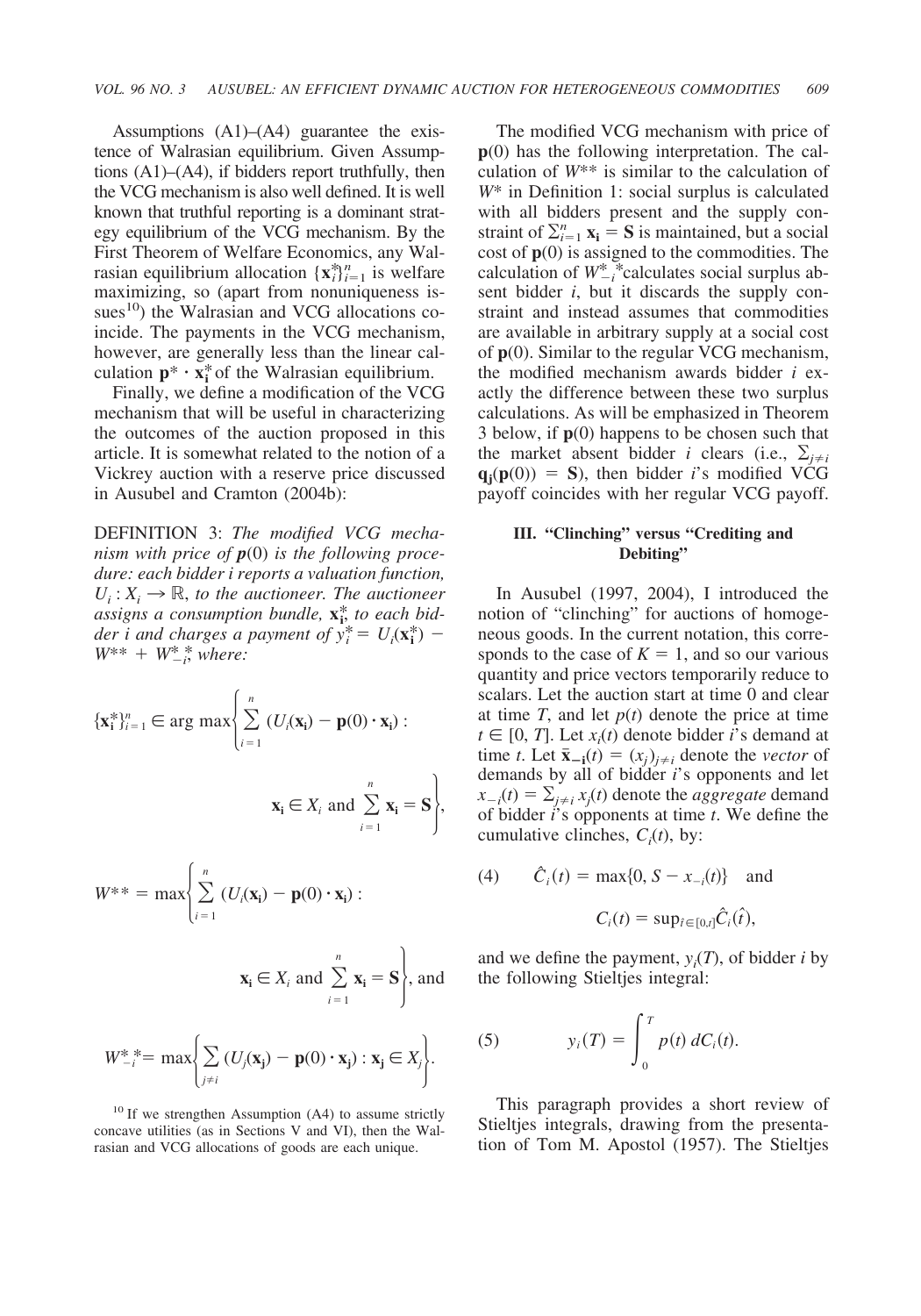integral  $\int_a^b f(t) \, d\alpha(t)$  involves two functions, *f* and  $\alpha$ . When  $\alpha$  has a continuous derivative, the Stieltjes integral reduces to the Riemann integral  $\int_a^b f(t) \alpha'(t) dt$ . The Stieltjes integral may still be evaluated, however, when  $\alpha$  is not differentiable or even when  $\alpha$  is discontinuous. In particular, if *f* is continuous on [ $a$ ,  $b$ ] and  $\alpha$  is of bounded variation on [*a*, *b*], then the integral  $\int_a^b f(t) \, d\alpha(t)$  exists (Apostol, 1957, Theorem 9-26). In turn,  $\alpha$  is of bounded variation on [a, *b*] if and only if  $\alpha$  can be expressed as the difference of two increasing functions. A definition of the Stieltjes integral may be found in Apostol (1957, Definition 9-1).

An example of evaluating a Stieltjes integral of a discontinuous function can be based on the illustrative example of Section I of Ausubel (2004). Five objects are available for auction, and the price is given by  $p(t) = t$ . Bidder 1's demand,  $x_1(t)$ , equals three at all  $t \in [0, 103)$ . The aggregate demand,  $x_{-1}(t)$ , of bidder 1's opponents equals: five, at  $t \in [49, 65)$ ; four, at  $t \in [65, 75)$ ; three, at  $t \in [75, 85)$ ; and two, at  $t \in [85, 125)$ . Consequently, the auction clears at  $T = 85$  and, applying equation (4), we have:

$$
dC_1(t) = \begin{cases} 1, & \text{if } t = 65, 75, \text{ or } 85, \\ 0, & \text{otherwise.} \end{cases}
$$

Thus, the Stieltjes integral,  $\int_0^{85} p(t) dC_1(t)$ , evaluates to  $p(65)$   $dC_1(65)$  +  $p(75)$   $dC_1(75)$  +  $p(85)$  *dC*<sub>1</sub>(85), which equals 65 + 75 + 85 = 225.

This example has the following simple interpretation. The function  $C_i(t)$  indicates the "cumulative clinches," e.g., at the time  $t = 75$ , it has become a foregone conclusion that Bidder 1 will win at least  $C_1(75) = 2$  units of the homogeneous good, since there are five units available and her opponents demand only three. The function  $dC_i(t)$  indicates the "current clinches," i.e., the number of additional units that the bidder has newly clinched at time *t*. The interpretation of the Stieltjes integral of equation (5) is then that, at every time *t* when it becomes inevitable that a bidder wins additional units  $dC_i(t)$ , she wins them at the current price  $p(t)$ . For example, Bidder 1 clinched one unit at 65, one unit at 75, and one unit at 85, for a total payment of 225. In Ausubel (2004, Theorem 1), I proved for homogeneous goods that, if the

auction rules provide that each bidder *i* is assigned  $x_i(T)$  units and is assessed a payment  $y_i(T)$  determined by equations (4) and (5), then sincere bidding by all bidders is an (efficient) equilibrium.

It is possible to modify equation (5) in a relatively innocuous way. Note that the expression  $C_i(t)$  of equation (4) is a function of  $-x_i(t)$  that treats increases and decreases of opponents' aggregate demands asymmetrically. One might instead choose to treat increases and decreases entirely symmetrically, replacing the term  $\int p(t) dC_i(t)$  with the term  $-\int p(t) dx_{-i}(t)$ . At the same time, the term  $C_i(t)$  of equation (4) implicitly incorporates a constant term in which the residual supply,  $S - x_{i}(0)$ , is priced at price  $p(0)$  at time zero. Thus, one could define instead the payment,  $a_i(T)$ , of bidder *i* by the following equation:

(6) 
$$
a_i(T) = p(0)[S - x_{-i}(0)] - \int_0^T p(t) dx_{-i}(t).
$$

By its construction, the principal difference between the original notion of "clinching" in equations (4)–(5) and the extended notion in equation (6) occurs when  $x_{i}(t)$  is nonmonotonic. In equations  $(4)$ – $(5)$ , price is integrated against  $dC<sub>i</sub>(t)$ , so units are won when opponents' demands decrease, but units are *not* lost when opponents' demands correspondingly increase. By contrast, in equation (6), price is integrated against  $dx_{-i}(t)$ , so decreases and increases in opponents' demands are treated entirely symmetrically, allowing both "crediting" and "debiting" to occur.

An example of the calculation of the "crediting and debiting" Stieltjes integral of equation (6) (as well as an introduction to the vector notation that will be used for heterogeneous types of commodities) is provided by reexamining the example of Section I of the current article. Table 1 implies:

$$
d\mathbf{x}_{-1}(t) = \begin{cases} (-1, -1), & \text{if } t = 1, \\ (-1, -2), & \text{if } t = 2, \\ (-1, +1), & \text{if } t = 3, \\ (-1, 0), & \text{if } t = 4, \\ (0, 0), & \text{if } t \neq 1, 2, 3, 4. \end{cases}
$$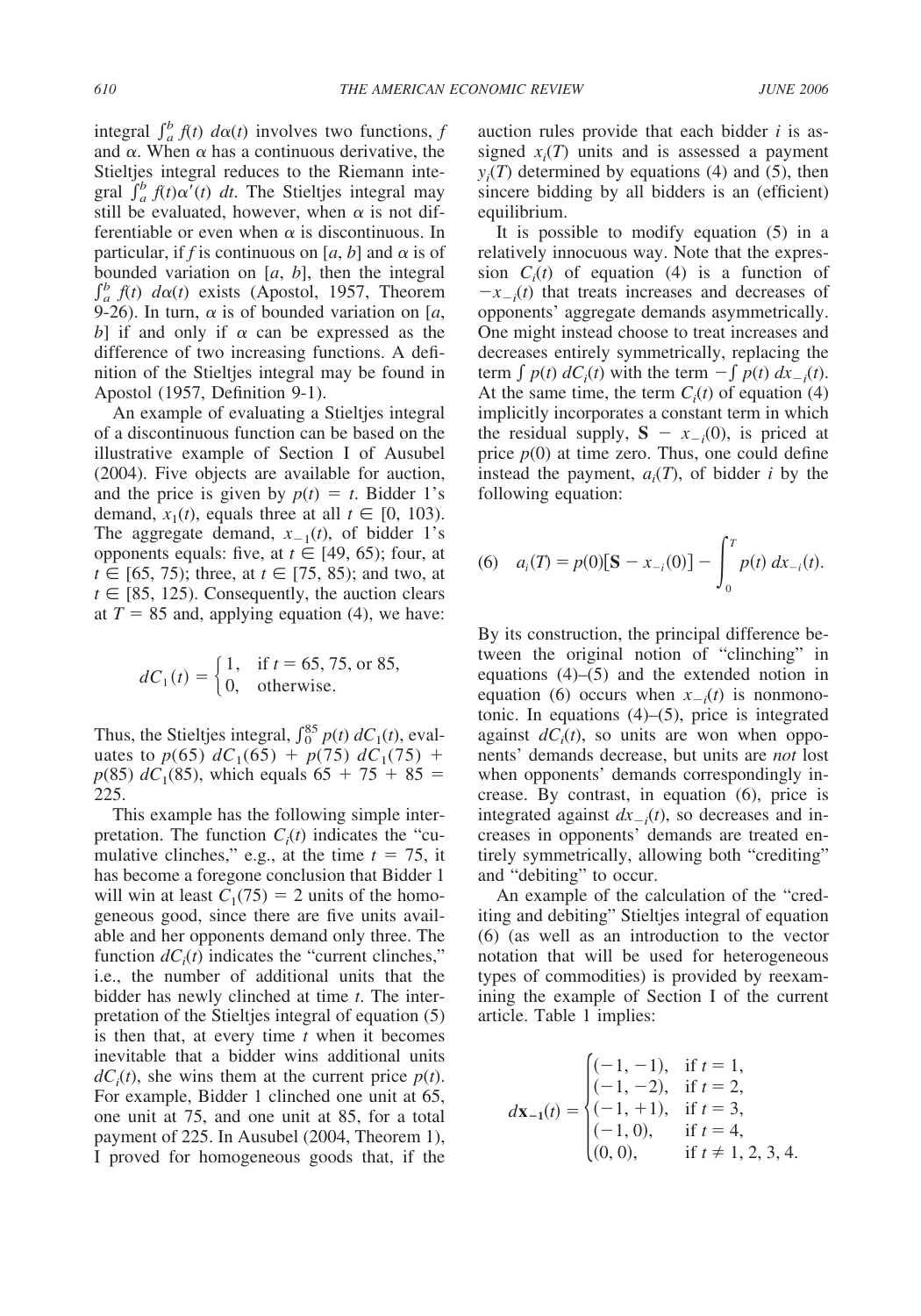We need only note the value of the price vector **p**(*t*) at the times when  $d\mathbf{x}_{-i}(t) \neq 0$ :

$$
\mathbf{p}(t) = \begin{cases} (4, 5), & \text{if } t = 1, \\ (5, 7), & \text{if } t = 2, \\ (6, 7), & \text{if } t = 3, \\ (7, 8), & \text{if } t = 4. \end{cases}
$$

Consequently,  $-f_0^4 \, p^1(t) \, dx_{-1}^1(t) = -4 \times$  $(-1) - 5 \times (-1) - 6 \times (-1) - 7 \times (-1) =$ 22 and  $-f_0^4 p^2(t) dx_{-1}^2(t) = -5 \times (-1) - 7 \times$  $(-2)$  –  $7 \times 1 - 8 \times 0 = 12$ , or, in short,  $-\int_0^4 \mathbf{p}(t) \cdot d\mathbf{x}_{-1}(t) = 22 + 12 = 34$ , confirming the results summarized in the second column of Table 2.

Nevertheless, the differences between the clinching approach and the crediting/debiting approach should not be overstated. Suppose that, in an ascending auction of homogeneous goods, we replace equations (4)–(5) with equation (6), and we choose  $p(0)$  so that  $x_{i}(0) = S$ . Then the central result from Ausubel (1997, 2004) continues to hold—sincere bidding by all bidders is an equilibrium—and the bidders' equilibrium payoffs remain unchanged. Thus, reformulating the payoffs need not disturb incentive compatibility.

#### **IV. The Extension to** *K* **Heterogeneous Commodities**

The most naïve way that one might think about generalizing the homogeneous goods procedure to the case of *K* heterogeneous commodities is to run *K* price clocks (one for each commodity) simultaneously, to compute the "credits" and "debits" for each independently, and to sum them up. Let the movement of the *K* price clocks be described by a continuous, piecewise  $smooth<sup>11</sup> vector-valued function$  $\mathbf{p}(t) = (p^1(t), ..., p^K(t))$  from [0, *T*] to  $\mathbb{R}^K$ .

Further suppose that each bidder *i* bids according to the vector-valued function  $\mathbf{x}_i(t)$  =  $(x_i^{\text{I}}(t), ..., x_i^{\text{K}}(t))$  from [0, *T*] to  $X_i$ , which is constrained to be of bounded variation in each coordinate  $k$ . Then the naïve extension of equation (6) would be to define  $x_{-i}^k(t) = \sum_{j \neq i} x_j^k(t)$ , for  $k = 1, \dots, K$ , and to define payments by:

(7) 
$$
a_i(T) = \mathbf{p}(0) \cdot [\mathbf{S} - \mathbf{x}_{-i}(0)]
$$
  
\n
$$
- \int_0^T \mathbf{p}(t) \cdot d\mathbf{x}_{-i}(t)
$$
\n
$$
\equiv \sum_{k=1}^K \left\{ p^k(0)[S^k - x_{-i}^k(0)] - \int_0^T p^k(t) \, dx_{-i}^k(t) \right\},
$$

where the integrals of equation (7) are calculated as Stieltjes integrals. We begin by observing:

LEMMA 1: If  $p(\cdot)$  is continuous and if  $x_j^k(\cdot)$  is *of bounded variation for every bidder*  $j \neq i$  *and commodity k*, *then the payment ai* (*T*) *of equation* (7) *is well defined.*

The proofs of all lemmas and theorems appear in Appendix A.

Next, in order for the payment formula of equation (7) to serve its intended purpose, it is critical for us to establish the property of *path independence.* Suppose that bidders  $j \neq i$  bid  $q_j(\cdot)$ , sincere bids relative to their utility functions. Consider two different price paths,  $p^A(\cdot)$ and  $p^B(\cdot)$ , which originate at the same price vector and conclude at the same price vector. We need to show that the line integrals calculated along the two paths are equal, i.e.,  $\int_0^T \mathbf{p}^{\mathbf{A}}(t) \cdot d\mathbf{q}^{\mathbf{A}}_{-\mathbf{i}}(t) = \int_0^T \mathbf{p}^{\mathbf{B}}(t) \cdot d\mathbf{q}^{\mathbf{B}}_{-\mathbf{i}}(t)$ . Otherwise, bidder *i* would have the incentive to manipulate her demand reports so as to alter the price adjustment path to her advantage.

In general, path independence requires that the line integral along any (piecewise smooth) path from point A to point B gives the same value. Equivalently, a path is said to be closed if its starting and ending point are the same; path independence requires that the line integral along any (piecewise smooth) closed path equals zero.

<sup>11</sup> The (vector-valued) continuous function **p** is said to be piecewise smooth if each coordinate  $p^k$  has a bounded derivative which is continuous everywhere in [0, *T*], except (possibly) at a finite number of points. At these exceptional points it is required that both right- and left-hand derivatives exist. A curve  $\Gamma$  is said to be piecewise smooth if it can be described by a piecewise smooth function (Apostol, 1957, Definition 9-61).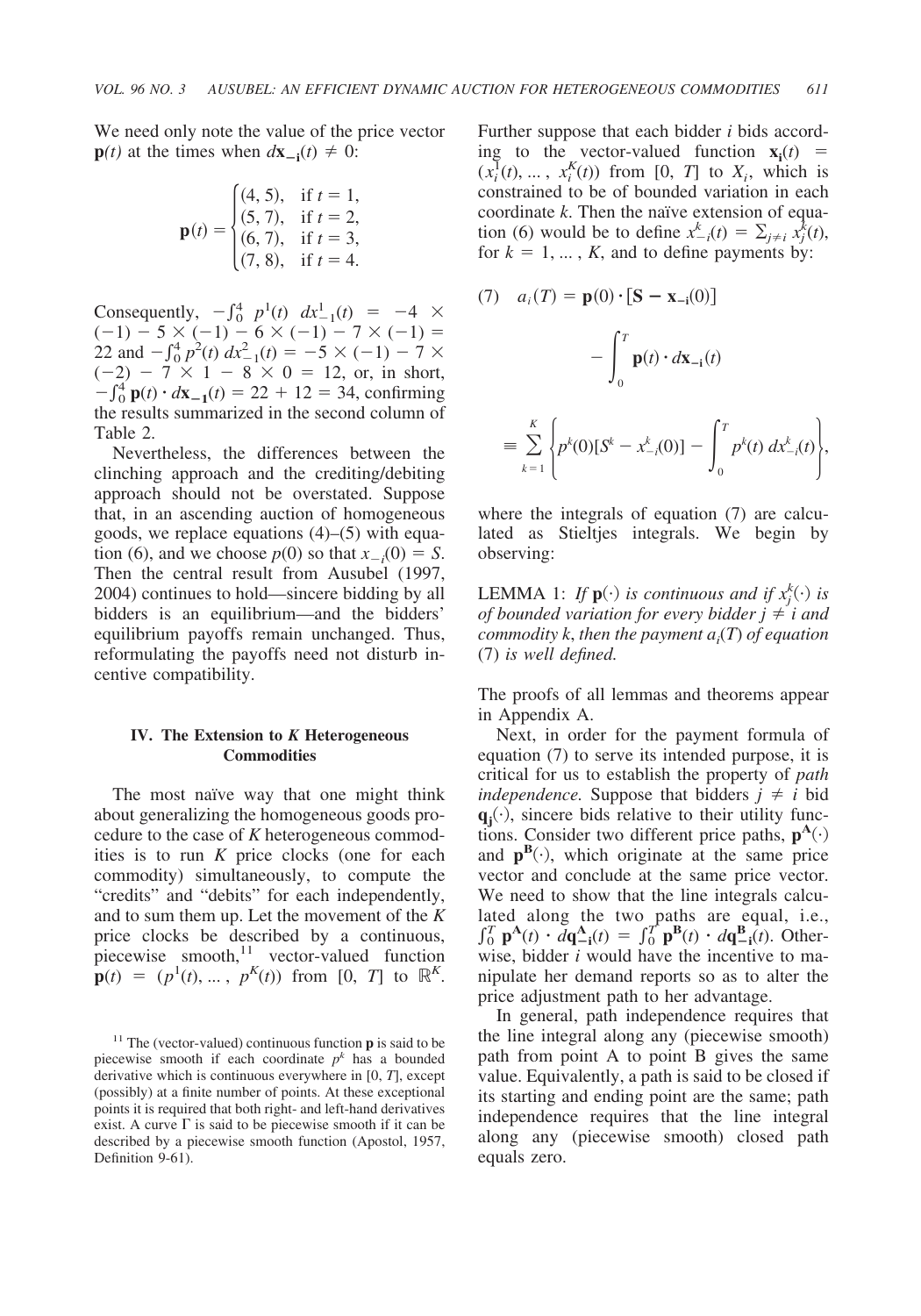The classical consumer theory problem of *integrability* is the best-known problem in microeconomics in which the issue of path independence arises. There, the question considered is: What are necessary and sufficient conditions on a vector-valued function  $\mathbf{x}_i(\cdot)$  satisfying Walras's law to assure that it is the demand function derived from some utility function?<sup>12</sup> Recall that the answer is:  $\mathbf{x}_i(\cdot)$  must satisfy the symmetry condition,  $\partial x_i^j / \partial p^k = \partial x_i^k / \partial p^j$ . The reason is that, for path independence,  $\mathbf{x}_i(\cdot)$  needs to be the gradient of a *potential function* (i.e., there must exist a function  $\phi_i(\cdot)$  such that  $\nabla \phi_i(\cdot)$  =  $\mathbf{x_i}(\cdot)$ ). Furthermore, the symmetry condition on derivatives is essentially necessary and sufficient for the existence of such a potential function (e.g., see Apostol, 1957, Theorems 10-38, 10-45, and 10-48).

In the classical case of integrability, the potential function has the interpretation of an expenditure function. Path independence is the requirement that the incremental expenditure needed for an agent to attain a fixed level of utility, as the price vector changes from  $p<sup>A</sup>$  to **pB**, must not depend on the particular price adjustment path taken from  $p^A$  to  $p^B$ . Outside of economics, a better-known example of path independence is the analysis of a gravitational field in Newtonian mechanics. In a frictionless world, the amount of work required to move an object from point A to point B is the same along any possible path.

Thus, in the current auction context, path independence of the payment formula of equation (7) requires the existence of a potential function. For concise notation, we let  $\bar{\mathbf{x}}_{-i}(\mathbf{p}(t)) = {\mathbf{x}_j(\mathbf{p}(t))}_{j \neq i}$  denote the vector of demands by bidder *i*'s opponents at time *t*, and we define  $U_{-i}(\bar{x}_{-i}(\bar{p}(t))) = \sum_{j \neq i} U_{j}(x_{j}(\bar{p}(t))).$ With sincere bidding, the following important lemma shows that the potential function,  $U_{-i}(\bar{\mathbf{x}}_{-i}(\mathbf{p}(\cdot)))$ , is associated with the crediting/ debiting formula, implying path independence. For greater generality, the result is obtained using subgradients rather than gradients, so that Lemma 2 applies to both the continuous and discrete models:

LEMMA 2: *Suppose that*  $\mathbf{p}(\cdot)$  *is a continuous, piecewise smooth function from* [0, *T*] *to*  $\mathbb{R}^K$ . *Also suppose that* **xj** *is a measurable selection* from  $Q_j(\mathbf{p}(\cdot))$ , the demand correspondence from *a concave, continuous utility function*  $U_j(\cdot)$ *, and that*  $x_j^k(\cdot)$  *is of bounded variation, for every bidder*  $j \neq i$  *and commodity k. Then the integral*  $\int_0^T \mathbf{p}(t) \cdot d\mathbf{x}_{-i}(\mathbf{p}(t))$  of equation (7) is indepen*dent of the path from* **p**(0) *to* **p**(*T*) *and equals:*

(8) 
$$
\int_0^T \mathbf{p}(t) \cdot d\mathbf{x}_{-i}(\mathbf{p}(t))
$$

$$
= U_{-i}(\bar{\mathbf{x}}_{-i}(\mathbf{p}(T))) - U_{-i}(\bar{\mathbf{x}}_{-i}(\mathbf{p}(0)))
$$

$$
\equiv \sum_{j \neq i} [U_j(\mathbf{x}_j(\mathbf{p}(T))) - U_j(\mathbf{x}_j(\mathbf{p}(0)))].
$$

# **V. The Dynamic Auction Game for Divisible Commodities**

The auction is modeled as a dynamic game in continuous time. There are *n* players. To simplify matters, we henceforth assume for the model of divisible commodities that utility functions,  $U_i(\cdot)$ , are *strictly* concave, making the sincere demand correspondences single-valued at all prices. At each time  $t \in [0, \infty)$ , a price vector  $p(t)$  is announced to the players. Each player *i* then reports an optimal consumption bundle  $\mathbf{x}_i(t)$ . The law of motion for the price vector is any continuous, sign-preserving transformation of the Walrasian tâtonnement price adjustment process (as formalized by Paul A. Samuelson, 1941):

*Walrasian tâtonnement.* Let  $\mathbf{Z}(t) = -\mathbf{S} + \sum_{i=1}^{n}$  $\mathbf{x}_i(t)$  denote the excess demand vector. Let  $h(\cdot): \mathbb{R}^K \to \mathbb{R}^K$  denote any continuous function that is sign preserving in the sense that  $h^k(\vec{z}) > 0 \Leftrightarrow z^k > 0$  and  $h^k(\vec{z}) < 0 \Leftrightarrow z^k < 0$ . Prices adjust according to:

(9)  $p^k(t) = h^k(\mathbf{Z}(t)),$  for  $k = 1, ..., K$ .

Given the initial price,  $p(0)$ , and suitable restrictions on  $\{x_i(s)\}_{i=1}^n$ , equation (9) determines the evolution of the price vector,  $p(t)$ , at all times  $t \in [0, \infty)$ .

<sup>&</sup>lt;sup>12</sup> In addition, the function  $\mathbf{x}_i(\cdot)$  is required to satisfy a negative semidefiniteness condition and the utility function is required to satisfy quasiconcavity, monotonicity, and continuity.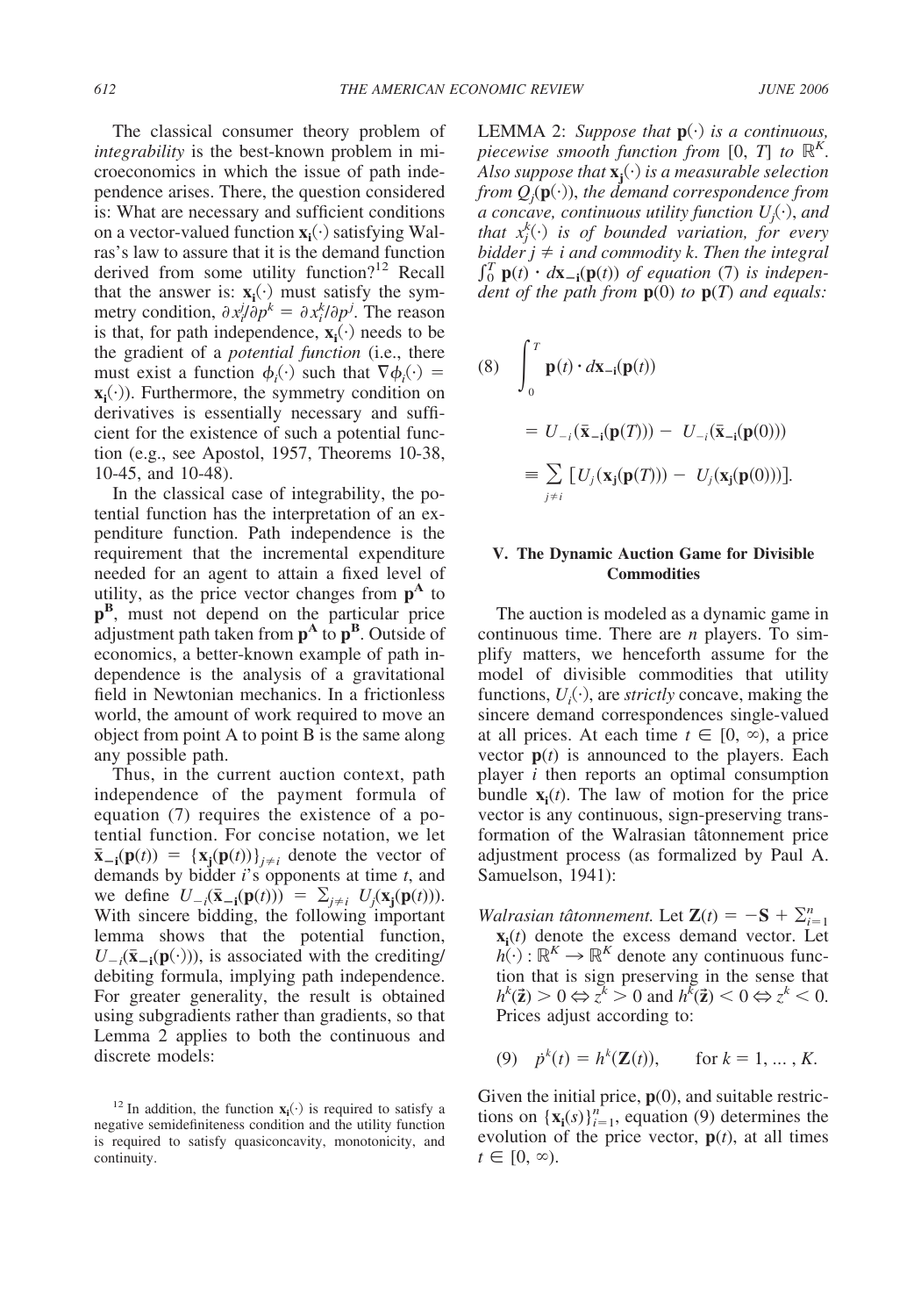Let  $H_i^t$  denote the part of the history of play prior to time *t* that is observable to player *i* at time *t*. One sensible specification is that  $H_i^t$ comprises the history of aggregate excess demand and player *i*'s own actions, i.e.,  $H_i^t$  =  ${\bf Z}(s)$  and  ${\bf x}_i(s)$  :  $s \in [0, t)$ . Observe that, given equation (9), this observable history determines  $\mathbf{p}(s)$  for all  $s \in [0, t]$ .<sup>13</sup> The *strategy*  $\sigma_i(t, H_i^t)$  of player  $i$  ( $i = 1, ..., n$ ) is a function associating times and observable histories with elements of  $X_i$ . The *strategy spaces*  $\Sigma_i$  may be any sets of functions  $\sigma_i(t, H_i^t)$  which: (a) include sincere bidding; and (b) induce actions  $\mathbf{x}_i(t)$  by bidder *i* that are piecewise continuous and of bounded variation, for each bidder *i* and each commodity *k*. <sup>14</sup> The following theorems may be proven for many possible choices of strategy spaces; for specificity, we will use the following:

*Piecewise Lipschitz-continuous functions.* The strategy space of each player *i* is given by:  $\Sigma_i = {\sigma_i : [0, \infty) \times \mathbb{R}^{K^*} \rightarrow X_i \text{ such that } \sigma_i \text{ is}}$ a piecewise Lipschitz-continuous function of  $(t, \mathbf{p})\}$ .<sup>15</sup>

The strategies in  $\Sigma_i$  are similar in spirit to "Markovian" strategies in the sense that a player has full knowledge of the history of aggregate excess demands (or even of individual demands), yet the player chooses to base her demands only on the current time and price. This strategy space is restrictive enough to induce actions satisfying the hypothesis of Lemma 2, while general enough to include sincere bidding.

<sup>14</sup> More precisely, we assume that for every player *i*, there exists a partitioning  $0 = t_i^0 < t_i^1 < \dots < t_i^1 < \dots$  of the time interval  $[0, \infty)$  by the points  $t_i^l$  without finite points of accumulation, such that within each piece  $[t_i^l, t_i^{l+1}]$  of the domain, the function  $\mathbf{x}_i(\cdot)$  is continuous, and each  $x_i^k(\cdot)$  is required to be a function of bounded variation on every

finite time interval [0, *T*].<br><sup>15</sup> More precisely, we assume that for every player *i*, there exists a partitioning  $0 = t_i^0 < t_i^1 < \dots < t_i^1 < \dots$  of the time interval  $[0, \infty)$  by the points  $t_i^l$  without finite points of accumulation, and there exists a constant  $C > 0$ , such that within each piece  $[t_i^l, t_i^{l+1}) \times \mathbb{R}^K$  of the domain, the function  $\mathbf{x}_i(t, \mathbf{p})$  is Lipschitz-continuous in (*t*, **p**), i.e., for (*t*<sub>1</sub>, **p**<sub>1</sub>), (*t*<sub>2</sub>,  $\mathbf{p}_2$ )  $\in$   $[t_i^l, t_i^{l+1}) \times \mathbb{R}^K$ , we have  $|x_i^k(t_2, \mathbf{p}_2) - x_i^k(t_1, \mathbf{p}_1)| \leq$  $C(|t_2 - t_1| + |\mathbf{p}_2 - \mathbf{p}_1|).$ 

 $\sum_{i=1}^{n}$  **x**<sub>i</sub>(*T*) = **S**, i.e., the aggregate demand equals the supply for every commodity. It is said to terminate at time  $T = \infty$  if  $\lim_{T \to \infty} \sum_{i=1}^{n}$  $\mathbf{x}_i(T) = \mathbf{S}$ . Following termination of the auction, players receive their quantities demanded at the termination time,  $\mathbf{x}_i(T)$  (or  $\lim_{T \to \infty} \mathbf{x}_i(T)$ ), and payments are assessed according to equation (7). If the auction fails to terminate, i.e., if  $\lim_{T\to\infty} \sum_{i=1}^n \mathbf{x_i}(T) \neq \mathbf{S}$  or if  $\lim_{T\to\infty} \sum_{i=1}^n \mathbf{x_i}(T)$ fails to exist, then every player is assigned a payoff of  $-\infty$ .

The next lemma shows that, if all bidders bid sincerely, then starting from any history the auction converges to a Walrasian equilibrium price vector. The proof is little more than the classical argument (see, for example, Hal R. Varian,  $1981$ , pp.  $104-06$ ) that, with pricetaking agents, the price is globally convergent to a Walrasian equilibrium price vector. We have:

LEMMA 3: *With divisible goods and strictly concave utility functions for all bidders, and after any history, sincere bidding by every bidder i induces convergence to a Walrasian equilibrium price vector.*

The information structure of the auction game may be one of complete or incomplete information regarding opposing bidders' valuations. With complete information, each bidder is fully informed of the functions  ${U_j(\cdot)}_{j=1}^n$ , and the appropriate equilibrium concept is subgame perfect equilibrium. With incomplete information, each bidder *i* is informed only of her own utility function  $U_i(\cdot)$  and of the joint probability distribution *F*( $\cdot$ ) from which the profile  $\{U_j(\cdot)\}_{j=1}^n$  is drawn. In static games of incomplete information, authors sometimes advocate *ex post equilibrium,* which requires that the strategy for each player would remain optimal if the player were to learn her opponents' types (see Jacques Crémer and Richard P. McLean, 1985). In the current dynamic game, the equilibrium concept that we will use (which we defined and also used in Ausubel, 2004) is *ex post perfect equilibrium,* which imposes this same condition at every node of the auction game:

*Ex post perfect equilibrium.* The strategy *n*tuple  ${\{\sigma_i\}}_{i=1}^n$  is said to comprise an ex post perfect equilibrium if for every time *t*, fol-

The auction is said to terminate at time *T* if

<sup>&</sup>lt;sup>13</sup> Another sensible specification is that the observable history comprises the complete history of individual demands, i.e.,  $H_i^t = \{x_j\}$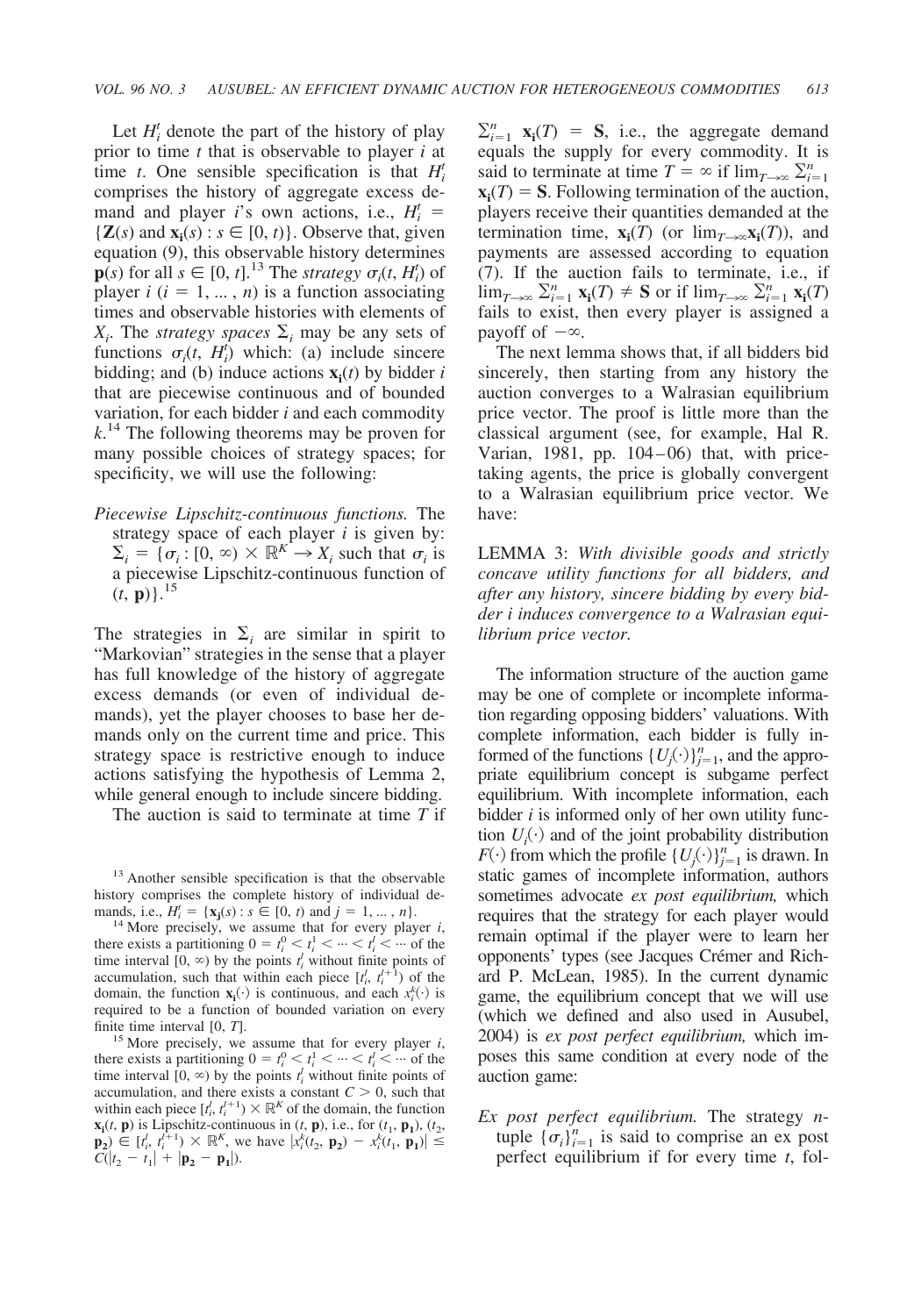lowing any history  $H_i^t$ , and for every realization  ${U_i}_{i=1}^n$  of private information, the *n*-tuple of continuation strategies  $\{\sigma_i(\cdot, \cdot) | t, \ldots \}$  $H_i^t$ ,  $U_i$ ) $\}_{i=1}^n$  constitutes a Nash equilibrium of the game in which the realization of  ${U_i}_{i=1}^n$ is common knowledge.

Alternatively, we could have explicitly defined beliefs for each bidder and stated the theorems of this article in terms of the perfect Bayesian equilibrium concept.16 Stating the results in their current form, however, gives them a number of additional desirable properties, e.g., the results are independent of the underlying distribution of bidders' types (see Crémer and McLean, 1985; Maskin, 1992; Perry and Reny, 2002, 2005). The results as stated also encompass the complete-information version of the model, since ex post perfect equilibrium then reduces to the familiar equilibrium concept of subgame perfect equilibrium.

Our assumptions above, which assure that the strategies  $\sigma_i \in \Sigma_i$  induce demands  $\mathbf{x_i}(t)$  by each bidder *i* that are piecewise continuous and of bounded variation in each coordinate *k*, and that the price adjustment process  $\dot{\mathbf{p}}(t)$  is continuous in  $\mathbf{x}_i(t)$ , guarantee that the technical requirements for Lemma 2 hold. In light of the path independence established by Lemma 2, if the bidders  $j \neq i$  bid sincerely relative to strictly concave utility functions, then the strategic choice by bidder *i* reduces from an optimization problem over *price paths* in  $\mathbb{R}^K$  to one over *endpoints* in  $\mathbb{R}^K$ , implying:

THEOREM 1: *With divisible goods, if each opposing bidder j i bids* **qj** (**p**), *a sincere bid relative to a strictly concave utility function*  $U_j(\cdot)$ , then bidder i with strictly concave utility *function Ui maximizes her payoff by bidding sincerely. By bidding sincerely, bidder i selects*

<sup>16</sup> To state the results in terms of perfect Bayesian equilibrium, we would begin by specifying that, after any history, each player *i* has posterior *beliefs* over opponents' utility functions,  $U_{-i}(\cdot) \equiv \{U_j(\cdot)\}_{j \neq i}$ . The beliefs of player *i* are denoted  $\mu_i(\cdot | t, H_i^t, U_i)$ . The *n*-tuple  $\{\sigma_i, \mu_i\}_{i=1}^n$  is then defined to comprise a *perfect Bayesian equilibrium* if the strategies  $\sigma_i \in \Sigma_i$ , the beliefs  $\mu_i$  are updated by Bayes's rule whenever possible, and if following any history  $H<sup>t</sup>$  of play prior to time *t*,  $\sigma_i$  is a best response for player *i* in the continuation game against  $\{\sigma_j\}_{j \neq i}$  given beliefs  $\mu_i(\cdot | t, H_i^t)$  $U_i$ ), and for every  $i = 1, ..., n$ .

*a Walrasian equilibrium price vector as the endpoint of the price path and maximizes social*  $\sum_{j \neq i}$   $U_j(\cdot)$  +  $\sum_{j \neq i}$   $U_j(\cdot)$ , over all feasible *allocations. This result holds at every time t and after every history Hi t* .

This theorem is established by using Lemma 2 to show that the portion of payoff that a bidder is able to influence coincides with the social surplus associated with the allocation implied by the terminal price vector, **p**(*T*). Consequently, the bidder's payoff is maximized if and only if **p**(*T*) is a Walrasian equilibrium price vector. By Lemma 3, bidder *i* can attain a Walrasian equilibrium by bidding sincerely.

Theorem 1 immediately implies that sincere bidding is an ex post perfect equilibrium of the new auction game. We have:

THEOREM 2: *With divisible goods, strictly concave utility functions, mandatory participation, and any arbitrary initial price vector of* **p**(0):

- (a) *Sincere bidding by every bidder is an ex post perfect equilibrium of the auction game;*
- (b) *With sincere bidding, the price vector converges to a Walrasian equilibrium price vector; and*
- (c) *With sincere bidding, the outcome is that of the modified VCG mechanism with price of*  $p(0)$ .

Note that the hypothesis of Theorem 2 assumes "mandatory participation." This refers to the fact that bidders' payments depend on the initial price vector  $p(0)$  (see equation  $(7)$ ) and it is entirely possible, with some initial price vectors, that sincere bidding may yield a negative payoff (see also footnote 5). For example, when **p**(0) exceeds the Walrasian equilibrium price vectors, the payment of bidder *i* for receiving  $\mathbf{x}_i^*$ might exceed  $U_i(\mathbf{x}_i^*)$ . In that event, if given a choice whether or not to participate, bidder *i* with complete information would choose to stay out of the auction. We would be assured of the conclusion of Theorem 2 only if bidders' participation was mandatory.

Mandatory participation ceases to be an issue, however, if the auction procedure is en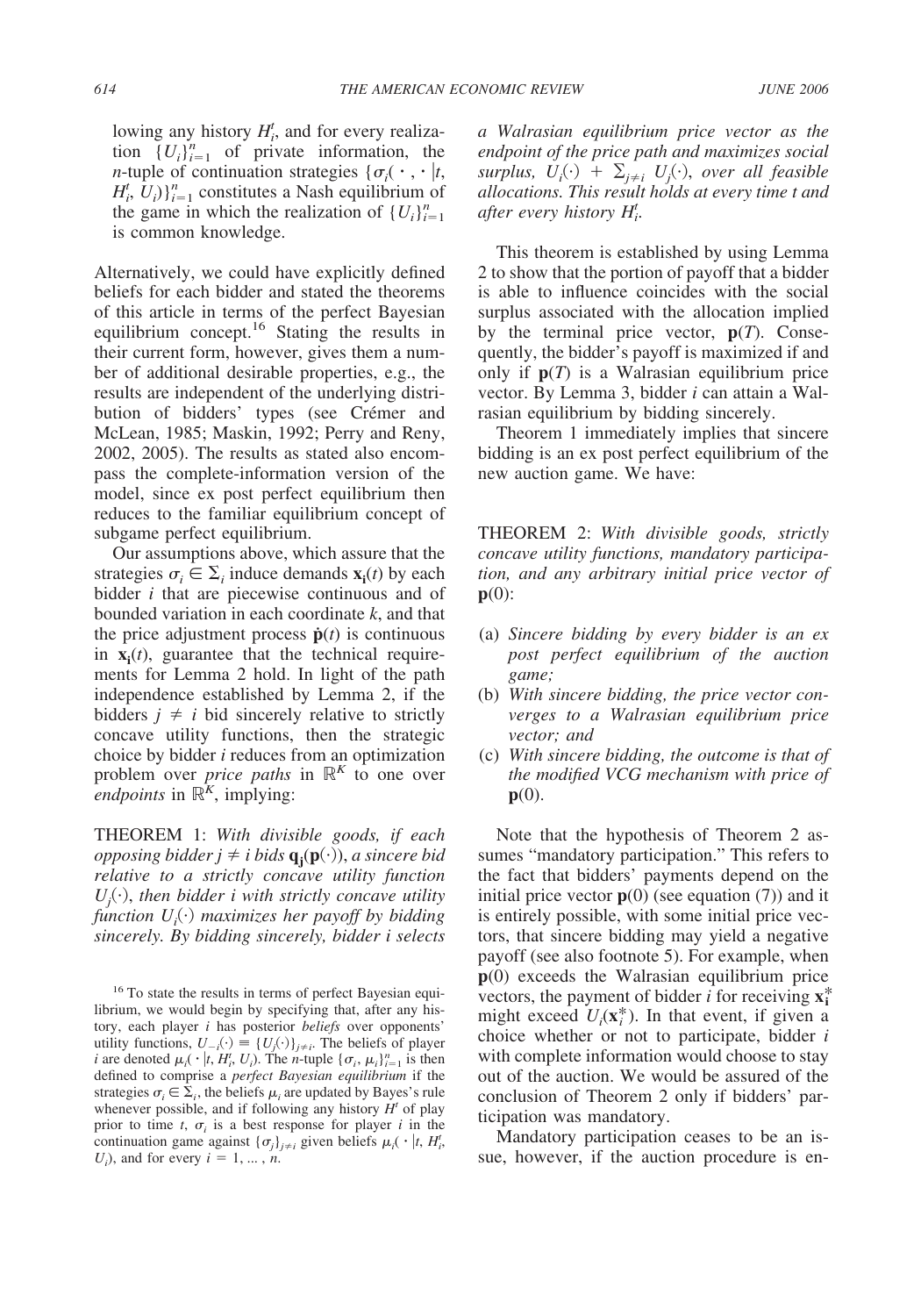hanced in such a way that bidders receive their VCG payoffs. The VCG mechanism is ex post individually rational (i.e., the bidder's payoff is always nonnegative and so, under voluntary participation, the bidder would choose to participate). We turn to developing such an enhancement to the auction procedure in the next section.

# **VI. Relationship with the Vickrey-Clarke-Groves Mechanism**

In Theorem 2, each bidder *i* received her payoff from the modified VCG mechanism with price of **p**(0). This payoff coincides with bidder *i*'s VCG payoff if the initial price vector **p**(0) is chosen appropriately. Moreover, since the VCG payoff is nonnegative, we no longer need to assume mandatory participation. We have:

THEOREM 3: *With divisible goods and strictly concave utility functions, if the initial price* **p**(0) *is chosen such that the market without bidder i clears at*  $\mathbf{p}(0)$  (*i.e.*,  $\sum_{j\neq i} \mathbf{q}_j(\mathbf{p}(0)) = \mathbf{S}$ ) *and if each bidder*  $j \neq i$  *bids sincerely, then bidder i maximizes her payoff by bidding sincerely and thereby receives her VCG payoff.*

Furthermore, the hypothesis of Theorem 3 is trivial to satisfy if all bidders are identical, providing a simple procedure to generate the VCG outcome. We immediately have the following corollary:

COROLLARY TO THEOREM 3: *With identical bidders, divisible goods and strictly concave utility functions, if the initial price* **p**(0) *is chosen such that the market without one bidder clears* (*i.e., if*  $\sum_{j\neq i} \mathbf{q}_j(\mathbf{p}(0)) = \mathbf{S}$ ), *then the sincere bidding equilibrium of the auction game gives the same outcome as the VCG mechanism.*

Without identical bidders, however, it obviously is not generally possible to select an initial price **p**(0) such that every bidder receives her VCG payoff. Theorem 3 nevertheless suggests a more intricate, *parallel auction* procedure that could be followed so that *every* bidder receives *exactly* her VCG payoff.

*Parallel Auction Game.*—Begin with any initial price  $p(0) \in \mathbb{R}^{K}$ . First, we perform the

following *n* steps, which may be done in any order or may be run in parallel:

- *Step 1:* Run the auction procedure of announcing a price  $p(t)$ , allowing each bidder *i* to respond with a quantity  $\mathbf{x}_i(t)$ , and adjusting price according to  $\dot{\mathbf{p}}(t) = -\mathbf{S} + \sum_{i \neq 1} \mathbf{x}_i(t)$ , starting from price  $p(0)$  and until a price  $p_{-1}$ is determined at which the market (absent bidder 1) clears.
- ... *Step n*: Run the auction procedure of announcing a price  $p(t)$ , allowing each bidder *i* to respond with a quantity  $\mathbf{x}_i(t)$ , and adjusting price according to  $\dot{\mathbf{p}}(t) = -\mathbf{S} + \sum_{i \neq n} \mathbf{x}_i(t)$ , starting from price  $p(0)$  and until a price  $p_{-n}$ is determined at which the market (absent bidder *n*) clears.

Second, we perform the following additional *n* steps, which again may be done in any order or may be run in parallel, which are similar to the first *n* steps except that all *n* bidders' demands are now included in the Walrasian tâtonnement process:

- *Step n* + 1: Run the auction procedure of announcing a price **p**(*t*), allowing each bidder *i* to respond with a quantity  $\mathbf{x}_i(t)$ , and adjusting price according to equation (9), starting from price  $\mathbf{p}_{-1}$  and continuing until a price  $\mathbf{p}(T)$  is determined at which the market (with all bidders included) clears.
- ... *Step* 2*n*: Run the auction procedure of announcing a price  $p(t)$ , allowing each bidder *i* to respond with a quantity  $\mathbf{x}_i(t)$ , and adjusting price according to equation (9), starting from price  $\mathbf{p}_{-\mathbf{n}}$  and continuing until a price  $\mathbf{p}(T)$  is determined at which the market (with all bidders included) clears.

Finally, payoffs are computed as follows. The commodity bundle assigned to each bidder  $i$  ( $1 \le$  $i \leq n$ ) is given by  $\mathbf{x}_i(T)$  from step  $(n + i)$  above. The payment is given by the line integral of equation (7), calculated from step  $(n + i)$  above, i.e., along the path from  $\mathbf{p}_{-i}$  to  $\mathbf{p}(T)$ . If the results of steps  $n + 1, \ldots, 2n$  are inconsistent (i.e., if they yield different allocations), then every bidder is assigned a payoff of  $-\infty$ .

The parallel auction procedure is illustrated in Figure 1. As the figure makes clear, a number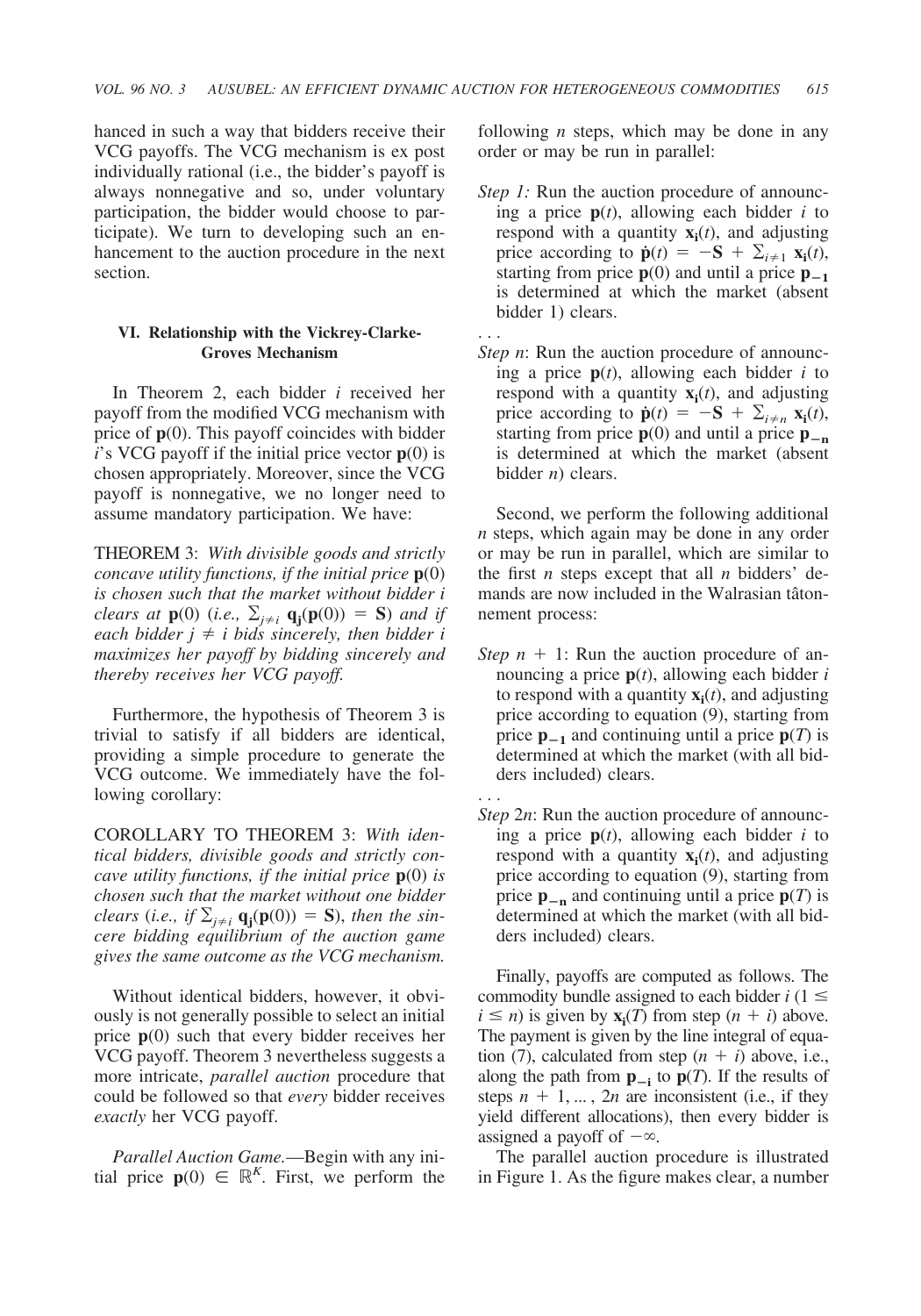

FIGURE 1. PARALLEL AUCTION GAME

of the steps described above are unnecessary. Observe that one could delete all but one of the dashed arcs, yet all of the nodes in the figure would remain connected. Hence, by the path independence of Lemma 2, one would still have sufficient information to calculate all of the needed line integrals. Moreover, if one deletes  $(n - 1)$  of the last *n* steps, one is able to get rid of the awkward final step of checking whether the results of steps  $n + 1, \ldots, 2n$  are consistent, and assigning each bidder a payoff of  $-\infty$  if they are inconsistent. Thus, in performing the parallel auction, we may utilize the following shortcut procedure:

*Shortcut Procedure for a Parallel Auction.* Only  $(n + 1)$  of the steps described above—all of the first *n* steps, but only one of the last *n* steps—actually need to be carried out.

For example, suppose that out of the last *n* steps, only Step 2*n* is performed. Payoffs can still be computed as follows. The payment of bidder *n* is given by the line integral of equation (7), calculated along the path from  $\mathbf{p}_{-\mathbf{n}}$  to  $\mathbf{p}^*$ , i.e., by step 2*n* alone. The payment of bidder *i*  $(1 \le i \le n - 1)$  is also given by equation (7), but is calculated as a line integral along the union of *three* paths: the path from  $\mathbf{p}_{-i}$  to  $\mathbf{p}(0)$ ; the path from  $p(0)$  to  $p_{-n}$ ; and the path from  $\mathbf{p}_{-n}$  to  $\mathbf{p}^*$ . Step *i* generated the first path (run backward), as well as all necessary demands for calculating equation (7); step *n* generated the second path; and step 2*n* generated the third path. For both the full parallel auction game and for the shortcut procedure, we have:

THEOREM 4: *With divisible goods, strictly concave utility functions, and any initial price vector, sincere bidding by every bidder is an ex post perfect equilibrium of the parallel auction game, prices converge to a Walrasian equilibrium price vector, and the outcome is exactly that of the VCG mechanism.*

# **VII. The Dynamic Auction Game for Discrete Goods**

We now turn to an environment of indivisible goods. A seller wishes to allocate units of each of *K* types of *discrete* heterogeneous commodities among *n* bidders. The seller's available supply of commodities is denoted by  $S = (S^1,$  $\ldots$ ,  $S^{K}$ )  $\in \mathbb{Z}_{++}^{K}$ . Bidder *i*'s consumption set is the set  $X_i = \{ \mathbf{x_i} \in \mathbb{Z}^K : 0 \le x_i^k \le z_i^k \text{ for all } k = 1 \}$ 1, ... , *K*} bounded below by zero and bounded above by the vector  $\mathbf{z}_i = (z_i^1, \dots, z_i^K) \in \mathbb{Z}_+^K$ . Bidder *i*'s consumption bundle is denoted by **xi**  $=(x_i^1, ..., x_i^K) \in \dot{X}_i.$ 

In order to treat the case of discrete commodities, it will now be necessary for us to impose the *substitutes condition.* This condition, often known as "gross substitutes,"17 requires that if the prices of some commodities are increased while the prices of the remaining commodities are held constant, then a bidder's sincere demand weakly increases for each of the commodities whose prices were held constant. The reason for requiring the substitutes condition in the discrete case is to assure the existence of Walrasian equilibrium.<sup>18</sup> We define:

DEFINITION 4: *Consider an economy with K indivisible commodities, each of which is available in a supply of one.*  $U_i(\cdot)$  *is said to satisfy the substitutes condition if, for any two price*

<sup>17</sup> The substitutes condition is often referred to as *gross substitutes* (as opposed to *net substitutes,* which would be the case if the analogous condition held for compensated demands). In the current context of quasilinear utility, however, there is no distinction between gross substitutes and net substitutes, so in this article, the condition will simply be called the *substitutes* condition.<br><sup>18</sup> Indeed, in the case of discrete items, given any one

bidder with preferences violating the substitutes condition, it is possible to specify another bidder with additive preferences and an endowment of goods such that the resulting economy has no Walrasian equilibrium (Milgrom, 2000, Theorem 4).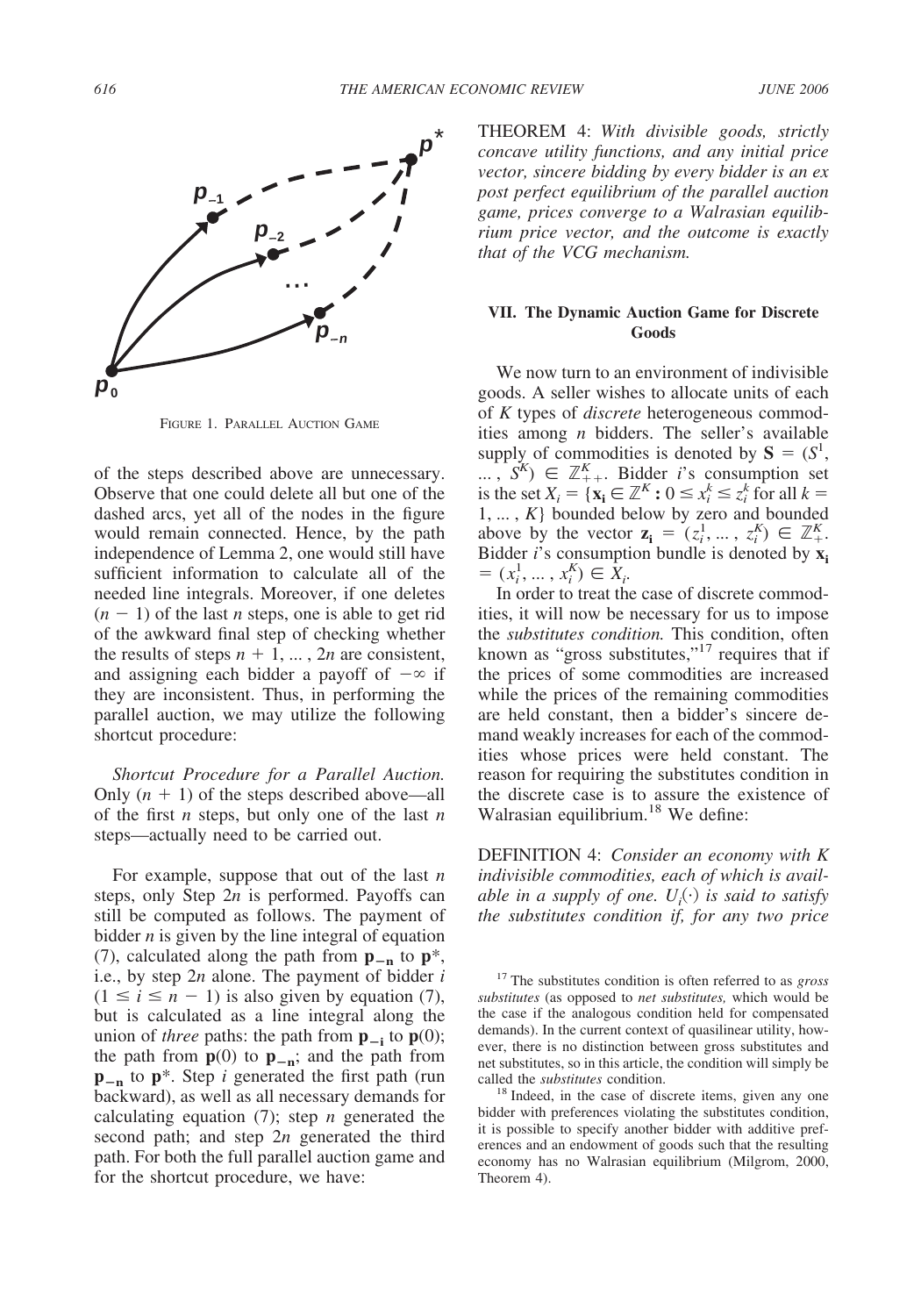*vectors* **p** *and* **p**<sup> $\prime$ </sup> *such that* **p**<sup> $\prime$ </sup>  $\geq$  **p** *and demand*  $\mathbf{q_i}(\cdot)$  *is single valued at* **p** *and* **p'**,  $q_i^k(\mathbf{p'}) \geq q_i^k(\mathbf{p})$ *for any commodity*  $k$   $(1 \leq k \leq K)$  *such that*  $p'^k = p^k$ .

The assumption in Definition 4 that each commodity is available in a supply of one is without loss of generality, since if there are multiple units of some commodities, one can expand the commodity space by treating each unit of a commodity as a unique item (Bikhchandani and Mamer, 1997, sect. 2). The substitutes condition is defined with respect to this "unique items" formulation, since it is then a "sufficient and almost necessary" condition for the existence of Walrasian equilibrium.<sup>19</sup> However, the auction procedure itself will be specified to allow multiple units of each discrete commodity. This provides a more compact way for bidders to communicate information, and is more naturally connected with both the traditional Walrasian auctioneer procedure and the divisible commodities treatment, above.

The substitutes condition is stronger than the concave utility assumption that we made above. Substitutes preferences imply concave utility. Let  $u_i : \mathbb{R} \to \mathbb{R}$  be increasing and concave, however, and consider the utility function  $U_i(\mathbf{x_i}) = u_i(\text{min}_{k=1,\dots,K} x_i^k)$ . Then  $U_i(\cdot)$  is a concave utility function, but starting from a consumption vector  $\mathbf{x}_i = (\alpha, ..., \alpha)$ , the various commodities are complements for bidder *i*. The following assumptions are made for the discrete case:

- (A1') Integer pure private values: The utility function  $U_i: X_i \rightarrow \mathbb{Z}$  takes integer values.
- (A2') *Quasilinearity:* The same as (A2).
- (A3') *Monotonicity:* The utility function  $U_i$ :  $X_i \rightarrow \mathbb{Z}$  is increasing, i.e., if  $\mathbf{x}_i' \geq \mathbf{x}_i$  and  $\mathbf{x}_i' \neq \mathbf{x}_i$ , then  $U(\mathbf{x}_i') > U(\mathbf{x}_i)$ .
- (A4') Substitutes condition: The utility function  $U_i: X_i \to \mathbb{Z}$  satisfies Definition 4.

As before, the price vector will be denoted by  $\mathbf{p} = (p^1, \dots, p^K) \in \mathbb{R}^K$ , but it will soon be

specified to take nonnegative integer values at integer times. The *demand correspondence,*  $Q_i(\mathbf{p})$ , is defined as before.

The auction is modeled as a dynamic game. At each time  $t = 0, 1, 2, ...$ , the price vector  $p(t)$ is announced to the *n* players. Each player *i* responds by reporting her set  $\mathbf{x}_i(t) \subset X_i$  of one *or more* optimal consumption bundles. The law of motion for the price variable will be specified later in this section.

Let  $H_i^t$  denote the part of the history of play prior to time *t* that is observable to player *i* at time *t*. One sensible possibility is that the observable history comprises the complete history of price vectors and demand profiles, i.e.,  $H^t =$ {**p**(*s*) and **x**<sub>**j**</sub>(*s*):  $0 \le s < t$  and  $j = 1, ..., n$  }. The *strategy*  $\sigma_i(t, H^t)$  of a player  $i$   $(i = 1, ..., n)$  is a *set-valued* function of times and observable histories  $\sigma_i : \mathbb{Z}_+ \times H_i^t \rightarrow 2^{X_i}$ . The *strategy space*  $\Sigma_i$ is the set of all such functions  $\sigma_i(t, H_i^i)$ . As in the divisible goods game of Sections V and VI, the equilibrium concept will be *ex post perfect equilibrium.* In the equilibrium that we construct, bidders will engage in sincere bidding, which now means that they report truthfully their entire demand correspondences. This sincere bidding strategy will simply be denoted by  $Q_i(\mathbf{p})$ , the same notation as for the demand correspondence.

The logic behind classical Walrasian tâtonnement remains sound in a discrete environment. However, the classic Walrasian tâtonnement process of differential equation (9), in which the price for each good is continuously increased (or decreased) in relation to excess demand (or supply) based on reports of demand *functions* by bidders, encounters major technical difficulties, as shown by the following example. Suppose that there are two indivisible goods, each available in a quantity of one, and three bidders, each with utility functions given by:  $U(0, 0) =$ 0;  $U(1, 0) = c$ ;  $U(0, 1) = c$ ; and  $U(1, 1) = c$ . At a price vector of  $(p, p)$ , where  $0 \leq p \leq c$ , each bidder would demand one of the goods, and so one good is in excess demand. Without loss of generality, say it is the first good, so its price is increased according to equation (9). At any price vector of  $(p + \varepsilon, p)$ , however, where  $\varepsilon$ 0, the aggregate demand for the first good drops to zero and for the second good jumps to three. Equation (9) now requires, instead, the price of the second good to rise. The choice of good

<sup>&</sup>lt;sup>19</sup> Kelso and Crawford (1982), Gul and Stacchetti (1999), and Milgrom (2000).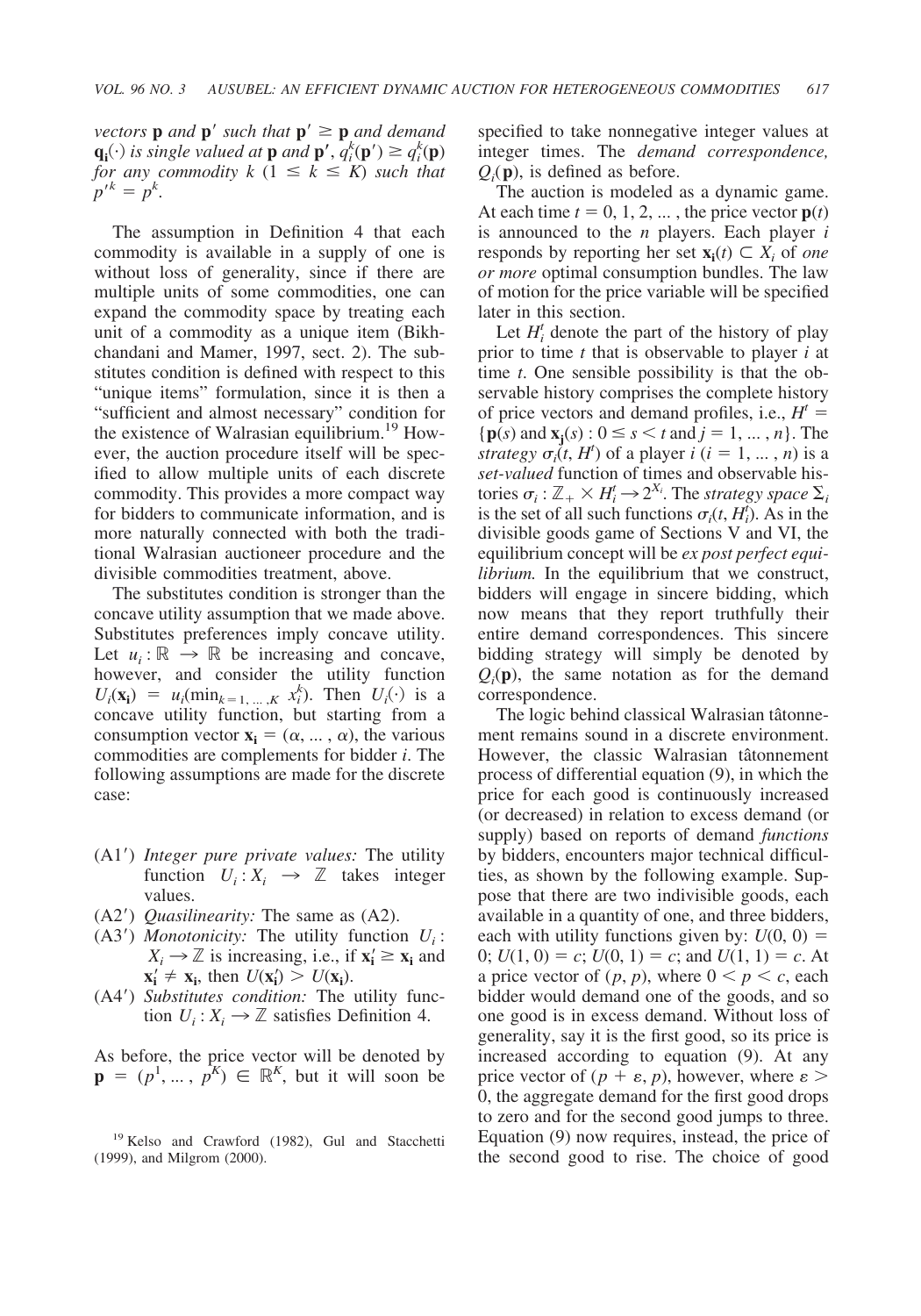whose price increases may oscillate back and forth arbitrarily frequently.

Gul and Stacchetti (2000) provide an elegant procedure that circumvents this difficulty and thereby extends classical Walrasian tâtonnement to environments with discrete goods and substitutes preferences. The solution that they give to the conundrum of the previous paragraph is to increase the prices of the two goods simultaneously; knowing to do this requires having the bidders report information about their demand *correspondences* (which indeed is how we have specified the game in this section). If agents bid sincerely by reporting *all* of their optimal commodity bundles at each price, the procedure is guaranteed to converge in finitely many steps from an initial price vector of zero to the lowest Walrasian equilibrium price vector, and to get there via an ascending price path. While the Gul-Stacchetti procedure remains subject to the same critique as classical Walrasian tâtonnement—that if bidders possess any market power then the posited bidder behavior fails to be incentive compatible (see the introduction)—it provides an extremely useful extension of Walrasian tâtonnement to environments with discrete goods.

Appendix B, summarizing the results of a companion paper (Ausubel, 2005), describes in detail a simplified version of Gul and Stacchetti's price adjustment procedure. It draws heavily from Gul and Stacchetti's work, but builds upon it to yield an improved procedure for the problem at hand.<sup>20</sup> At the heart of the simplified

<sup>20</sup> The procedure developed in the companion paper and outlined in Appendix B departs from Gul and Stacchetti's (2000) procedure in several respects. First, the description and proof in the companion paper do not require any knowledge of matroid theory and instead rely on the (better known and more elementary) properties of submodular functions. Second, whereas Gul and Stacchetti define only an ascending price adjustment procedure, we utilize here both an ascending algorithm and a "global" algorithm (which may ascend or descend). While the ascending algorithm is guaranteed to converge to a Walrasian equilibrium price vector only starting from an initial price vector of zero, the global algorithm is guaranteed to converge from *any* initial price vector (i.e., global convergence). Third, whereas Gul and Stacchetti define their procedure for the "unique items" formulation, the current procedure is specified for the useful generalization where there may be multiple units of each "type" of commodity. Fourth, in step 2 of their procedure, Gul and Stacchetti (2000, p. 78) find it necessary to require

price adjustment procedure is a *Lyapunov function—*a construction familiar from the older literature on the global stability of price adjustment processes. In the global stability literature, given a dynamical system  $\dot{\mathbf{p}} = f(\mathbf{p})$  with equilibrium **p**\*, a Lyapunov function is defined to be a differentiable function  $L(p)$  that exhibits two key properties: (a)  $L(\cdot)$  is minimized at  $p^*$ ; and (b)  $\dot{L}(\mathbf{p}(t)) < 0$  for all  $\mathbf{p}(t) \neq \mathbf{p}^*$ . The basic result is that, if there exists a Lyapunov function for the dynamical system, then **p**\* is a globally stable equilibrium (i.e.,  $\mathbf{p}(t) \rightarrow \mathbf{p}^*$  for every initial condition **p**(0)). See, for example, Arrow and Hahn (1971, chap. 11) and Varian (1981).

In the classical derivation of global stability for Walrasian tâtonnement, when there are divisible commodities and consumers with quasilinear utility functions, the following Lyapunov function is used:

(10) 
$$
L(\mathbf{p}) = \mathbf{p} \cdot \mathbf{S} + \sum_{i=1}^{n} V_i(\mathbf{p}).
$$

The reason that this function is selected in the divisible commodities formulation is that its subgradient at **p** equals **S**  $- \sum_{i=1}^{n} q_i(p)$ , the excess supply vector (see the proof of Lemma 3 in Appendix A or such sources as Varian, 1981, pp. 104 – 06).

The companion paper establishes that the exact same Lyapunov function as in equation (10) can be successfully used in constructing a simplified and improved version of Gul and Stacchetti's tâtonnement algorithm for discrete goods. The minimizers of  $L(\cdot)$  correspond to Walrasian equilibrium price vectors (Proposition 1), and the price adjustment process (now discrete) gives us a next price vector  $p(t + 1)$ such that  $L(\mathbf{p}(t+1)) \le L(\mathbf{p}(t))$  whenever  $\mathbf{p}(t)$  is

the auction to end without trade if bidders ever report (untruthfully) in such a way that the excess demand set is not well defined. By contrast, the current procedure operates by making use of any minimal minimizing set—which always exists—so there is never a need for such a punishment. Fifth, the current procedure is specified in such a way as to yield constant demand profiles at times  $\hat{t} \in [t, t + 1]$ , where *t* is any integer. This guarantees that the line integral of equation (7) is well defined and so the current algorithm can be used as an input into our analysis of Sections V and VI.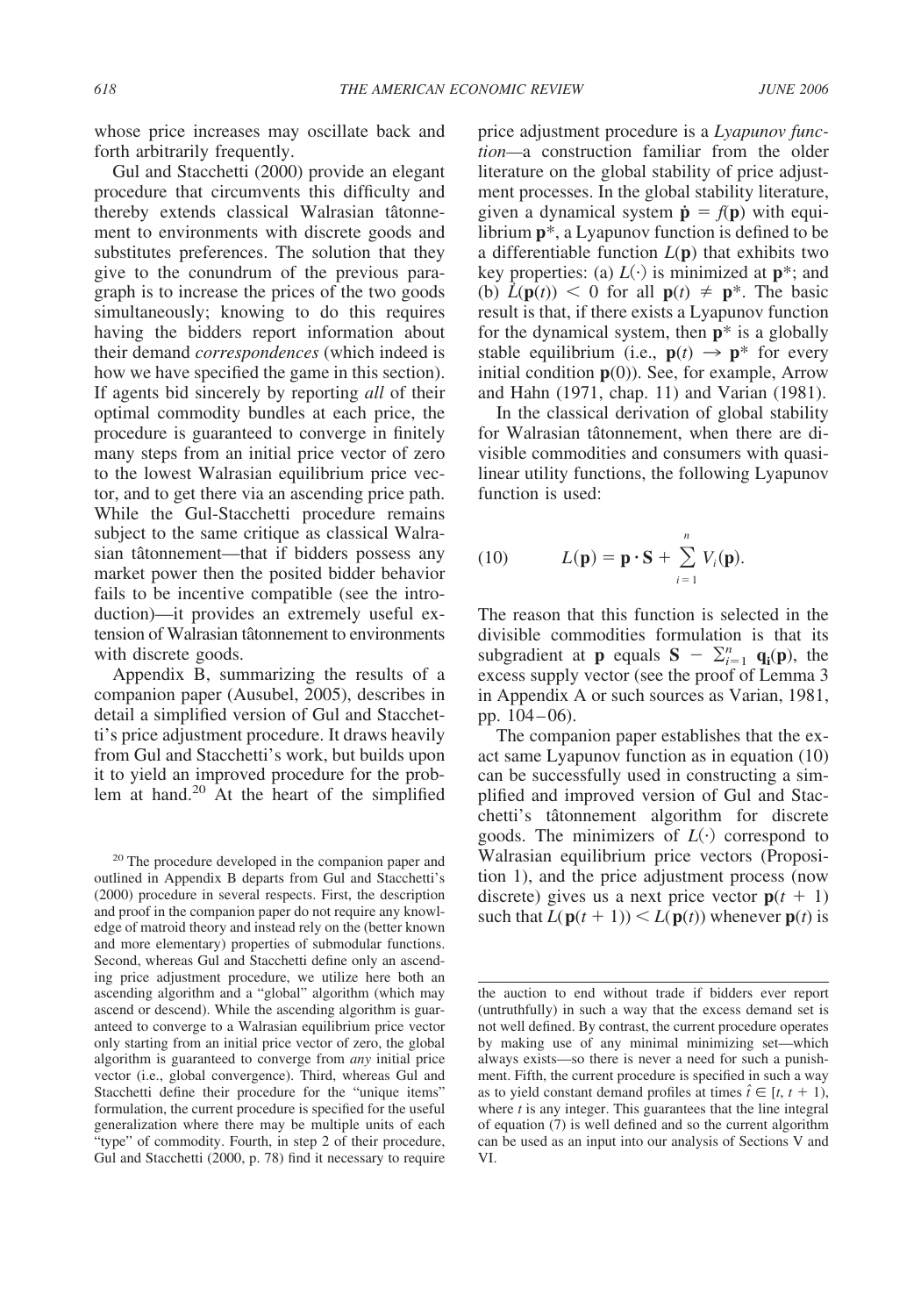not a Walrasian equilibrium price vector. Appendix B summarizes the key steps in the argument. The reader is referred to the companion paper for the complete proofs of Propositions 1–5.

Given Definitions 5–7 and Propositions 1–5 in Appendix B, we may provide a complete description of an *ascending* tâtonnement algorithm for discrete goods:

- (a) The auctioneer initializes  $p(0) = 0$  (or any initial price vector less than or equal to **p**) and, at each  $t = 0, 1, 2, \dots$ , the auctioneer asks each bidder *i* for a report,  $Q_i(\mathbf{p}(t))$ , of her demand correspondence at **p**(*t*).
- (b) The auctioneer extends each bidder's demand correspondence report using Definition 5 and thereby determines indirect utility functions on the entire unit *K*-dimensional cube,  $\{p(t) + \Delta : 0 \leq \Delta \leq 1\}$ . If bidders have substitutes preferences and make truthful demand correspondence reports, the extended indirect utility functions are correct (Proposition 2).
- (c) The auctioneer then determines a next price vector,  $p(t + 1)$ , satisfying Definition 7, i.e., a minimal minimizer of the Lyapunov function  $L(\cdot)$  of equation (10) on the vertices of  ${\bf p}(t) + \Delta : 0 \leq \Delta \leq 1$ . Given substitutes preferences and truthful reporting, this minimal minimizer is unique and coincides with the unique minimal minimizer of the Lyapunov function  $L(\cdot)$  on the entire unit *K*-dimensional cube,  $\{p(t) + \Delta : 0 \le \Delta \le$ **1**} (Proposition 3); but in the event of untruthful reporting, any minimal minimizer can be selected.
- (d) The algorithm continues so long as  $p(t +$ 1)  $\neq$  **p**(*t*) and terminates when **p**(*t* + 1) =  $p(t)$ . Propositions 4 and 5 show that, given substitutes preferences and truthful reporting, the algorithm must terminate at **p**. By Proposition 1, there exists an allocation  $(\mathbf{x}_1^*, \dots, \mathbf{x}_n^*)$  such that  $\mathbf{x}_i^* \in Q_i(\mathbf{p})$ , for every  $i = 1, \ldots, n$ , and the bidders may be assigned any such Pareto optimal allocation.

The *ascending* algorithm can serve as a replacement for the algorithm of Gul and Stacchetti (2000). It has the advantages described in footnote 20, but it has the limitation that it achieves convergence to a Walrasian equilibrium price vector only if the initial price vector

 $p(0) \leq \bar{p}$ . The companion paper also provides a complete description of a *descending* tâtonnement algorithm for discrete goods. It is thoroughly analogous to the ascending algorithm, with the main differences that the auctioneer determines a next price vector,  $p(t + 1)$ , which is a maximal minimizer of the Lyapunov function  $L(\cdot)$  of equation (10) on the vertices of  ${\bf p}(t) - \Delta : 0 \leq \Delta \leq 1$ . Starting from an initial price vector  $p(0) \ge \bar{p}$ , the descending algorithm must terminate at **p**-**.**

Finally, by combining the ascending and descending tâtonnement algorithms, the companion paper defines a *global* Walrasian tâtonnement algorithm for discrete goods:

- (a) The auctioneer selects any initial price vector,  $p(0)$ , and, at each  $t = 0, 1, 2, ...$ , the auctioneer runs the *ascending* tâtonnement algorithm until it terminates at  $p(T_1)$ .
- (b) Starting from the price vector,  $p(T_1)$ , where the ascending tâtonnement algorithm terminated, and, at each  $t = T_1 + 1, T_1 + 2, ...$ , the auctioneer runs the *descending* tâtonnement algorithm until it terminates at  $p(T_2)$ .
- (c) Starting from the price vector,  $p(T_2)$ , where the descending tâtonnement algorithm terminated, and, at each  $t = T_2 + 1$ ,  $T_2$  + 2, ..., the auctioneer runs the *ascending* tâtonnement algorithm until it terminates at  $p(T_3)$ .
- (d) The algorithm continues so long as either the ascending or descending tâtonnement algorithm has not terminated, and terminates at  $p(T)$  such that  $p(T + 1) = p(T)$  for *both* the ascending and descending tâtonnement algorithms.

The global Walrasian tâtonnement algorithm satisfies a *global* convergence theorem (see the companion paper): starting from *any* integervalued initial price vector and given truthful reporting by bidders, it converges to a Walrasian equilibrium price vector in finitely many iterations. Using the global Walrasian tâtonnement algorithm in place of the differential equation (9) classically used to describe Walrasian tâtonnement, we may extend the results of Sections V and VI for the continuous model and obtain analogous results for the discrete model.

Recall that the price paths and the payoff calculations of Sections V and VI were speci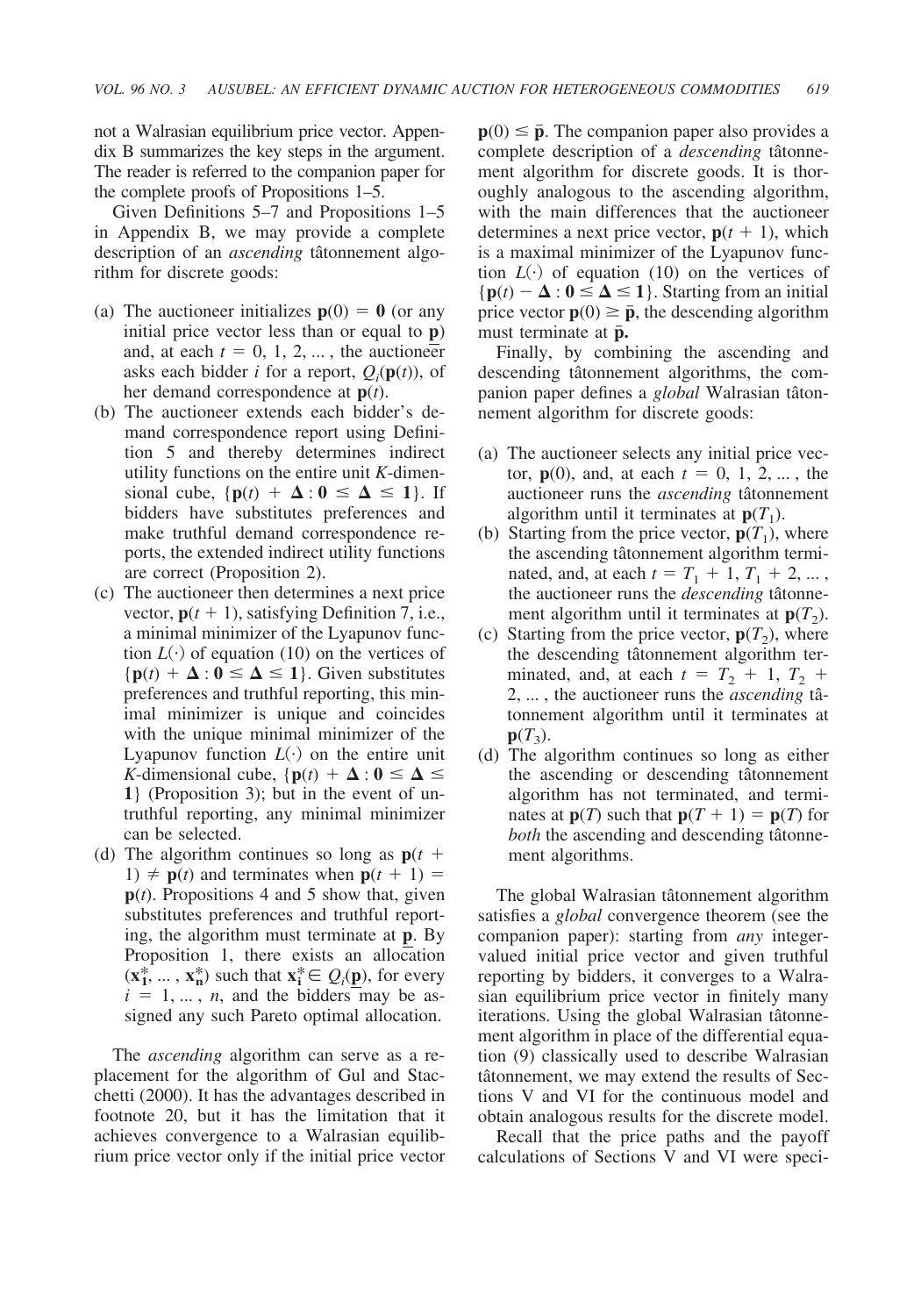fied in continuous time  $t \in [0, \infty)$ . Thus, it is convenient for us to convert the discrete price adjustment process for discrete goods into a continuous-time adjustment process. This can be done easily as follows. At each time  $t = 0, 1$ , 2, ... , the auctioneer announces an integervalued price vector  $p(t)$ , and bidders respond by reporting demand correspondences  $\{x_i(t)\}_{i=1}^n$ . If, in the iteration at time *t*, the global Walrasian tâtonnement algorithm is ascending and determines a set  $E_{+}$  of commodities associated with a minimal minimizer, the auctioneer can continuously (indeed, linearly) increase the price vector at times  $\hat{t} \in [t, t + 1)$  by:

(11) 
$$
p^k(\hat{t}) = \begin{cases} 1, & \text{if } k \in E_+ \\ 0, & \text{if } k \notin E_+ \end{cases}
$$

and if, in the iteration at time *t*, the global Walrasian tâtonnement algorithm is descending and determines a set  $E_{-}$  of commodities associated with a maximal minimizer, the auctioneer can continuously (indeed, linearly) decrease the price vector at times  $\hat{t} \in [t, t + 1)$  by:

(12) 
$$
\dot{p}^k(\hat{t}) = \begin{cases} -1, & \text{if } k \in E_- \\ 0, & \text{if } k \notin E_- . \end{cases}
$$

Given the continuous-time adjustment process specified by equations  $(11)$ – $(12)$ , observe that the payoff equation (7) and Lemmas 1 and 2 continue to hold literally as before. Thus, using essentially the same arguments as in Section V and VI, we have the following results for discrete goods:

THEOREM 1': With discrete goods and cur*rent price vector* **p**, *if each opposing bidder*  $j \neq j$ *i bids sincerely relative to a substitutes utility function Uj* , *then bidder i with substitutes utility function Ui maximizes her payoff by bidding sincerely, which has the effect of maximizing social surplus,*  $U_i(\cdot) + \sum_{j \neq i}^{\infty} U_j(\cdot)$ , over *all allocations.*

The proof of Theorem  $1'$  is similar to the proof of Theorem 1; the only novelty occurs in two places. First, the price adjustment procedure specified by equations  $(11)–(12)$  yields a continuous, piecewise smooth price path; indeed, the price path is continuous and piecewise linear. Second, Proposition 2 in Appendix B assures us that, despite receiving demand reports from bidders at only integer times, the auctioneer can nevertheless reconstruct a constant profile of optimal demands for all of the bidders on each time interval  $[t, t + 1)$ , where *t* is an integer, and so each bidder's demand is of bounded variation. Thus, Lemmas 1 and 2 continue to hold. In particular, equation (7) continues to be well defined and path independent, and it can still be evaluated using equation (8).

This result then implies:

THEOREM 2': With discrete goods, the sub*stitutes condition, and mandatory participation:*

- (a) *Sincere bidding by every bidder is an ex post perfect equilibrium of the auction game;*
- (b) *With sincere bidding and any arbitrary integer-valued initial price vector* **p**(0), *prices converge to a Walrasian equilibrium price vector in finite time; and*
- (c) *With sincere bidding and any arbitrary integer-valued initial price vector* **p**(0), *the outcome is that of the modified VCG mechanism with price of* **p**(0).

Analogous to the results in Section VI, we also have:

THEOREM 3': With discrete goods and the *substitutes condition, if the initial price vector is chosen to be an integer-valued Walrasian equilibrium price vector of the market without bidder i*, *and if each bidder j i bids sincerely, then bidder i maximizes her payoff by bidding sincerely and thereby receives exactly her VCG payoff; and:*

THEOREM 4': With discrete goods, the sub*stitutes condition, and any integer-valued initial price vector, sincere bidding by every bidder is an ex post perfect equilibrium of the parallel auction game, prices converge to a Walrasian equilibrium price vector in finitely many iterations, and the outcome is exactly that of the VCG mechanism.*

Moreover, in each of Theorems 2' to 4', if the initial price vector equals zero (or is below the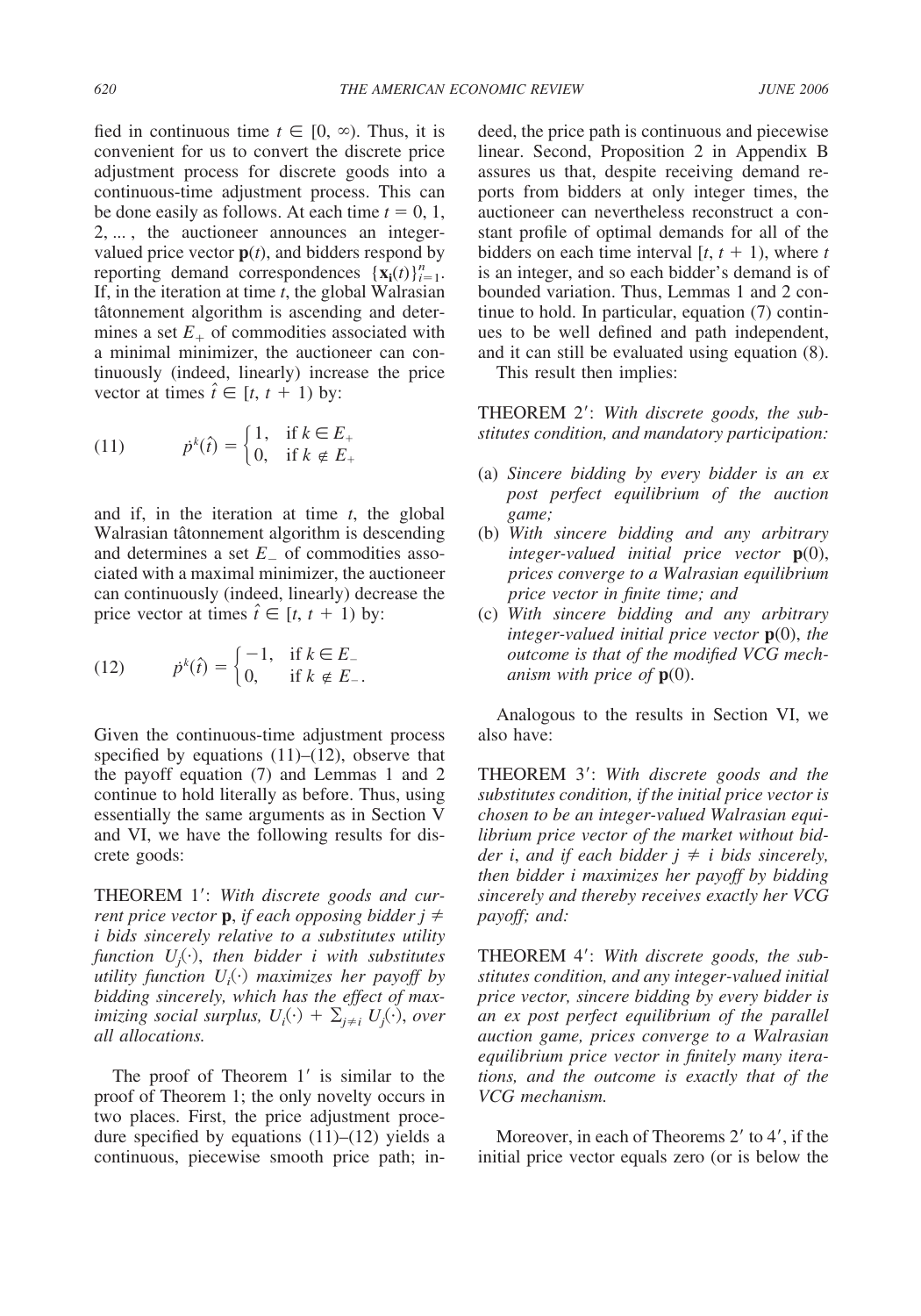lowest Walrasian equilibrium price vector **p**), then prices converge monotonically (in a *nondecreasing* direction) to the lowest Walrasian equilibrium price vector **p**. Similarly, if the initial price vector is above the highest Walrasian equilibrium price vector  $\bar{p}$ , then prices converge monotonically (in a *nonincreasing* direction) to the highest Walrasian equilibrium price vector  $\bar{p}$ . These two facts can be shown using Propositions 4 and 5 in Appendix B.

#### **VIII. Conclusion**

This article has considered economic environments with *K* types of heterogeneous commodities, containing consumers with quasilinear utilities and pure private values. It has introduced a dynamic clock auction procedure in which sincere bidding is an equilibrium that yields Walrasian equilibrium price vectors and efficient outcomes. This is shown both for a divisible commodities environment (with strictly concave utility functions) and a discrete commodities environment (with substitutes preferences). Starting from an initial price vector of zero and using a single ascending price trajectory, a "modified" VCG mechanism is implemented; and using *n* ascending price trajectories that may be elicited in parallel, the full VCG mechanism is implemented. Using an adjustment process that allows prices to increase or decrease, global convergence to a Walrasian equilibrium price vector is obtained.

One immediate question is whether the auction design herein can be generalized to treat the case where bidders have interdependent values. Perry and Reny (2005) provide an affirmative answer to this question for my earlier efficient auction design treating homogeneous goods. They consider a model where each bidder receives a one-dimensional signal and where each bidder's valuation depends on the signals received by all *n* bidders. They show that: (a) with two bidders, the homogeneous goods auction leads to efficient outcomes with interdependent values; and (b) by allowing bidders to submit *directed demands* (one against each other bidder), it is possible to obtain efficient outcomes with interdependent values and *n* bidders.

I conjecture that essentially the same two steps can be replicated for the auction design herein. That is, with interdependent values and two bidders, the efficient dynamic auction for heterogeneous commodities should also lead to efficient outcomes; and, again, by allowing bidders to submit directed demands (one against each other bidder), it should be possible to obtain efficient outcomes with interdependent values and *n* bidders.

At the same time, such a complication of the current auction design is not entirely in the spirit of the current article. Even the *n* parallel auctions version of the current design has been critiqued as requiring excessive communication and for requesting bids that may be of minimal payoff relevance to the bidders making them. Introducing directed demands into the design would be a further step in the direction of increasing the required communication and complicating the auction.

Despite their theoretical limitations, simple clean auction designs have distinct advantages over the more complicated mechanisms that are required for achieving full efficiency. These advantages are difficult to model formally and tend not to be treated in the existing literature. Nevertheless, the relatively simple designs of the predecessor and current articles seem likely to fare well on matters of cognitive simplicity and robustness. If bidders are easily able to understand the auction design, they seem more likely to bid consistently with equilibrium behavior. And if an auction design cleanly reflects intuitive first principles, it is more likely to perform robustly in environments somewhat different from stylized economic models.

The viewpoint of the predecessor article for homogeneous goods has been that a good compromise between these competing considerations is to utilize an auction design that is dynamic (so as to give some recognition of value interdependencies) while still simple at every step. The heterogeneous commodities design of the current article attempts to adhere to this philosophy as much as possible. By so doing, it aspires to introduce efficient auction procedures sufficiently transparent and robust that they might someday find themselves adopted into practical usage.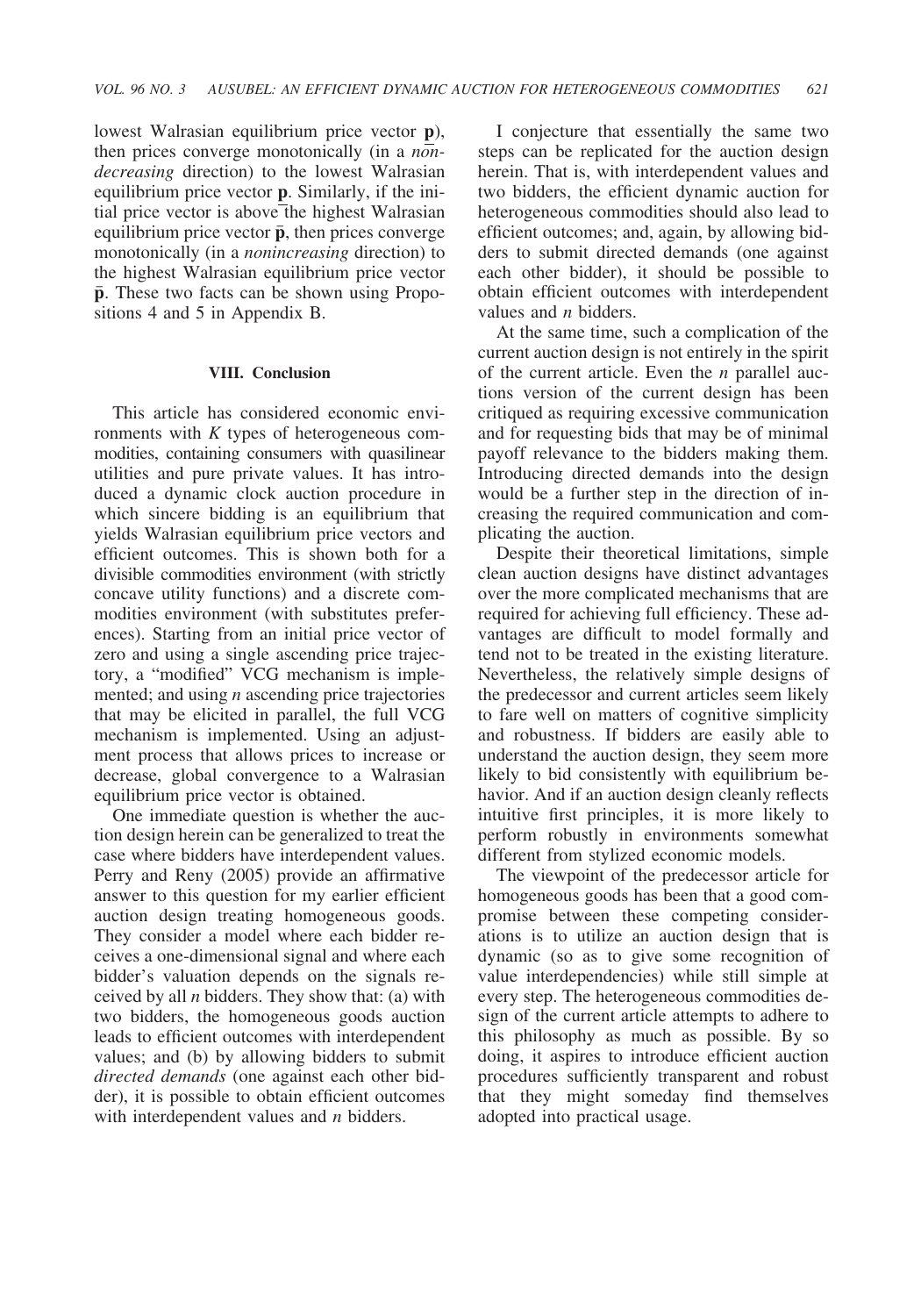#### **APPENDIX A: PROOFS OF LEMMAS AND THEOREMS**

#### PROOF OF LEMMA 1:

By Theorem 9-26 of Apostol (1957), since  $p^k$  is continuous on [0, *T*] and each  $x_j^k$  (and, hence,  $x_{-i}^k$ ) is of bounded variation on [0, *T*], each Stieltjes integral  $\int_0^T p^k(t) dx_{-i}^k(t)$  exists.

#### PROOF OF LEMMA 2:

The Stieltjes integral  $\int_0^T p^k(t) dx_j^k(\mathbf{p}(t))$  exists if and only if the Stieltjes integral  $\int_0^T x_j^k(\mathbf{p}(t)) dy^k(t)$ exists. Consequently, by integration by parts,

(13) 
$$
\int_0^T \mathbf{p}(t) \cdot d\mathbf{x}_j(\mathbf{p}(t)) = \mathbf{p}(T) \cdot \mathbf{x}_j(\mathbf{p}(T)) - \mathbf{p}(0) \cdot \mathbf{x}_j(\mathbf{p}(0)) - \int_0^T \mathbf{x}_j(\mathbf{p}(t)) \cdot d\mathbf{p}(t), \text{ for all } j \in \mathbb{N}.
$$

Let  $\Gamma$  denote the (piecewise smooth) curve in  $\mathbb{R}^K$  described by  $p(t)$ ,  $t \in [0, T]$ . The integral on the right side of equation (13) may be rewritten as the line integral  $\int_{\Gamma} x_j \cdot dp$ . (For a formal definition of the line integral, see Apostol, 1957, Definition 10-32.) Since  $V_j(\cdot)$  is a convex function and  $-\mathbf{x}_j(\cdot)$ is a measurable selection from its subdifferential (see equation (3), above, and the surrounding text), Theorem 1 of Vijay Krishna and Eliot Maenner (2001) guarantees that the line integral is independent of path and equals  $\int_{\Gamma} \mathbf{x}_j \cdot d\mathbf{p} = -V_j(\mathbf{p}(T)) + V_j(\mathbf{p}(0))$ . Noting that  $V_j(\mathbf{p}(t)) = U_j(\mathbf{x}_j(\mathbf{p}(t))) - \mathbf{p}(t)$ . **xj** (**p**(*t*)),

(14) 
$$
\int_0^T \mathbf{p}(t) \cdot d\mathbf{x_j}(\mathbf{p}(t)) = U_j(\mathbf{x_j}(\mathbf{p}(T))) - U_j(\mathbf{x_j}(\mathbf{p}(0))),
$$

and summing over all  $j \neq i$  yields equation (8).

# PROOF OF LEMMA 3:

With strictly concave utility functions and compact, convex consumption sets, observe that the demand correspondences are single-valued and continuous in price. Given that equation (9) describing Walrasian tâtonnement is uniformly bounded, all price paths  $\mathbf{p}(\cdot)$  are Lipschitz-continuous in *t*, and sincere bidding induces continuous actions  $\mathbf{x}_i(\cdot)$  by each bidder that are of bounded variation in *t* for each coordinate *k*. Hence, Lemmas 1 and 2 apply. Defining the Lyapunov function,  $L(\cdot)$ , by equation (10) (see, for example, Varian, 1981, pp.  $104-06$ ) and applying equation (3), we find that

(15) 
$$
\dot{L} = \frac{dL(\mathbf{p}(t))}{dt} = \left(\mathbf{S} - \sum_{i=1}^{n} \mathbf{q}_i(\mathbf{p}(t))\right) \cdot \dot{\mathbf{p}}(t), \text{ almost everywhere in } t.
$$

Observe that, in the adjustment process of equation (9),  $p^k$  has the opposite sign as  $S^k - \sum_{i=1}^n q_i^k(\mathbf{p})$ . Hence, equation (15) implies that  $\dot{L} = 0$  at all Walrasian equilibrium price vectors and  $\dot{L} < 0$  at all other price vectors. Note that  $L(\cdot)$  as defined by equation (10) is convex, and so any local minimum is also a global minimum. Letting  $L^* = \lim_{t \to \infty} L(\mathbf{p}(t))$ , we conclude that  $L^*$  is the minimum of  $L(\cdot)$ , and **p**\* associated with *L*\* is a Walrasian equilibrium price vector.

# PROOF OF THEOREM 1:

By Lemma 2, bidder *i*'s payoff from any bidding strategy  $\sigma_i \in \Sigma_i$  that causes the auction to terminate at time *T* with price vector  $p(T)$  and with bidder *i* receiving quantity  $\mathbf{x}_i(T)$  is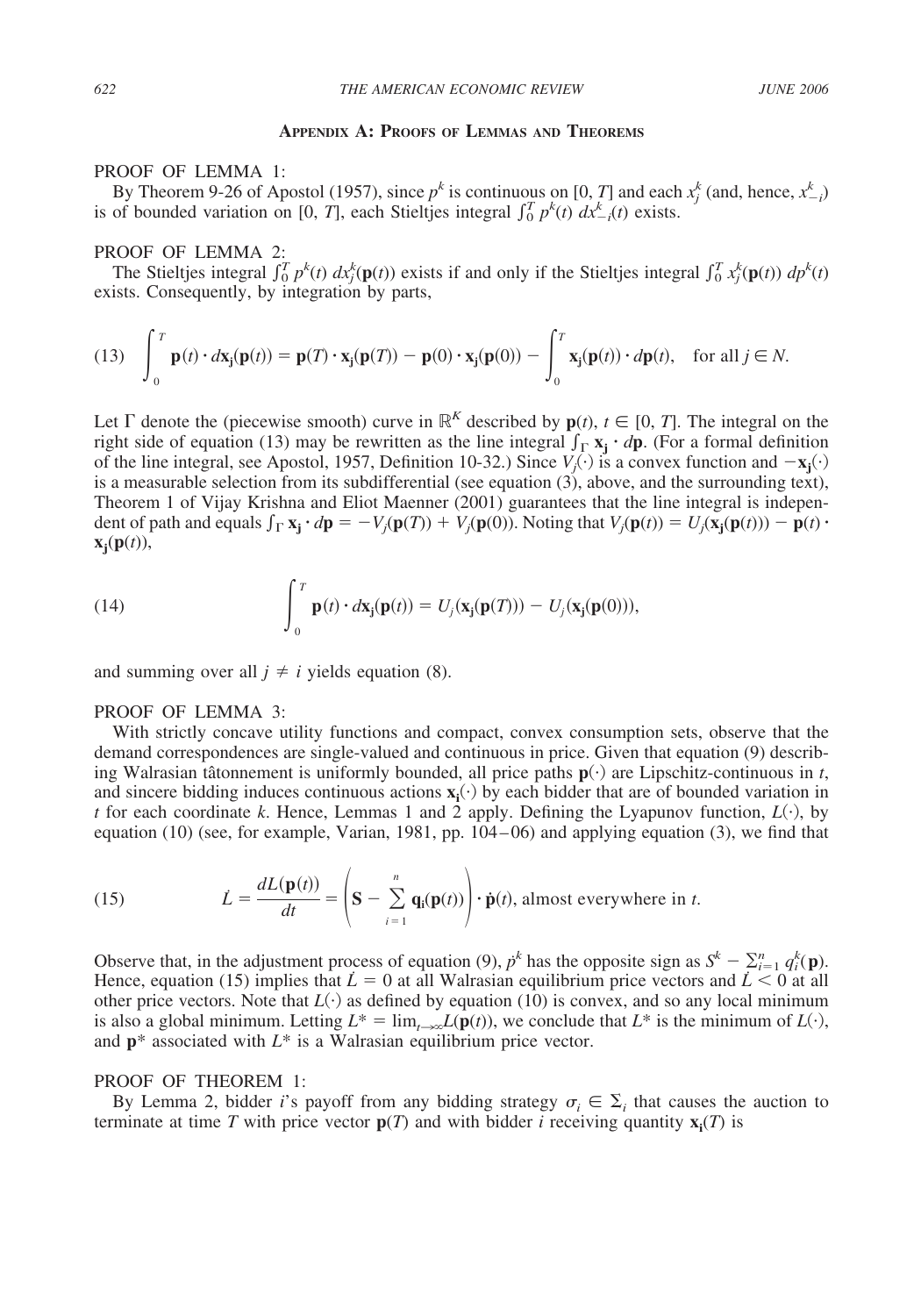(16) 
$$
U_i(\mathbf{x_i}(T)) - a_i(T) = U_i(\mathbf{x_i}(T)) - \mathbf{p}(0) \cdot [\mathbf{S} - \mathbf{q_{-i}}(\mathbf{p}(0))] + \int_0^T \mathbf{p}(t) \cdot d\mathbf{q_{-i}}(\mathbf{p}(t))
$$

$$
= U_i(\mathbf{x_i}(T)) - \mathbf{p}(0) \cdot [\mathbf{S} - \mathbf{q_{-i}}(\mathbf{p}(0))] + U_{-i}(\bar{\mathbf{q}}_{-i}(\mathbf{p}(T))) - U_{-i}(\bar{\mathbf{q}}_{-i}(\mathbf{p}(0))).
$$

In order for the auction to terminate at time *T*, given the opposing bidders' strategies of  $\bar{\mathbf{q}}_{-i}(\mathbf{p}(\cdot))$ , bidder *i* must bid  $\mathbf{x}_i(T) = \mathbf{S} - \mathbf{q}_{-i}(\mathbf{p}(T))$ . Consequently, bidder *i* receives payoff of

$$
(17) \tU_i(\mathbf{S} - \mathbf{q}_{-i}(\mathbf{p}(T))) + U_{-i}(\bar{\mathbf{q}}_{-i}(\mathbf{p}(T))) - {\mathbf{p}(0) \cdot [\mathbf{S} - \mathbf{q}_{-i}(\mathbf{p}(0))] + U_{-i}(\bar{\mathbf{q}}_{-i}(\mathbf{p}(0)))}.
$$

Since the expression within braces in expression (17)— determined only by the starting price and the other bidders' starting actions—is a constant, bidder *i* maximizes expression (17) by maximizing the first two terms. These first two terms coincide with social surplus for the allocation associated with **p**(*T*).

Moreover, given the quasilinearity of utility, the Theorems of Welfare Economics imply that any Walrasian equilibrium is associated with a surplus-maximizing allocation, and vice versa. Consequently, bidder *i*'s payoff is maximized if and only if a Walrasian equilibrium price vector is the endpoint. By Lemma 3, bidder *i* can attain this maximum by bidding sincerely.

# PROOF OF THEOREM 2:

Suppose that all opposing bidders  $j \neq i$  bid sincerely in the auction game. One available strategy for bidder  $i$  is also to bid sincerely. By Lemma 3, price then converges to a Walrasian equilibrium price vector and, by Theorem 1, the strategy is a best response for bidder *i*. Furthermore, the payoff in expression (17) then evaluates to bidder *i*'s payoff from the modified VCG mechanism with price of  $p(0)$ . This holds for every bidder  $i = 1, ..., n$ , proving the theorem.

#### PROOF OF THEOREM 3:

Following the proof of Theorem 1, observe that if the initial price is chosen such that the market without bidder *i* clears at  $\mathbf{p}(0)$ , then the term  $\mathbf{p}(0) \cdot [\mathbf{S} - \mathbf{q}_{-i}(\mathbf{p}(0))]$  in expression (17) equals zero and, by the First Theorem of Welfare Economics, the term  $U_{-i}(\bar{\mathbf{q}}_{-i}(\mathbf{p}(0)))$  in expression (17) equals  $W^*_{-i}$  of Definition 2. The remaining payoff term, when maximized, is thus exactly bidder *i*'s payoff from the VCG mechanism.

#### PROOF OF THEOREM 4:

First, let us consider the full parallel auction game in which all 2*n* steps are carried out. Observe that the determination of  $\mathbf{p}_{-i}$  has no relevance to the payoff of any bidder except for bidder *i*, and bidder *i*'s demand reports are ignored in the price adjustment of step *i*. Hence, by Lemma 3, sincere bidding at each step  $i = 1, \dots, n$  is a best response for every bidder, yielding a Walrasian equilibrium price vector  $\mathbf{p}_{-i}$  for the economy without bidder *i*. Meanwhile, the same reasoning as in the proof of Theorem 2 applies at each step  $i = n + 1, \dots, 2n$ , so starting from price vector  $\mathbf{p}_{-i}$ , sincere bidding is a best response for every bidder, yielding a Walrasian equilibrium price vector **p**\* for the economy with all bidders. Further observe that the results of steps  $n + 1, \ldots, 2n$  are consistent with one another (i.e., they yield the same allocations), and the payment of each bidder *i* is given by the line integral of equation (7) along the path from  $\mathbf{p}_{-i}$  to  $\mathbf{p}^*$ . As in Theorem 3, it equals exactly the VCG payment of bidder *i*.

Second, let us consider the shortcut procedure which, without loss of generality, consists of steps 1, ..., *n* and step 2*n*. As in the previous paragraph, at each step  $i = 1, ..., n - 1$ , the determination of  $\mathbf{p}_{-i}$  has no relevance to the payoff of any bidder except for bidder *i*, and so sincere bidding is an equilibrium yielding a price vector  $\mathbf{p}_{-i}$ . At step *n*, bidder *i*  $(1 \le i \le n - 1)$  now has the capability and potential incentive for manipulating the determination of price vector  $\mathbf{p}_{-n}$ , since her payoff is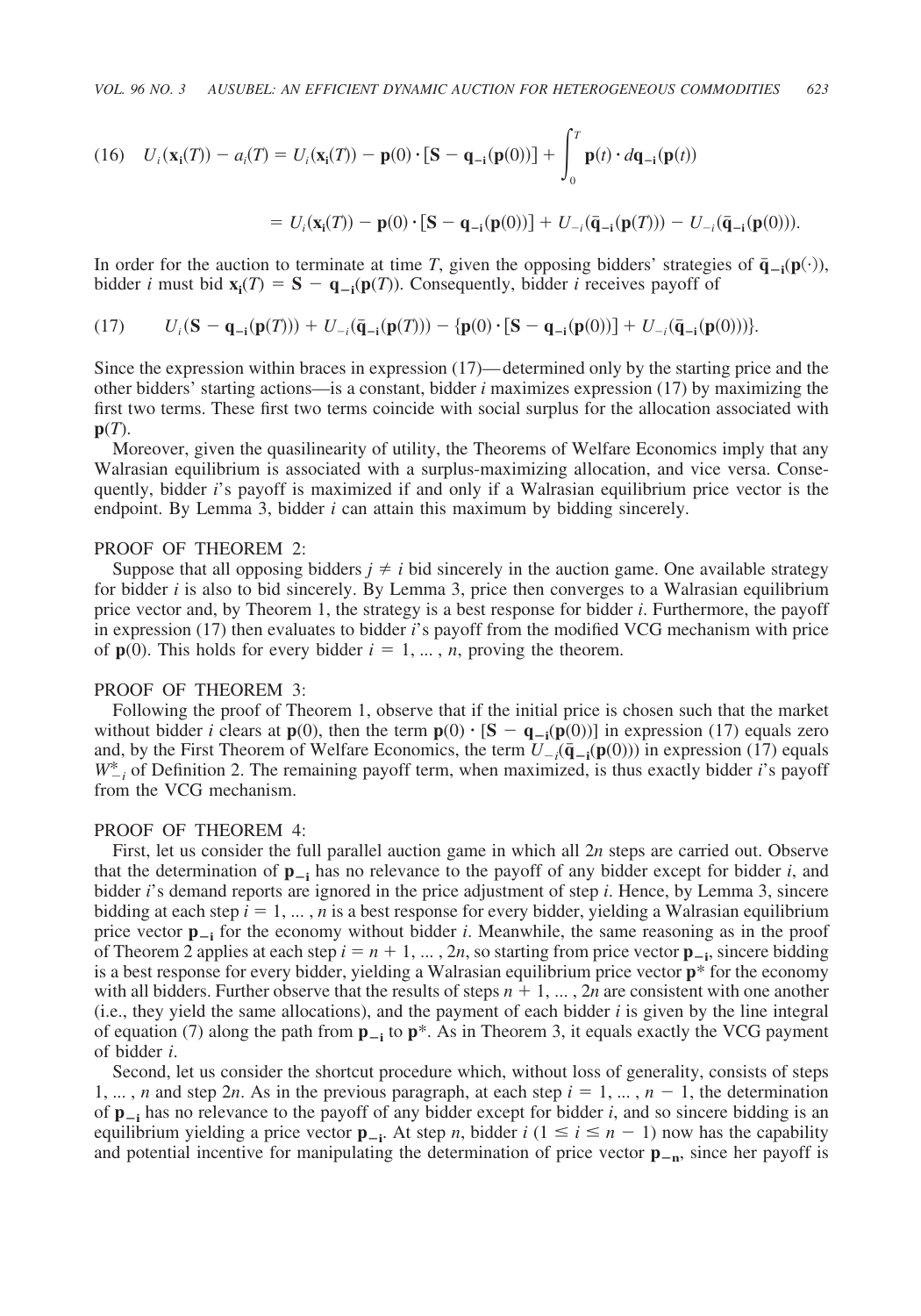now calculated through  $\mathbf{p}_{n}$ . Observe, however, that bidder *i*'s payment is given by the line integral of equation (7) along the union of *three* paths: the path from  $\mathbf{p}_{-i}$  to  $\mathbf{p}(0)$ ; the path from  $\mathbf{p}(0)$  to  $\mathbf{p}_{-n}$ ; and the path from  $\mathbf{p}_{-n}$  to  $\mathbf{p}^*$ . Consequently, by Lemma 2, if each opposing bidder bids sincerely according to a strictly concave utility function, the line integral along the union of the three paths is path independent and evaluates the same as in step  $n + i$  of the previous paragraph. In particular, it does not depend on  $\mathbf{p}_{-n}$  and, by the same reasoning as in the proof of Theorem 1, bidder *i* maximizes her payoff by selecting a Walrasian equilibrium price vector **p**\* as the endpoint. Thus, sincere bidding at steps *n* and 2*n* is a best response and yields bidder *i* her VCG payoff. Finally, bidder *n*'s payoff is determined in exactly the same way as in the full parallel auction game and so, as in the previous paragraph, sincere bidding at steps *n* and 2*n* is also a best response for bidder *n*.

# PROOF OF THEOREM 2':

By the Global Convergence Theorem of the companion paper (Ausubel, 2005) restated in Appendix B, the global Walrasian tâtonnement algorithm converges from any arbitrary integervalued initial price vector **p**(0) to a Walrasian equilibrium price vector in finitely many iterations. The proof concludes similarly to the proof of Theorem 2.

#### **APPENDIX B: TAˆTONNEMENT ALGORITHM FOR DISCRETE GOODS**

This Appendix outlines the tâtonnement algorithm for discrete goods that is utilized in Section VII of the article. A full development of the algorithm and its properties, including complete proofs, may be found in a companion paper (Ausubel, 2005).

The first step in the argument developing a tâtonnement algorithm establishes that, under Assumptions  $(A1')-(A3')$ , if a Walrasian equilibrium exists, then Walrasian equilibrium price vectors are associated with minima of the Lyapunov function in equation (10). A related duality result concerning equation (10) was first identified by Milgrom (2004, equation (8.8)). In the companion paper, a complete proof is provided of Milgrom's insight, and the result is then utilized to prove:

PROPOSITION 1: *In the discrete goods model with Assumptions* (A1')–(A3'), *suppose that a Walrasian equilibrium exists. Then the set of Walrasian equilibrium price vectors equals the arg min of L defined by equation* (10), *and the set of Walrasian equilibria equals the set of all* (**p**\*, **x**\*) *such that*  $\mathbf{p}^*$  *minimizes*  $\hat{L}(\cdot)$  *and*  $(\mathbf{x}_1^*, \dots, \mathbf{x}_n^*)$  *maximizes*  $\sum_{i=1}^n U_i(\mathbf{x}_i)$  *subject to*  $\mathbf{x}_i \in X_i$ , *for all*  $i = 1, \dots, n$ *n*, and  $\sum_{i=1}^{n}$  **x**<sub>i</sub> = **S**.

Since the addition of the substitutes condition  $(A4')$  guarantees the existence of Walrasian equilibrium (Kelso and Crawford, 1982), making Assumptions (A1')–(A4') assures that the hypothesis of Proposition 1 is satisfied. In turn, the substitutes condition (A4-) is provided a convenient characterization by Ausubel and Milgrom (2002, Theorem 10): commodities are substitutes for bidder *i* if and only if the indirect utility function,  $V_i(\cdot)$ , is a submodular function. At the same time, even without the substitutes condition, the indirect utility function is convex. Given that the Lyapunov function  $L(\cdot)$  is the sum of a linear function and the indirect utility functions of the *n* bidders, it follows that  $L(\cdot)$  is a submodular function, as well as a convex function.

Recall that  $L(\cdot)$  is defined to be a submodular function if, for all elements **p** and **p**<sup> $\prime$ </sup> of the domain, the following inequality holds:

(18) 
$$
L(\mathbf{p} \vee \mathbf{p}') + L(\mathbf{p} \wedge \mathbf{p}') \leq L(\mathbf{p}) + L(\mathbf{p}'),
$$

where  $\mathbf{p} \vee \mathbf{p}'$  denotes the coordinate-by-coordinate maximum of **p** and **p**', and **p**  $\wedge$  **p**' denotes the coordinate-by-coordinate minimum. Let **p** and **p**<sup> $\prime$ </sup> be any two minimizers of  $L(\cdot)$ . From inequality (18), observe that  $L(\mathbf{p} \vee \mathbf{p}') \le L(\mathbf{p})$  and  $L(\mathbf{p} \wedge \mathbf{p}') \le L(\mathbf{p})$ ; that is,  $\mathbf{p} \vee \mathbf{p}'$  and  $\mathbf{p} \wedge \mathbf{p}'$  are also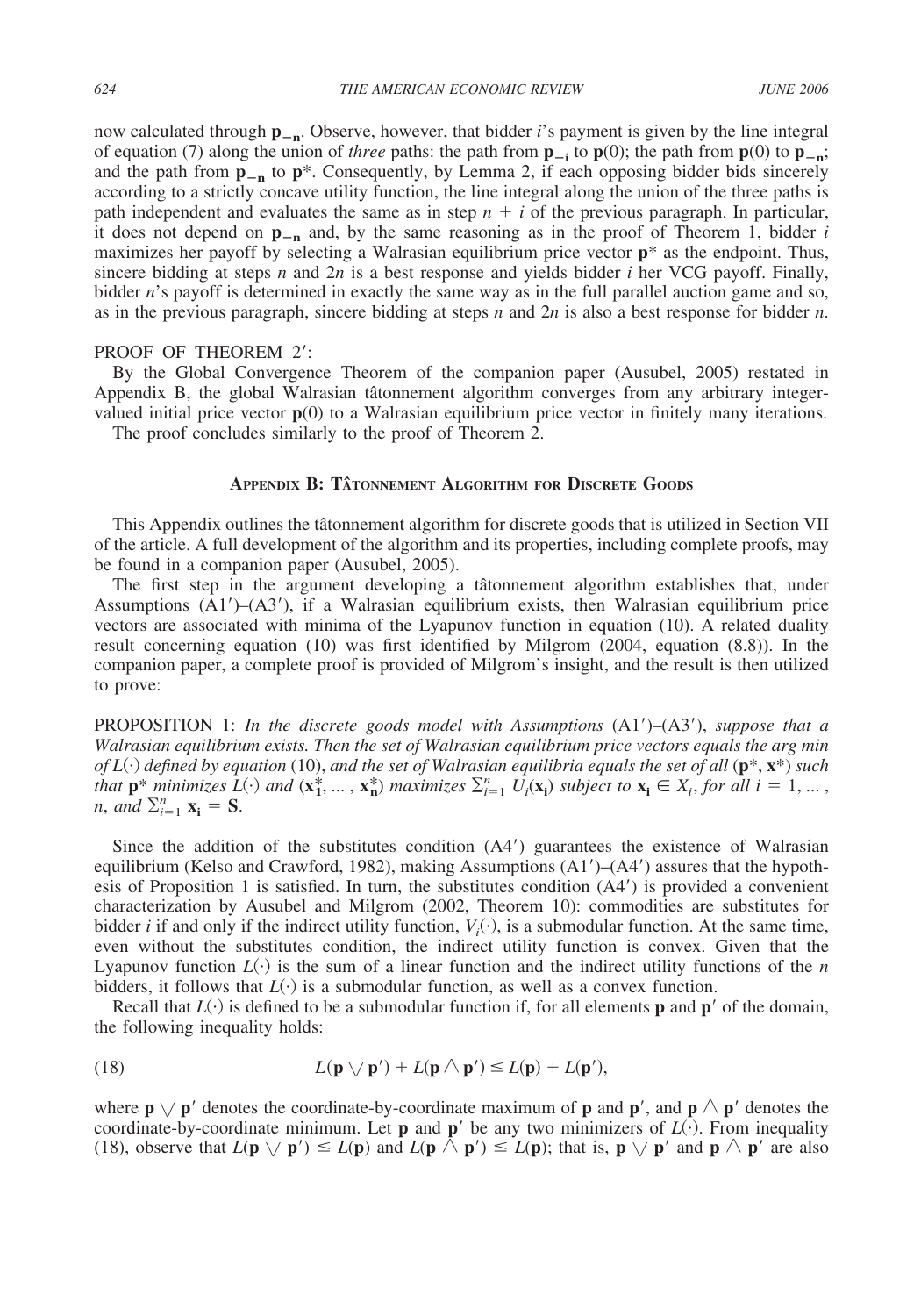minimizers of  $L(\cdot)$ . Thus, the set of minimizers of  $L(\cdot)$  over the lattice of price vectors is itself a sublattice. One can further show that, if the data of the problem are integers, then the lowest and highest minimizers are also integers. (See the companion paper or apply Proposition 3.) We have:

COROLLARY TO PROPOSITION 1: In the discrete goods model with Assumptions (A1')–(A4'), *the set of Walrasian equilibrium price vectors is a nonempty lattice and the lowest and highest Walrasian equilibrium price vectors, p and*  $\bar{p}$ *, consist of integers.* 

Suppose that bidder *i* reports her demand correspondence  $Q_i(\mathbf{p})$  evaluated at an integer-valued price vector **p**. There is a simple procedure that can be used to identify candidate optimal commodity bundles in a neighborhood of **p**.

DEFINITION 5: *Let* **p** *be any integer-valued price vector, and let Qi* (**p**) *be bidder i*'*s demand correspondence evaluated at* **p**. *Let be any price vector belonging to the unit K*-*dimensional cube*  ${\{\Delta : 0 \leq \Delta \leq 1\}}$ , where the symbol **0** denotes the K-dimensional vector  $(0, ..., 0)$  and the symbol **1** *denotes the K*-*dimensional vector* (1, ... , 1). *Select:*

(19)  $\tilde{\mathbf{x}}_i \in \arg \min_{\mathbf{x} \in \mathcal{Q}_i(\mathbf{p})} \{ \mathbf{\Delta} \cdot \mathbf{x} \}$  and  $\tilde{\mathbf{y}}_i \in \arg \max_{\mathbf{x} \in \mathcal{Q}_i(\mathbf{p})} \{ \mathbf{\Delta} \cdot \mathbf{x} \}$ 

In other words,  $\tilde{\mathbf{x}}_i$  is selected to be an element of  $Q_i(\mathbf{p})$  that increases in cost the least as the price *vector rises from*  $\bf{p}$  *to*  $\bf{p} + \Delta$ , and  $\tilde{\bf{y}}_i$  is selected to be an element of  $Q_i(\bf{p})$  that decreases in cost the *most as the price vector falls from* **p** *to* **p**  $\Delta$ *.* 

Given the integer values assumed in Assumption (A1'), observe that a small change in prices (i.e., a price change causing a bidder's total payment to increase or decrease by less than one) from an integer-valued price vector cannot add any new commodity bundle into the demand correspondence, implying that  $\tilde{\mathbf{x}}_i$  and  $\tilde{\mathbf{y}}_i$  of equation (19) are optimal commodity bundles. Gul and Stacchetti (1999, Lemma 2) show that substitutes preferences imply the *single-improvement property:* if **xi** is not optimal for bidder *i* at a given price, then there exists an alternative commodity bundle  $\mathbf{x}'_i$  such that  $\#(\mathbf{x}_i \setminus \mathbf{x}_i') \leq 1$ ,  $\#(\mathbf{x}_i' \setminus \mathbf{x}_i) \leq 1$ , and bidder *i* strictly prefers  $\mathbf{x}_i'$  to  $\mathbf{x}_i$ . (That is,  $\mathbf{x}_i'$  is formed by adding at most one good and subtracting at most one good from  $x_i$ .) The single-improvement property may be exploited to establish a very powerful result: for a bidder with substitutes preferences,  $\tilde{\mathbf{x}}_i$  continues to be optimal provided that each price is increased by no more than one and  $\tilde{y}_i$  continues to be optimal provided that each price is decreased by no more than one. We have the following result, which is central to both the tâtonnement algorithm and its application to an efficient dynamic auction, and so its proof is also included:

PROPOSITION 2: If Assumptions (A1')–(A4') hold for bidder i, then  $\tilde{\mathbf{x}}_i$  and  $\tilde{\mathbf{y}}_i$  of equation (19) *satisfy:*

 $(20)$   $\tilde{\mathbf{x}}_i \in \mathbf{Q}_i (\mathbf{p} + \lambda \Delta)$  and  $\tilde{\mathbf{y}}_i \in \mathbf{Q}_i(\mathbf{p} - \lambda \Delta)$ , for all scalars  $\lambda > 0$  such that  $0 \leq \lambda \Delta \leq 1$ .

PROOF OF PROPOSITION 2:

Suppose to the contrary that there exists  $\lambda > 0$  such that  $0 \leq \lambda \Delta \leq 1$  but  $\tilde{\mathbf{x}}_i \notin Q_i(\mathbf{p} + \lambda \Delta)$ . By the single-improvement property, there exists  $\mathbf{x}_i$  such that  $\#(\tilde{\mathbf{x}}_i \setminus \mathbf{x}_i) \leq 1$ ,  $\#(\mathbf{x}_i' \setminus \tilde{\mathbf{x}}_i) \leq 1$ , and bidder *i* strictly prefers  $x'_i$  to  $\tilde{x}_i$  at  $p + \lambda \Delta$ . By construction,  $\tilde{x}_i$  is optimal at  $p + \lambda \Delta$  among all elements of  $Q_i(\mathbf{p})$ ; consequently,  $\mathbf{x}_i' \notin Q_i(\mathbf{p})$ . Given the assumption included in (A1') that bidders' values are integers, this means that  $U_i(\mathbf{x_i}) - \mathbf{p} \cdot \mathbf{x_i'} \leq U_i(\mathbf{\tilde{x}_i}) - \mathbf{p} \cdot \mathbf{\tilde{x}_i} - 1$ . Meanwhile, since  $0 \leq \lambda \Delta \leq 1$  and  $\#\{(\tilde{x}_i \setminus x_i')\} \leq 1$ , we necessarily have  $\lambda \Delta \cdot \tilde{x}_i \leq \lambda \Delta \cdot x'_i + 1$ . Combining these two inequalities, we conclude that  $U_i(\mathbf{x}_i') - (\mathbf{p} + \lambda \Delta) \cdot \mathbf{x}_i' \leq U_i(\tilde{\mathbf{x}}_i) - (\mathbf{p} + \lambda \Delta) \cdot \tilde{\mathbf{x}}_i$ , contradicting that bidder *i* prefers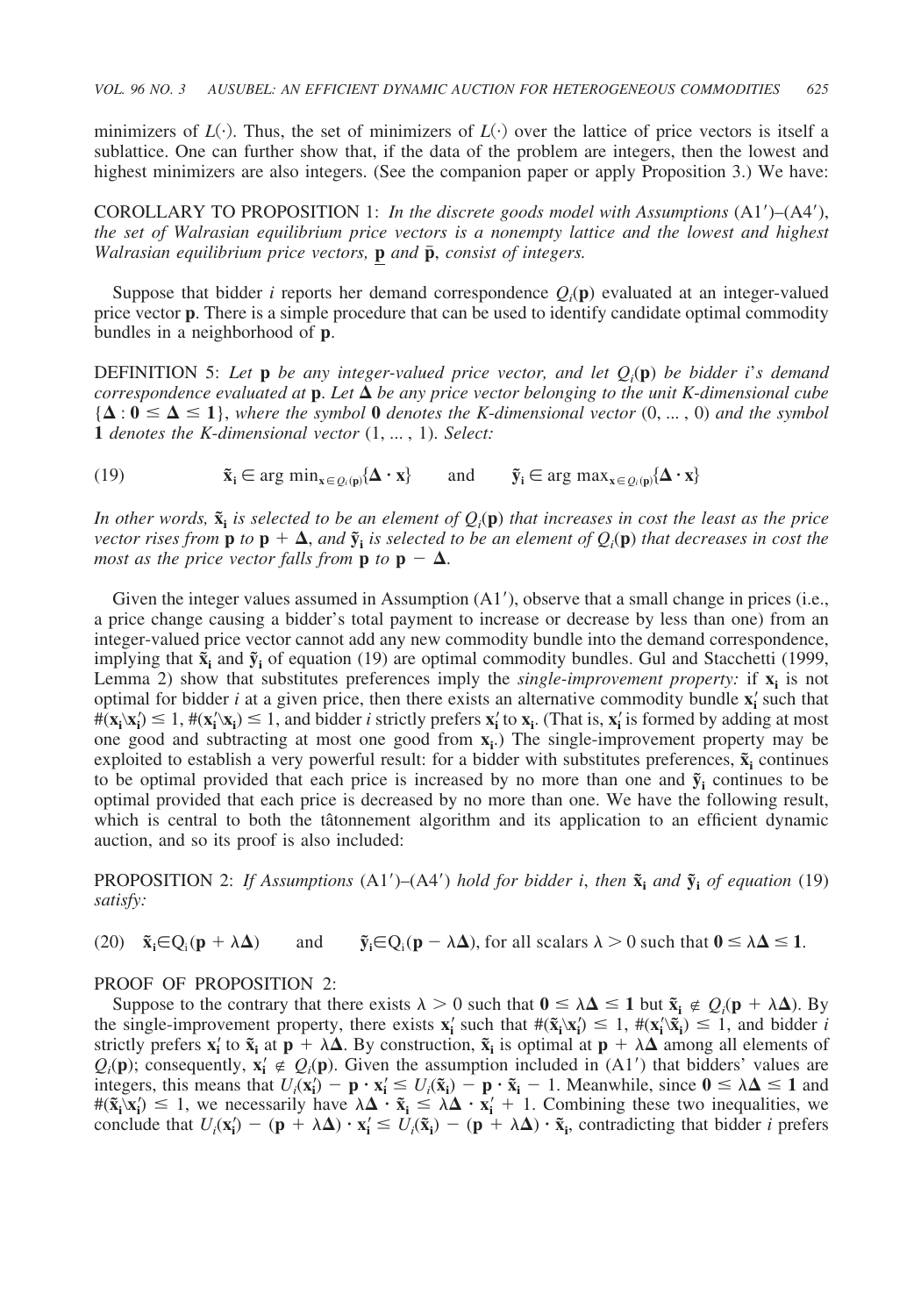$\mathbf{x}_i'$  to  $\tilde{\mathbf{x}}_i$  at  $\mathbf{p} + \lambda \Delta$ . An analogous contradiction is obtained if there exists  $\lambda > 0$  such that  $\mathbf{0} \leq \lambda \Delta$  $\leq 1$  but  $\tilde{\mathbf{y}}_i \notin Q_i(\mathbf{p} - \lambda \Delta)$ .

The third step in the argument developing a tâtonnement algorithm is to define our price adjustment rules. Given a current price vector  $p(t)$ , the auctioneer asks each bidder *i* to report its demand correspondence  $Q_i(\cdot)$  evaluated at  $\mathbf{p}(t)$ . Using equation (19) and Proposition 2, the auctioneer can extend the report to identify an optimal commodity bundle at every point in the unit *K*dimensional cubes  ${\bf p} + \Delta : 0 \le \Delta \le 1$  and  ${\bf p} - \Delta : 0 \le \Delta \le 1$ . While the demand that may be selected at a particular price vector is not necessarily unique, all optimal demands yield the same indirect utility, so that the indirect utility function  $V_i(\cdot)$  of each bidder *i*, once specified at  $p(t)$ , has a unique extension to the unit *K*-dimensional cubes. Consequently, the Lyapunov function  $L(\cdot)$  of equation (10) also has a unique extension.

The auctioneer then determines the price vector on the lattice  $\{p + \Delta : 0 \le \Delta \le 1\}$  that minimizes the Lyapunov function  $L(\cdot)$  and uses this as the next price vector,  $p(t + 1)$ . This will be the *ascending* price adjustment rule. Alternatively, the auctioneer determines the price vector on the lattice  $\{p - \}$  $\Delta$  :  $0 \leq \Delta \leq 1$ } that minimizes *L*(·). This will be the *descending* price adjustment rule.

In general, the Lyapunov function  $L(\cdot)$  is likely to have multiple minimizers. In this event, the auctioneer selects among them a *minimal* minimizer, for the ascending rule, or a *maximal* minimizer, for the descending rule. We define the minimal and maximal minimizers as follows:

DEFINITION 6 (minimal and maximal minimizers): *Given integer-valued price vector* **p** *and Lyapunov function L(·) defined on* { $\mathbf{p} + \Delta : \mathbf{0} \leq \Delta \leq 1$ }, *a minimal minimizer*  $\mathbf{p}_+$  *is defined by* 

(21) 
$$
\mathbf{p}_{+} \in \arg \min_{\hat{\mathbf{p}} \in \{\mathbf{p} + \mathbf{\Delta} : \mathbf{0} \leq \mathbf{\Delta} \leq 1\}} \{L(\hat{\mathbf{p}})\},
$$

*with the property that, for any*  $p'$  *such that*  $p \leq p' \leq p_+$  *and*  $p' \neq p_+$ *, we have*  $L(p') > L(p_+)$ *. Given Lyapunov function L(* $\cdot$ *) defined on* { $\mathbf{p} - \Delta : \mathbf{0} \leq \Delta \leq 1$ }, *a maximal minimizer*  $\mathbf{p}_-$  *is defined by* 

(22) 
$$
\mathbf{p}_{-} \in \arg \min_{\hat{\mathbf{p}} \in \{\mathbf{p} - \Delta : 0 \leq \Delta \leq 1\}} \{L(\hat{\mathbf{p}})\},
$$

*with the property that, for any*  $\mathbf{p}'$  *such that*  $\mathbf{p}_- \leq \mathbf{p}' \leq \mathbf{p}$  *and*  $\mathbf{p}' \neq \mathbf{p}_-$ *, we have*  $L(\mathbf{p}') > L(\mathbf{p}_-)$ *.* 

Thus, in Definition 6, the price vector  $\mathbf{p}_+$  is a minimal minimizer in the sense that it minimizes the Lyapunov function  $L(\cdot)$  and there is no alternative price vector, at least as small in every coordinate, that yields as low a value. The price vector  $\mathbf{p}_-$  is a maximal minimizer in the sense that it minimizes the Lyapunov function  $L(\cdot)$  and there is no alternative price vector, at least as large in every coordinate, that yields as low a value. Since the Lyapunov function  $L(\cdot)$  is submodular under (A4') and truthful reporting, the set of minimizers is a sublattice and there is a (unique) lowest and highest minimizer. Moreover, application of Proposition 2 allows us to demonstrate that the minimal and maximal minimizers are integer valued. In the companion paper, we prove the following result:

PROPOSITION 3: In the discrete goods model with Assumptions (A1')–(A4') and truthful report*ing by bidders, the minimal minimizer*  $\mathbf{p}_+$  *of equation* (21) *and the maximal minimizer*  $\mathbf{p}_-$  *of equation* (22) *are uniquely defined and integer valued.*

In light of Proposition 3, it is unnecessary to search everywhere in the unit *K*-dimensional cubes  ${\bf p} + \Delta : 0 \le \Delta \le 1$  and  ${\bf p} - \Delta : 0 \le \Delta \le 1$  for minima. It is sufficient to search only among *vertices* of the unit *K*-dimensional cubes and one would be guaranteed of achieving the same minimum in the Lyapunov function. This motivates the actual definition that we will use in specifying the tâtonnement process: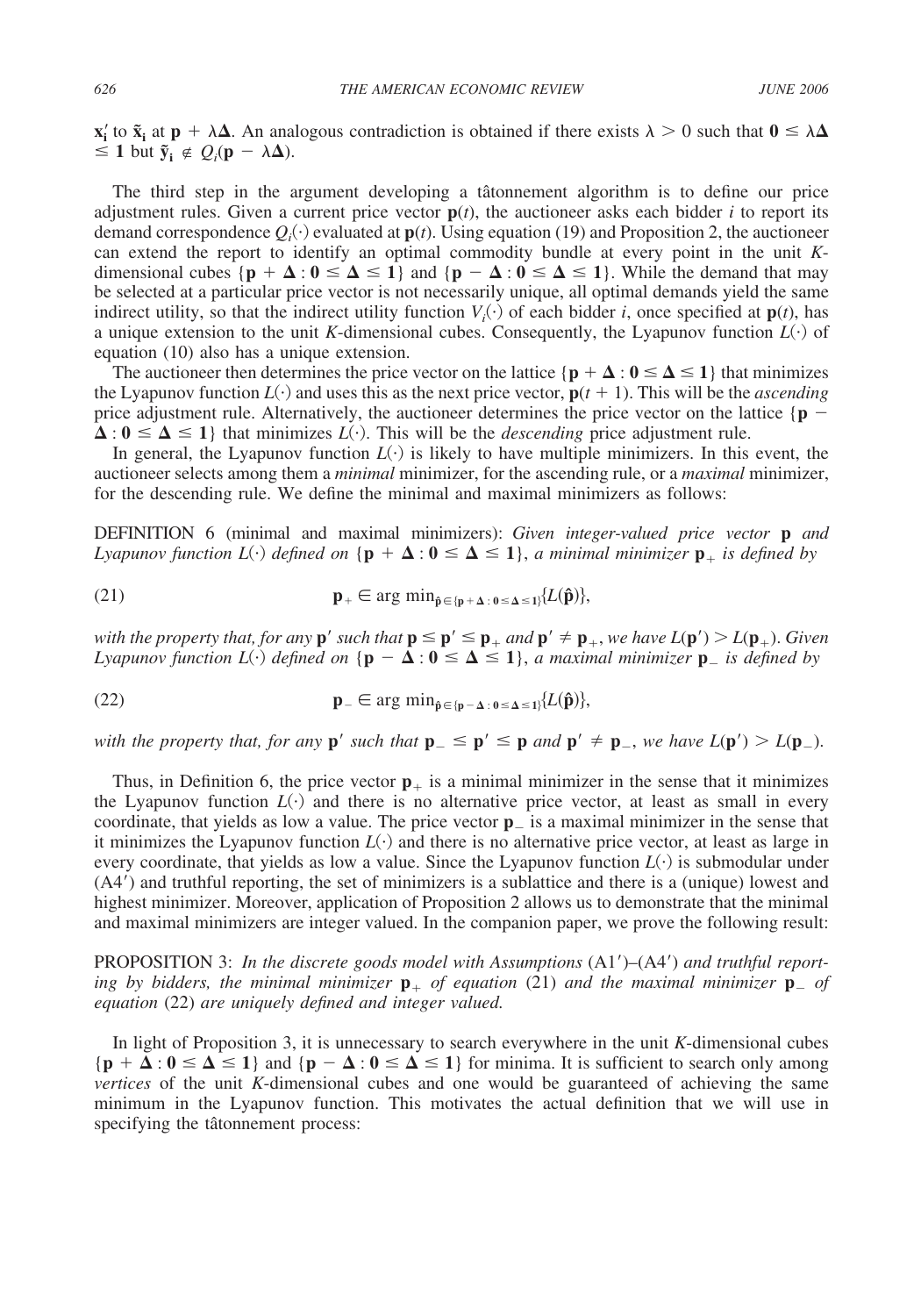DEFINITION 7 (minimal and maximal minimizers among vertices): *For E*  $\subset$  {1, ..., *K*}, *let* **1**<sup>*E*</sup> *denote the price vector whose*  $k^{th}$  *coordinate equals* 1, *for*  $k \in E$ , *and equals* 0, *for*  $k \notin E$ . *Given integer-valued price vector* **p**(*t*) *and Lyapunov function L(·) defined on* { $p(t) + \Delta : 0 \le \Delta \le 1$ } *and*  ${\bf p}(t) - \Delta : 0 \leq \Delta \leq 1$ , *define the functions* 

(23) 
$$
\ell_+(E) = L(\mathbf{p}(t) + \mathbf{1}^E)
$$
 and  $\ell_-(E) = L(\mathbf{p}(t) - \mathbf{1}^E)$ .

*In the ascending price adjustment rule, the next price vector is a minimal minimizer defined by*  $p(t + 1) = p(t) + 1^{E_+}$ , where  $E_+$  is defined by

(24) 
$$
E_{+} \in \arg \min_{\hat{E} \subset \{1, ..., K\}} \{\ell_{+}(\hat{E})\},
$$

*with the property that, for any*  $E'$  *which is a strict subset of*  $E_+$ *, we have*  $\ell_+(E') > \ell_+(E_+)$ *. In the descending price adjustment rule, the next price vector is a maximal minimizer defined by*  $p(t + 1)$  =  $\mathbf{p}(t) - \mathbf{1}^{E^{\text{C}}-t}$ , where  $E_{-}$  is defined by

$$
(25) \t\t\t E_{-} \in \arg\min_{\hat{E} \subset \{1, \ldots, K\}} \{\ell_{-}(\hat{E})\},
$$

*with the property that, for any*  $E'$  *which is a strict subset of*  $E_$ , *we have*  $\ell_-(E') > \ell_-(E_-)$ *.* 

Thus, in Definition 7, the set  $E_+$  is a minimal minimizing set in the sense that  $E_+$  minimizes the Lyapunov function  $\ell_+(\cdot)$  and there is no strict subset that yields as low a value. The set  $E_{-}$  is also a minimal minimizing set in the sense that  $E_{-}$  minimizes the Lyapunov function  $\ell_{-}(\cdot)$  and there is no strict subset that yields as low a value. However, the implied price,  $\mathbf{p}(t + 1) = \mathbf{p}(t) - \mathbf{1}^{E_{-}}$ , is a maximal minimizer, since there is no alternative price vector, at least as great in every coordinate, that yields as low a value.

Even if reports are not truthful, the minimization problems of equations (24) and (25) are each guaranteed to have at least one minimal minimizer, since the respective domains (each comprising the set of all subsets of commodities) are finite. In this event, if the minimization problem has more than one minimal minimizer, the auctioneer arbitrarily selects any one.

In the tâtonnement algorithm, the price adjustment rule of Definition 7 will be applied iteratively. It continues so long as  $\mathbf{p}(t + 1) \neq \mathbf{p}(t)$  and it terminates at the first time *T* such that  $\mathbf{p}(T + 1) = \mathbf{p}(T)$ . The fourth step in the argument developing the tâtonnement algorithm is to show that the ascending price adjustment rule terminates at  $p(T) \geq p$ . Otherwise, the submodularity of  $L(\cdot)$  allows one to construct  $\mathbf{p}' \geq \mathbf{p}(T)$  such that  $L(\mathbf{p}') \leq L(\mathbf{p}(T))$ , and the convexity of  $L(\cdot)$  guarantees that such a  $\mathbf{p}'$ exists in a neighborhood of **p**(*T*), contradicting that the adjustment rule terminated at time *T*. Similarly, the descending price adjustment rule terminates at  $p(T) \leq \bar{p}$ . We have:

PROPOSITION 4: *For the ascending price adjustment rule, if*  $p(T + 1) = p(T)$  *then*  $p(T) \geq p$ *. For the descending price adjustment rule, if*  $p(T + 1) = p(T)$  *then*  $p(T) \leq \bar{p}$ .

The fifth and final step in the argument developing a tâtonnement algorithm is to show that the ascending (descending) price adjustment rule never "overshoots" the lowest (highest) Walrasian equilibrium price vector. The proof, which can be found in the companion paper, follows by supposing that there exists price vector  $p(t)$  such that  $p(t) \leq p$  but  $p(t+1)^{k} > p^{k}$  for some coordinate  $k$  ( $1 \leq k \leq K$ ). Then, it can be shown as a consequence of submodularity that  $p(t + 1) \wedge p$  yields as low a value for  $L(\cdot)$  as  $p(t + 1)$ , contradicting that  $p(t + 1)$  is a minimal minimizer. An analogous argument establishes the result for the descending adjustment rule. We have:

**PROPOSITION 5:** For the ascending price adjustment rule, if  $\mathbf{p}(t) \leq \mathbf{p}$ , then  $\mathbf{p}(t + 1) \leq \mathbf{p}$ . For the *descending price adjustment rule, if*  $p(t) \geq \bar{p}$ *, then*  $p(t + 1) \geq \bar{p}$ *.*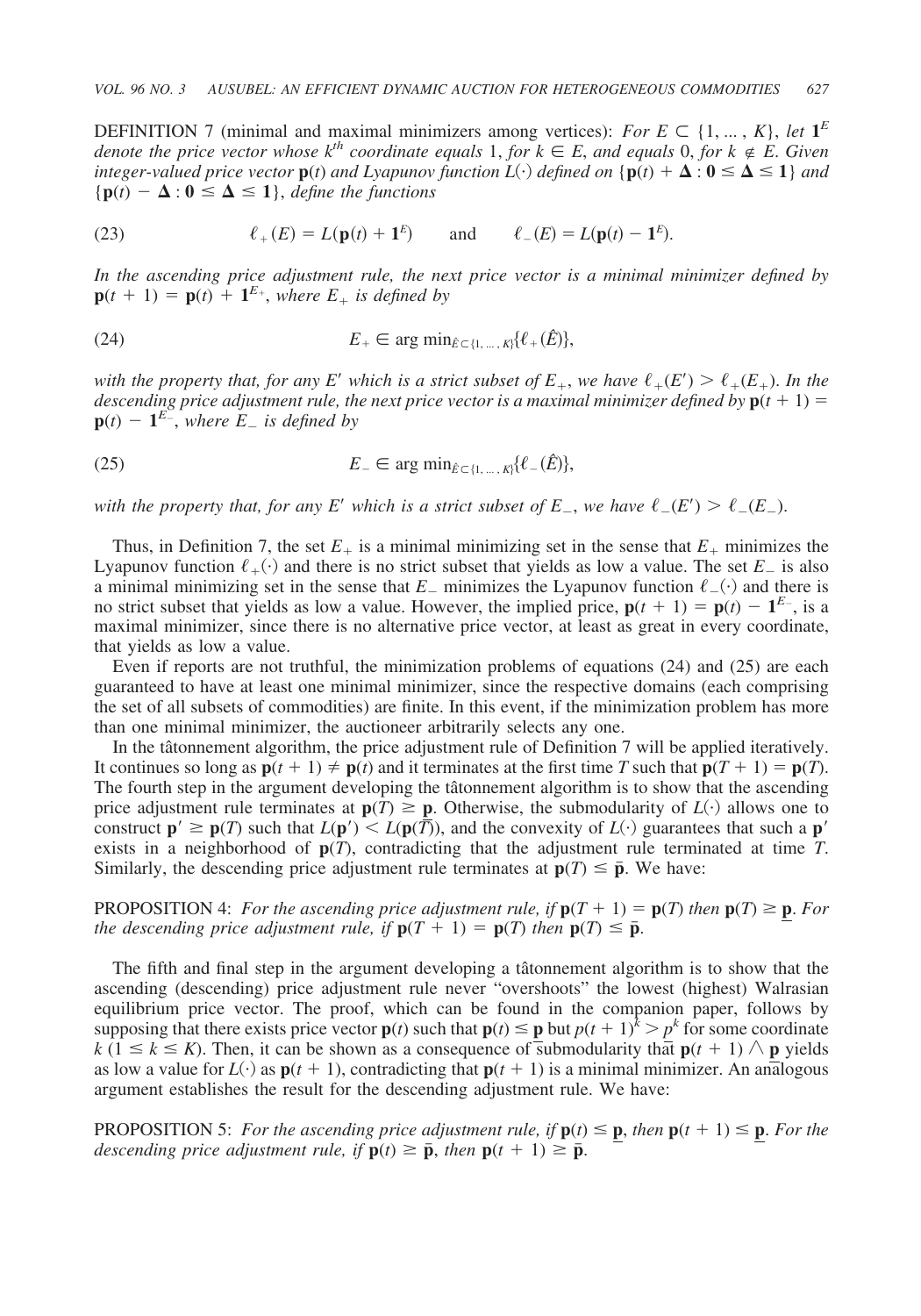The global Walrasian tâtonnement algorithm is specified in Section VII. Using Propositions 1–5 and noting that the Lyapunov function is integer-valued and decreases by a positive integer amount at every iteration, the following main result is established in the companion paper:

GLOBAL CONVERGENCE THEOREM: In the discrete goods model with Assumptions (A1')-(A4-), *starting from any integer-valued initial price vector and given truthful reporting by agents, the global Walrasian tâtonnement algorithm converges to a Walrasian equilibrium price vector in finitely many iterations.*

# **REFERENCES**

- **Apostol, Tom M.** *Mathematical analysis: A modern approach to advanced calculus*. Reading, MA: Addison-Wesley, 1957.
- **Arrow, Kenneth J.** "Toward a Theory of Price Adjustment," in Moses Abramovitz, ed., *The allocation of economic resources*. Stanford: Stanford University Press, 1959, pp. 41–51.
- **Arrow, Kenneth J.; Block, Henry D. and Hurwicz, Leonid.** "On the Stability of the Competitive Equilibrium, II." *Econometrica*, 1959, *27*(1), pp. 82–109.
- **Arrow, Kenneth J. and Hahn, Frank H.** *General competitive analysis*. San Francisco: Holden-Day Publisher, 1971.
- **Aumann, Robert J.** "Markets with a Continuum of Traders." *Econometrica*, 1964, *32*(1–2), pp. 39 –50.
- **Ausubel, Lawrence M.** "A Mechanism Generalizing the Vickrey Auction." Unpublished Paper, 1999.
- **Ausubel, Lawrence M.** "System and Method for an Efficient Dynamic Auction for Multiple Objects." U.S. Patent No. 6,026,383, filed January 4, 1996, and issued February 15, 2000.
- **Ausubel, Lawrence M.** "System and Method for an Efficient Dynamic Multi-Unit Auction." U.S. Patent Application No. 09/898,483. Publication No. US 2002/0052828A1, published May 2, 2002.
- **Ausubel, Lawrence M.** "An Efficient Ascending-Bid Auction for Multiple Objects." University of Maryland, Working Paper No. 97-06, June 1997.
- **Ausubel, Lawrence M.** "An Efficient Ascending-Bid Auction for Multiple Objects." *American Economic Review*, 2004, *94*(5), pp. 1452–75.
- Ausubel, Lawrence M. "Walrasian Tâtonnement for Discrete Goods." Unpublished Paper, 2005.
- **Ausubel, Lawrence M. and Cramton, Peter.** "De-

mand Reduction and Inefficiency in Multi-Unit Auctions." University of Maryland, Department of Economics, Working Paper No. 96-07, July 2002.

- **Ausubel, Lawrence M. and Cramton, Peter.** "Auctioning Many Divisible Goods." *Journal of the European Economic Association*, 2004a, *2*(2–3), pp. 480 –93.
- **Ausubel, Lawrence M. and Cramton, Peter.** "Vickrey Auctions with Reserve Pricing." *Economic Theory*, 2004b, *23*(3), pp. 493– 505.
	- **Ausubel, Lawrence M. and Milgrom, Paul R.** "Ascending Auctions with Package Bidding." *Frontiers of Theoretical Economics*, 2002, *1*(1), Article 1.
	- **Banks, Jeffrey S.; Ledyard, John O. and Porter, David P.** "Allocating Uncertain and Unresponsive Resources: An Experimental Approach." *RAND Journal of Economics*, 1989, *20*(1), pp. 1–25.
	- **Bikhchandani, Sushil; de Vries, Sven; Schummer, James and Vohra, Rakesh V.** "Linear Programming and Vickrey Auctions," in Brenda Dietrich and Rakesh V. Vohra, eds., *Mathematics of the Internet: E-auction and markets*. New York: Springer Verlag, 2002, pp. 75–115.
	- **Bikhchandani, Sushil and Mamer, John W.** "Competitive Equilibrium in an Exchange Economy with Indivisibilities." *Journal of Economic Theory*, 1997, *74*(2), pp. 385– 413.
	- **Bikhchandani, Sushil and Ostroy, Joseph M.** "The Package Assignment Model." *Journal of Economic Theory*, 2002, *107*(2), pp. 377– 406.
	- **Bikhchandani, Sushil and Ostroy, Joseph M.** "Ascending Price Vickrey Auctions." *Games and Economic Behavior* (*forthcoming*).
	- **Clarke, Edward H.** "Multipart Pricing of Public Goods." *Public Choice*, 1971, *11,* pp. 17–33.
	- Crémer, Jacques and McLean, Richard P. "Optimal Selling Strategies under Uncertainty for